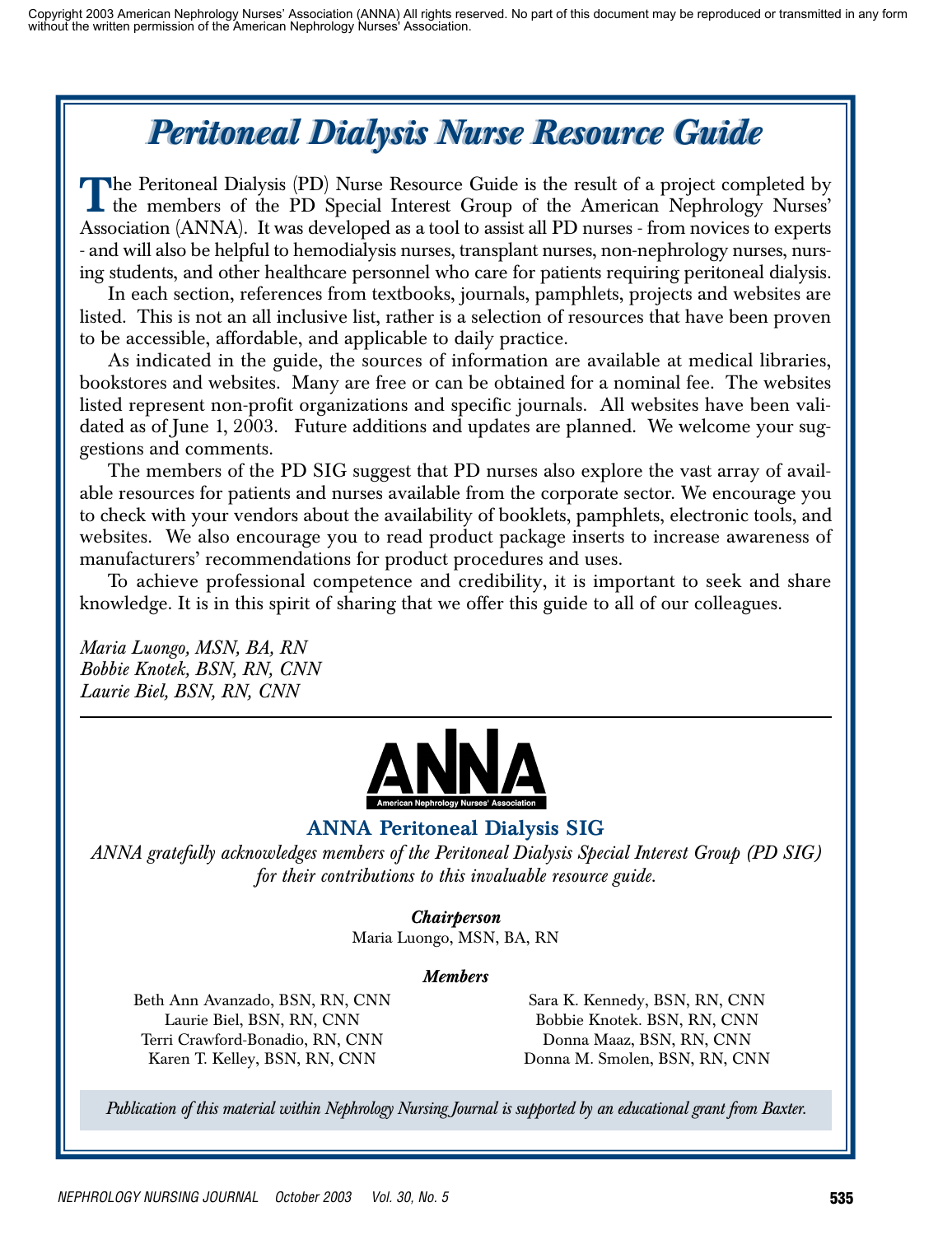| <b>Pre ESRD Education &amp; Treatment Options</b>                                                                                                                                                                                                                                                                             |                                                                                                                                                                                                                                                                                                                                 |                                                                                                                                                                                             |
|-------------------------------------------------------------------------------------------------------------------------------------------------------------------------------------------------------------------------------------------------------------------------------------------------------------------------------|---------------------------------------------------------------------------------------------------------------------------------------------------------------------------------------------------------------------------------------------------------------------------------------------------------------------------------|---------------------------------------------------------------------------------------------------------------------------------------------------------------------------------------------|
| <b>Name of Resource</b>                                                                                                                                                                                                                                                                                                       | <b>Brief Description</b>                                                                                                                                                                                                                                                                                                        | <b>Where to Obtain Resource</b>                                                                                                                                                             |
| <b>American Nephrology Nurses'</b><br><b>Association (ANNA) Core</b><br><b>Curriculum for Nephrology Nurses</b><br>(Fourth Edition, Hardcover)                                                                                                                                                                                | Content includes a description of renal<br>replacement treatment modalities avail-<br>able for patients with CKD.                                                                                                                                                                                                               | <b>ANNA</b><br>East Holly Ave./Box 56<br>Pitman, NJ 08071-0056                                                                                                                              |
| Section 10: Hemodialysis<br>Pages 255-303<br>Authors: M. L. Keen, L.E. Lancaster &<br>L.S. Binkley                                                                                                                                                                                                                            |                                                                                                                                                                                                                                                                                                                                 | www.annanurse.org                                                                                                                                                                           |
| Section 12: Pe ritoneal Dialysis<br>Pages 331-375<br>Author. B. F. Prowant                                                                                                                                                                                                                                                    |                                                                                                                                                                                                                                                                                                                                 |                                                                                                                                                                                             |
| Section 17: Renal Transplantation<br>Pages 501-522<br>Authors: M. Rossman Bartucci & B. A.<br>Schanbacher                                                                                                                                                                                                                     |                                                                                                                                                                                                                                                                                                                                 |                                                                                                                                                                                             |
| Editor: L.E. Lancaster                                                                                                                                                                                                                                                                                                        |                                                                                                                                                                                                                                                                                                                                 |                                                                                                                                                                                             |
| <b>K/DOQI Clinical Practice Guidelines</b><br>for Chronic Kidney Disease:<br><b>Evaluation, Classification and</b><br><b>Stratification</b><br>Author. National Kidney Foundation<br>K/DOQI Chronic Kidney Disease Work<br>Group<br><b>American Journal of Kidney</b><br>Diseases (AJKD)<br>Volume 39, Number 2, Supplement 1 | Content includes clinical practice guide-<br>lines that stratify Chronic Kidney<br>Disease (CKD) into stages along a<br>continuum, from early presence of kid-<br>ney disease to start of renal replace-<br>ment therapy. Approprate evaluation<br>and treatment for each stage is an<br>essential component of the guidelines. | <b>Medical Library</b><br>Free, full-text Guidelines on-line at<br>www.kdogi.org<br>(Under Current Guidelines, select<br>K/DOQI Clinical Practice Guidelines for<br>Chronic Kidney Disease) |
| February 2002<br>"Shared Decision-Making in the<br>Appropriate Initiation of and<br><b>Withdrawal from Dialysis Clinical</b><br>Practice Guideline" (February 2000)<br>(Paperback)                                                                                                                                            | Content includes a Clinical Practice<br>Guideline to assist the nephrology<br>team, as well as patients and family, in<br>making decisions about initiating, con-<br>tinuing and stopping dialysis. Evidence-<br>based recommendations help nephrol-                                                                            | RPA Web site: www.rpa.com<br>RPA Phone: 301-468-3515<br>www.annanurse.org                                                                                                                   |
| Authors: Renal Physicians Association<br>and American Society of Nephrology                                                                                                                                                                                                                                                   | ogy care teams better info rm and coun-<br>sel patients and families about potential<br>outcomes of renal failure and ESRD.                                                                                                                                                                                                     |                                                                                                                                                                                             |
| "Special Conference: Strategies for<br><b>Influencing Outcomes in Pre-ESRD</b><br>and ESRD Patients"                                                                                                                                                                                                                          | Content of both journal supplements<br>include strategies for Pre-ESRD<br>Education and Management.                                                                                                                                                                                                                             | <b>Medical Library</b>                                                                                                                                                                      |
| Journal of the American Society of<br><b>Nephrology</b><br>Volume 9, Issue 12, (December), 1998                                                                                                                                                                                                                               |                                                                                                                                                                                                                                                                                                                                 |                                                                                                                                                                                             |
| <b>American Journal of Kidney</b><br>Diseases (AJKD)<br>Volume 32, Supplement 4 (December),<br>1998                                                                                                                                                                                                                           |                                                                                                                                                                                                                                                                                                                                 |                                                                                                                                                                                             |
|                                                                                                                                                                                                                                                                                                                               |                                                                                                                                                                                                                                                                                                                                 |                                                                                                                                                                                             |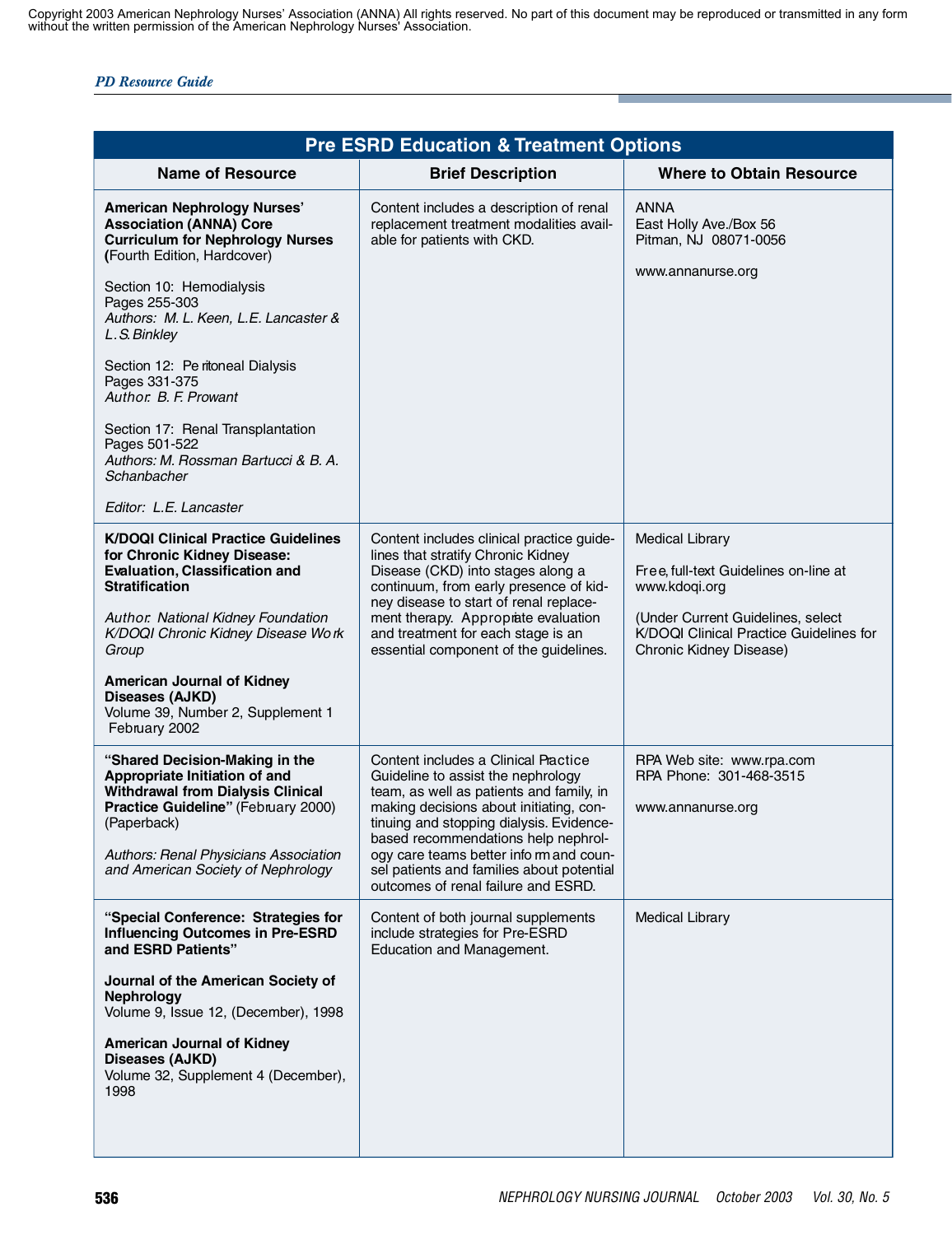| <b>Pre ESRD Education &amp; Treatment Options (continued)</b>                                                                                                                                                                                                                                                                        |                                                                                                                                                                                                                                                          |                                                                                                                                                                                                                                                             |
|--------------------------------------------------------------------------------------------------------------------------------------------------------------------------------------------------------------------------------------------------------------------------------------------------------------------------------------|----------------------------------------------------------------------------------------------------------------------------------------------------------------------------------------------------------------------------------------------------------|-------------------------------------------------------------------------------------------------------------------------------------------------------------------------------------------------------------------------------------------------------------|
| <b>Name of Resource</b>                                                                                                                                                                                                                                                                                                              | <b>Brief Description</b>                                                                                                                                                                                                                                 | <b>Where to Obtain Resource</b>                                                                                                                                                                                                                             |
| "Pre-End-Stage Renal Disease Care<br>in the United States: A State of<br>Disrepair"<br>Authors: G. Obrador et al.<br>Journal of the American Society of<br><b>Nephrology</b><br>Volume 9:S44-54, 1998                                                                                                                                | Content includes the need for efficient<br>pre-ESRD patient care and strategic<br>approaches that can be applied to<br>achieve this clinical outcome.                                                                                                    | <b>Medical Library</b>                                                                                                                                                                                                                                      |
| "Patients' Perspectives of Factors<br><b>Affecting Modality Selection: A</b><br><b>National Kidney Foundation Patient</b><br>Survey"<br>Author. K. King<br><b>Advances in Renal Replacement</b><br>Therapy (AART)<br>Volume 7, Number 3 (July), 2000<br>Pages 261-268.                                                               | Content includes results of the NKF<br>survey of individuals with chronic renal<br>failure, with an assessment of factors<br>that may have influenced modality<br>selection.                                                                             | <b>Medical Library</b>                                                                                                                                                                                                                                      |
| "Early Referral to the Nephrologist<br>and Timely Initiation of Renal<br>Replacement therapy: A Paradigm<br>Shift in the Management of Patients<br>with Chronic Renal Failure"<br>Authors: G. Obrador and B. Pereira.<br><b>American Journal of Kidney</b><br>Diseases (AJKD)<br>Volume 31, Number 3, (March), 1998<br>Pages 398-417 | Content includes the need for timely<br>referral in the CKD patient. Discusses<br>the magnitude of the issues, causes for<br>delayed referral, consequences of late<br>referral, cost analysis, timely initiation<br>of dialysis, and nutritional needs. | <b>Medical Library</b>                                                                                                                                                                                                                                      |
| "The Importance of Pre-ESRD<br><b>Education and Early Nephrological</b><br><b>Care in Peritoneal Dialysis Selection</b><br>and Outcome"<br>Author. J. A. Diaz-Buxo<br><b>Peritoneal Dialysis International</b><br>(PDI)<br>Volume 18, Number 4, 1998<br>Pages 363-365                                                                | Content includes the importance of<br>pre- ESRD education in the course of<br>care of the CKD patient. Selection of<br>dialysis modality criteria and education<br>of all involved health care professionals<br>are emphasized.                          | <b>Medical Library</b><br>Full text on-line article for ISPD<br>members at:<br>www.ispd.org/pdi_joumal.html<br>Click on PDI On-Line Archives<br>(Adobe Acrobat Reader required)<br>• Select Year<br>Select Volume<br>$\bullet$<br>Click on "Read Full Text" |
| "The Nephrology Nurses Role in<br><b>Improved Care of Patients with</b><br><b>Chronic Kidney Disease"</b><br>Author. A. Compton, R. Provenzano<br>and C. Johnson<br><b>Nephrology Nursing Journal</b><br>Volume 29, Number 4, August 2002<br>Pages 331-336                                                                           | Content includes the role of the<br>nephrology nurse as a multidisciplinary<br>contributor to the care and education of<br>patients with CKD and as a resource<br>for improved patient outcomes.                                                         | <b>Medical Library</b><br>or<br>www.nephrologynursingjoumal.org                                                                                                                                                                                             |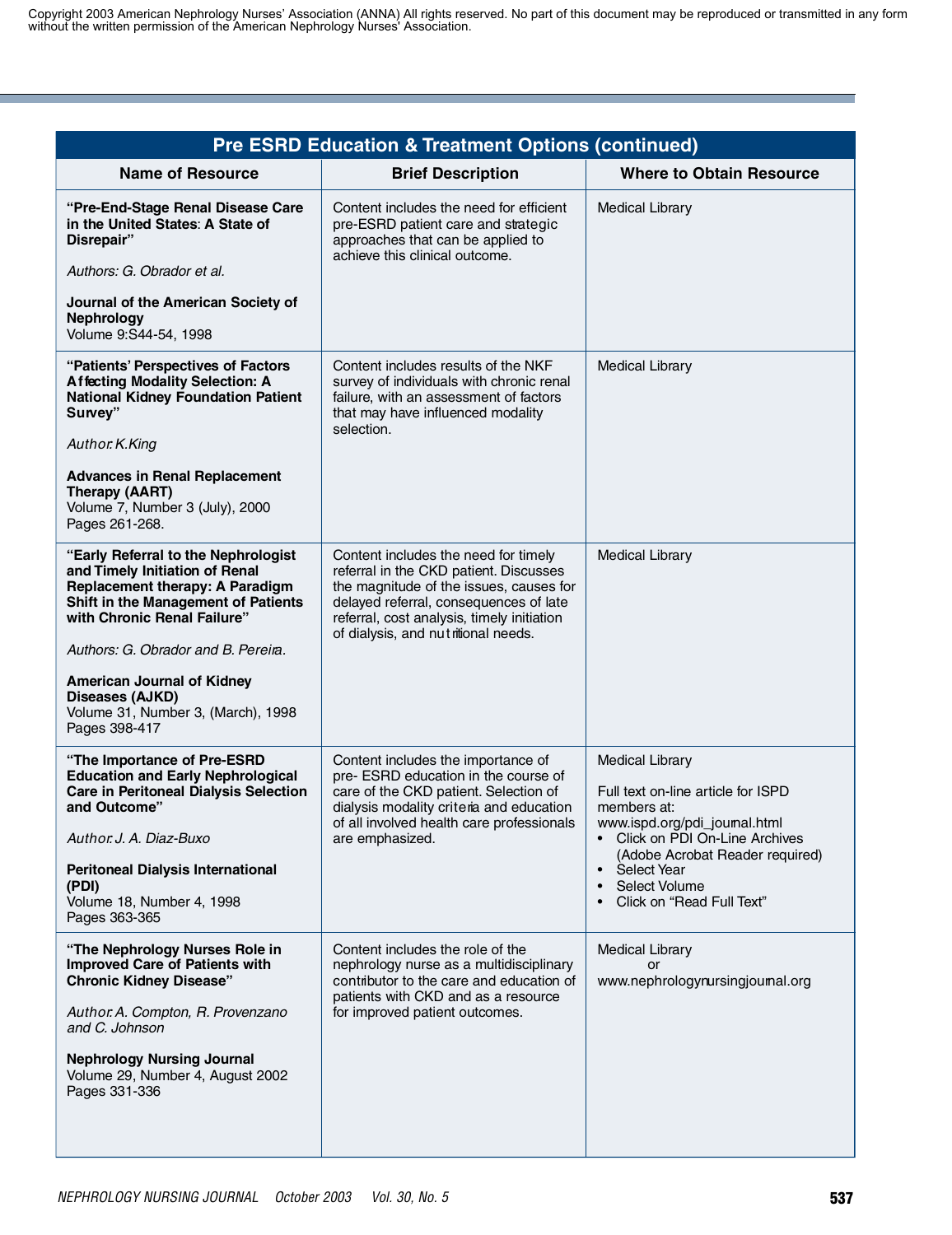|                                                                                                                                                                                                                                                                         | <b>Pre ESRD Education &amp; Treatment Options (continued)</b>                                                                                                                                                                                                                                                                                                                                                        |                                                                                                                                                                                                                                                     |
|-------------------------------------------------------------------------------------------------------------------------------------------------------------------------------------------------------------------------------------------------------------------------|----------------------------------------------------------------------------------------------------------------------------------------------------------------------------------------------------------------------------------------------------------------------------------------------------------------------------------------------------------------------------------------------------------------------|-----------------------------------------------------------------------------------------------------------------------------------------------------------------------------------------------------------------------------------------------------|
| <b>Name of Resource</b>                                                                                                                                                                                                                                                 | <b>Brief Description</b>                                                                                                                                                                                                                                                                                                                                                                                             | <b>Where to Obtain Resource</b>                                                                                                                                                                                                                     |
| "Does Pre-ESRD Education Make a<br><b>Difference? The Patient's</b><br>Perspective"<br>Author. K. Robinson<br><b>Dialysis and Transplantation</b><br>Volume 30, Number 9, Sept. 2001<br>Page 564                                                                        | Content includes studies based on<br>patient surveys (related to patient edu-<br>cation initiatives) that demonstrate how<br>modality selection was influenced by<br>education.                                                                                                                                                                                                                                      | <b>Medical Library</b><br>Free full text on-line article at:<br>Dialysis and Transplantation web site:<br>www.eneph.com<br>• Click on Article Index<br>• Select "Education" from list on<br>Article Index Page                                      |
| "Identifying, Educating the<br><b>Pre-ESRD Patient"</b><br>Authors: R. Villano, M. Scourick and<br>S. Willaims<br><b>Nephrology News &amp; Issues</b><br>Vol. 15, Number 10, Sept.2001<br>Pages 17-19, 24                                                               | Content includes:<br>The importance of timely referral<br>$\bullet$<br>Integration and collaborative<br>$\bullet$<br>approach to care<br>Effective management<br>$\bullet$<br>Resources available to patient<br>$\bullet$                                                                                                                                                                                            | <b>Medical Library</b><br>Full text on-line article for NephrOnline<br>subscibers at Nephrology News &<br>Issues: www.nephronline.com<br>Click on Article Index<br>$\bullet$<br>Scroll to September 2001 in drop-<br>down box and click on retrieve |
|                                                                                                                                                                                                                                                                         | <b>Adult Learner</b>                                                                                                                                                                                                                                                                                                                                                                                                 |                                                                                                                                                                                                                                                     |
| <b>Name of Resource</b>                                                                                                                                                                                                                                                 | <b>Brief Description</b>                                                                                                                                                                                                                                                                                                                                                                                             | <b>Where to Obtain Resource</b>                                                                                                                                                                                                                     |
| <b>American Nephrology Nurses'</b><br><b>Association (ANNA) Core</b><br><b>Curriculum for Nephrology Nurses</b><br>(2001) (Fourth Edition, Hardcover)<br>Section 7 - Principles of Patient<br>Education<br>Pages 191-201<br>Author: C.L. Baer<br>Editor. L.E. Lancaster | Content includes components of the<br>teaching/learning process, theories of<br>learning and principles of learning.                                                                                                                                                                                                                                                                                                 | <b>ANNA</b><br>East Holly Ave./Box 56<br>Pitman, NJ 08071-0056<br>www.annanurse.org                                                                                                                                                                 |
| <b>Teaching Patients With Low Literacy</b><br><b>Skills (1996)</b><br>(Second Edition, Paperback)<br>Authors: C. Doak, L. Doak and J. Root                                                                                                                              | Content includes:<br>Assessing suitability of materials<br>$\bullet$<br>Testing literacy skills of patients<br>$\bullet$<br>$\bullet$<br>Comprehension process<br>Teaching with technology<br>$\bullet$<br>Tips on teaching - for example,<br>$\bullet$<br>assessing patients' knowledge,<br>linking new info mation to current<br>knowledge, "clumping" and how to<br>elicit feedback to best evaluate<br>learning. | Medical Library or Bookstore<br>J.B. Lippincott Company<br>Philadelphia, PA.<br>ISBN# 0397551614                                                                                                                                                    |
| The Adult Learner, A Neglected<br>Species. Building Blocks of Human<br>Potential (1990)<br>(Fourth Edition, Hardcover)<br>Author: Malcolm Knowles                                                                                                                       | Content includes various learning theo-<br>ries and key assumptions about the<br>adult leamer.                                                                                                                                                                                                                                                                                                                       | <b>Medical Library</b><br><b>Gulf Publishing Company</b><br>(Out of Print)<br>ISBN# 087201074                                                                                                                                                       |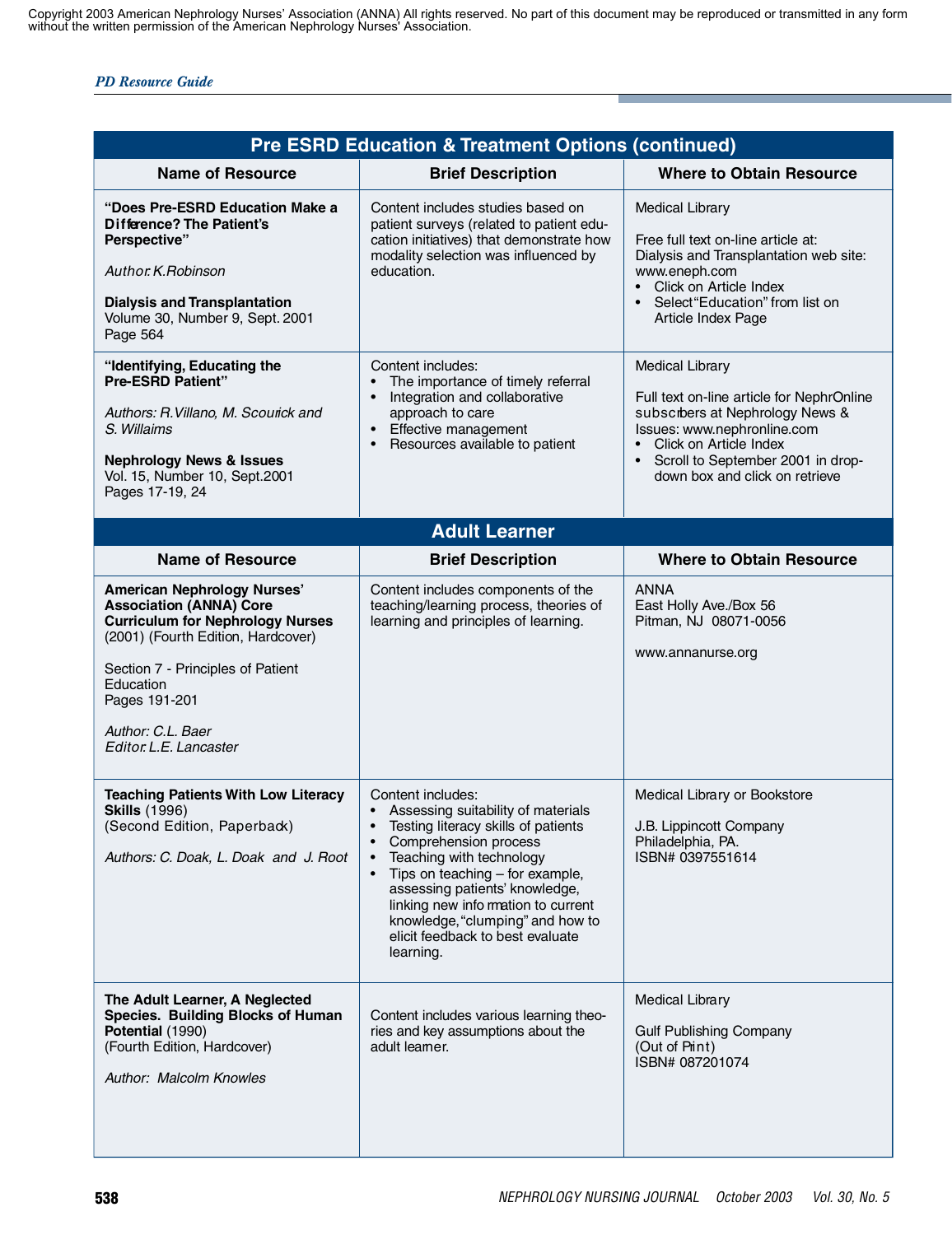| <b>Adult Learner (continued)</b>                                                                                                                                                              |                                                                                                                                                                                                                                                                                                                                                                                             |                                                                                                                                                                                                                                                                                                                                                                |
|-----------------------------------------------------------------------------------------------------------------------------------------------------------------------------------------------|---------------------------------------------------------------------------------------------------------------------------------------------------------------------------------------------------------------------------------------------------------------------------------------------------------------------------------------------------------------------------------------------|----------------------------------------------------------------------------------------------------------------------------------------------------------------------------------------------------------------------------------------------------------------------------------------------------------------------------------------------------------------|
| <b>Name of Resource</b>                                                                                                                                                                       | <b>Brief Description</b>                                                                                                                                                                                                                                                                                                                                                                    | <b>Where to Obtain Resource</b>                                                                                                                                                                                                                                                                                                                                |
| <b>Client Education:</b><br>Theory and Practice (1994) (Hardcover)<br>Authors: D. Babcock and M. Miller                                                                                       | Content includes assessment of learn-<br>ing, teaching the adult patient, teaching<br>strategies, teaching the child and fami-<br>ly, and assessing culturally diverse<br>clients.                                                                                                                                                                                                          | Medical Library or Bookstore<br>Mosby Year Book Company<br>ISBN# 0801669421                                                                                                                                                                                                                                                                                    |
| <b>Effective Patient Education:</b><br>A Guide to Increased Compliance<br>(1994) (Second Edition, Hardcover)<br>Chapters 7, 8, 9 & 10<br>Author. D. Falvo                                     | Content includes the relationship<br>between patient education and compli-<br>ance:<br>Ethical issues in patient education<br>$\bullet$<br>and compliance<br>Illiteracy and patient education<br>Communicating health advice<br>$\bullet$<br>Making patients partners in care                                                                                                               | Medical Library or Bookstore<br>Aspen Publishers<br>Gaithersburg, MD<br>ISBN# 0834203820                                                                                                                                                                                                                                                                       |
| <b>Health Literacy Introduction Kit</b><br>(Second Edition)<br>Produced by: American Medical<br>Association                                                                                   | Content includes a low cost kit on<br>assessing literacy and teaching patients<br>with low literacy. Includes video "You<br>Can't Tell By Looking" illustrating the<br>impact of low literacy on health out-<br>comes.                                                                                                                                                                      | Video can be viewed free of charge at:<br>www.ama-assn.org/ama/pub/<br>category/8035.html<br>• Click "View Video"<br>Select "Link to View Video"<br>$\bullet$<br>To purchase kit with video<br>(Item # OP221002, $2^{nd}$ Edition)<br>Call: AMA at 800-621-8335 (prompt #4)<br>Write: AMA<br>Attn: Order Department<br>PO Box 930876<br>Atlanta, GA 31193-0876 |
| <b>Centers for Disease Control (CDC)</b><br><b>Hand Hygiene Guideline</b><br>Author Centers for Disease Control                                                                               | Content includes patient teaching<br>materals to promote effective hand-<br>washing.                                                                                                                                                                                                                                                                                                        | www.cdc.gov/handhygiene                                                                                                                                                                                                                                                                                                                                        |
| <b>Glo-Germ Web site</b>                                                                                                                                                                      | Content includes info rmation on Glo-<br>Gemliquid or powder. Used with<br>ultraviolet light to simulate spread of<br>germs/evaluate patient handwashing.<br>(Highly recommended and effective<br>patient teaching tool)<br>Site has free patient education written<br>at lower grade levels on handwashing.<br>Includes word search, word scramble,<br>crossword puzzles and lesson plans. | Kit with powder, liquid and UV light can<br>be purchased for minimal cost at:<br>www.glogerm.com                                                                                                                                                                                                                                                               |
| 1) "Instant Teaching Tools for<br>Healthcare Educators" (1995)<br>(Paperback)<br>2) "More Instant Teaching Tools for<br>Healthcare Educators" (1998)<br>(Paperback)<br>Author Michele L. Deck | Content includes a collection of fun,<br>motivating, and ready to use Healthcare<br>teaching exercises.                                                                                                                                                                                                                                                                                     | Medical Library or Bookstore<br>1) Mosby Year Book Company<br>ISBN# 0815123795<br>2) Mosby Year Book Company<br>ISBN# 0323000851<br>Also available at www.tool-trainers.com<br>Click on Tool Thyme for Trainers<br>Select Product Listing<br>Select Healthcare Books and Tools<br>$\bullet$                                                                    |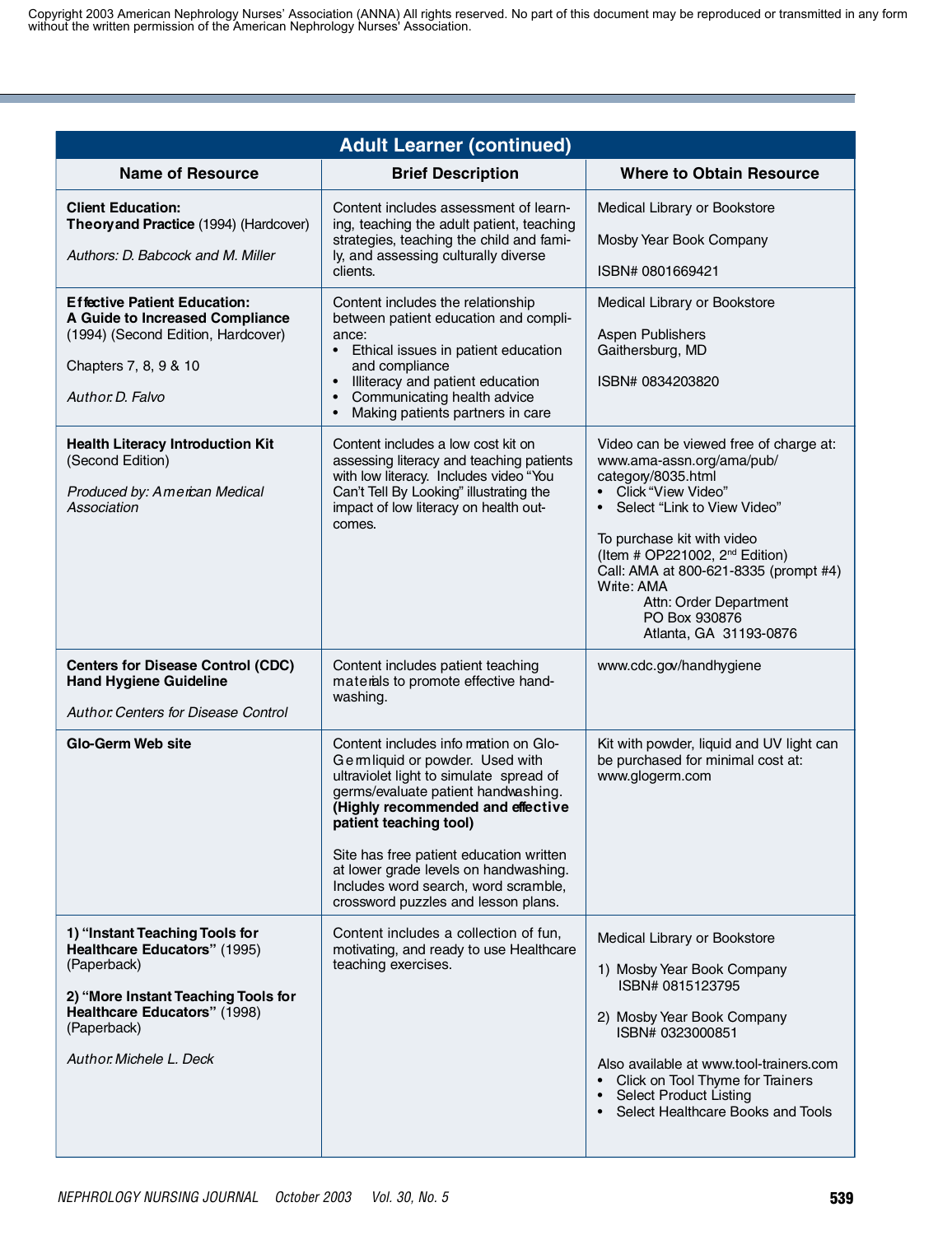|                                                                                                                                                                                                   | <b>Adult Learner (continued)</b>                                                                                                                                                                                                                                                                                       |                                                                                                                                                                                    |
|---------------------------------------------------------------------------------------------------------------------------------------------------------------------------------------------------|------------------------------------------------------------------------------------------------------------------------------------------------------------------------------------------------------------------------------------------------------------------------------------------------------------------------|------------------------------------------------------------------------------------------------------------------------------------------------------------------------------------|
| <b>Name of Resource</b>                                                                                                                                                                           | <b>Brief Description</b>                                                                                                                                                                                                                                                                                               | <b>Where to Obtain Resource</b>                                                                                                                                                    |
| <b>Handbook of Creative Approaches</b><br>to Patient Compliance - A Guide to<br><b>Assist Renal Dietitians Working With</b><br><b>Dialysis Patients (Paperback)</b><br>Author. D. Morton de Souza | Content includes many creative activi-<br>ties, contests, and games on dietary<br>compliance that can be incorporated<br>into a patient education program. The<br>games (wo rld search, crossword puz-<br>zles, word scrambles and visual ID)<br>could also be modified to meet other<br>PD education needs.           | <b>Professional Nutrition Services</b><br>PO Box 823033<br>South Florida, FL 33082<br>Phone: 954-432-8161<br>Email: RenalRD@msn.com<br>Book can be previewed at<br>www.RenalRD.com |
|                                                                                                                                                                                                   | <b>Cultural Diversity</b>                                                                                                                                                                                                                                                                                              |                                                                                                                                                                                    |
| <b>Name of Resource</b>                                                                                                                                                                           | <b>Brief Description</b>                                                                                                                                                                                                                                                                                               | <b>Where to Obtain Resource</b>                                                                                                                                                    |
| <b>Culture and Nursing Care:</b><br>A Pocket Guide (1996) (Paperback)<br>Editors: J. Lipson, S.L. Dibble and P.A.<br><b>Minark</b>                                                                | Content includes holistic info rmation on<br>more than 26 different cultural/ethnic<br>identities and also includes tools for<br>cultural assessment and communica-<br>tion techniques.                                                                                                                                | University of California at<br>San Francisco Nursing Press<br>ISBN# 0943671159<br>Order by phone: 415-476-4992 or at<br>nurseweb.ucsf.edu/www/book4.htm                            |
| <b>CLAS Guidelines - National</b><br><b>Standards for Culturally and</b><br><b>Linguistically Appropriate Service</b><br>(2000)<br>Author. Office of Minority Health                              | Content includes mandates, guidelines,<br>and recommendations for understand-<br>ing and responding effectively to cultur-<br>al and linguistic needs of patients.                                                                                                                                                     | Guidelines can be found at<br>www.omhrc.gov/clas/frclas2.htm                                                                                                                       |
| <b>Client Education</b><br>(Theory and Practice) (1994)<br>(Hardcover)<br>Chapter 8 - Part 3<br>Pages 124-160<br>Authors: D. Babcock and M. Miller                                                | Content includes:<br>• Use of assessment tool to identify<br>the health education needs of cultur-<br>ally diverse clients<br>• Adaptation of interpersonal skill to<br>provide effective communication to<br>diverse client groups<br>Adaptation of health education as<br>$\bullet$<br>R/T client's individual needs | Medical Library or Bookstore<br>Mosby Year Book<br>ISBN# 0801669421                                                                                                                |
| <b>Teaching Patients With Low Literacy</b><br><b>Skills (1996)</b><br>(Second Edition, Paperback)<br>Authors: C. Doak, L. Doak and J. Root                                                        | Content includes an excellent resource<br>working with patients with cultural liter-<br>acy barriers.                                                                                                                                                                                                                  | Medical Library or Bookstore<br>J.B. Lippincott Company<br>Philadelphia, PA.<br>ISBN# 0397551614                                                                                   |
| "Overcoming Language Barriers for<br><b>Non-English Speaking Patients"</b><br>Authors: M.M. Duffy and A. Alexander<br><b>ANNA Journal</b><br>Volume 26, Number 5, October 1999<br>Pages 507-509   | Content includes the legal and moral<br>rights of the patient, as they relate to<br>non-English speaking patients.<br>Incorporated in the article is a list of<br>Spanish language teaching materials.                                                                                                                 | <b>Medical Library</b><br>or<br>www.nephrologynursingjoumal.net                                                                                                                    |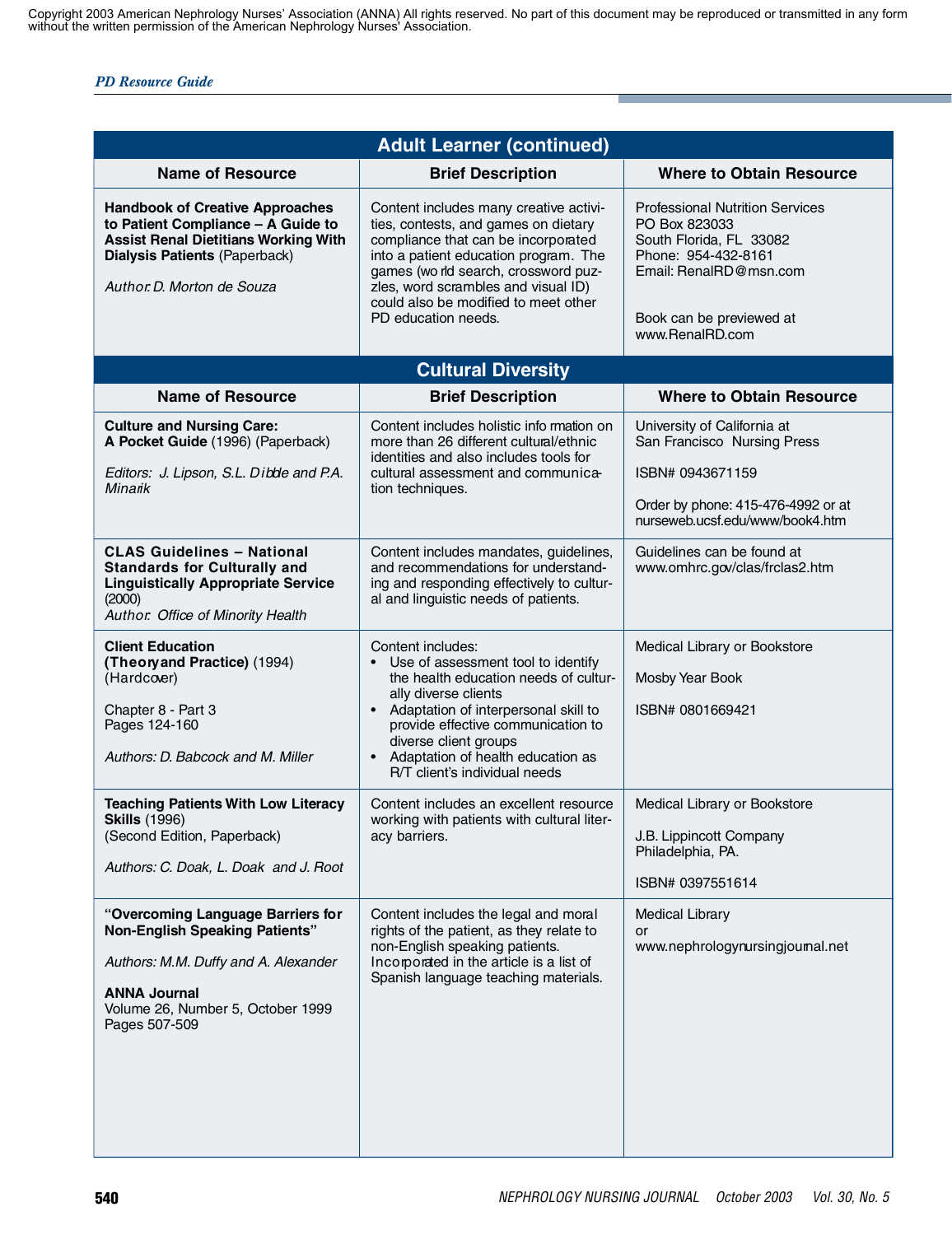| <b>Cultural Diversity (continued)</b>                                                                                                                                                                                                                                                                                                           |                                                                                                                                                                                                                                                                                                                                                                                                                                                                    |                                                                                                                                                                                                                                                                                                           |
|-------------------------------------------------------------------------------------------------------------------------------------------------------------------------------------------------------------------------------------------------------------------------------------------------------------------------------------------------|--------------------------------------------------------------------------------------------------------------------------------------------------------------------------------------------------------------------------------------------------------------------------------------------------------------------------------------------------------------------------------------------------------------------------------------------------------------------|-----------------------------------------------------------------------------------------------------------------------------------------------------------------------------------------------------------------------------------------------------------------------------------------------------------|
| <b>Name of Resource</b>                                                                                                                                                                                                                                                                                                                         | <b>Brief Description</b>                                                                                                                                                                                                                                                                                                                                                                                                                                           | <b>Where to Obtain Resource</b>                                                                                                                                                                                                                                                                           |
| "Cultural Influences in<br>'Non-compliant' Behavior and<br>Decision-Making"<br>Author C. Charonka<br><b>Holistic Nursing Practice</b><br>Volume 6, Number 3, 1992<br>Pages 73-78                                                                                                                                                                | Content includes an introspective article<br>that discusses factors affecting how<br>nurses deal with patients who are "non-<br>compliant." Reflects on patient's right to<br>make choices, nurses' reactions to<br>these choices and the impact of<br>culture on patient choices and staff abil-<br>ity to accept choices we disagree with.                                                                                                                       | <b>Medical Library</b>                                                                                                                                                                                                                                                                                    |
| "Cultural Basics & Chronic Illness"<br>Author. R.C. Gropper<br><b>Advances in Renal Replacement</b><br><b>Therapy</b><br>Volume 5, Number 2, April 1998                                                                                                                                                                                         | Content includes potential problems<br>related to misunderstandings and cul-<br>tural assumptions. Suggestions at the<br>end of the article help promote cultur-<br>ally sensitive and medically effective<br>communication.                                                                                                                                                                                                                                       | <b>Medical Library</b>                                                                                                                                                                                                                                                                                    |
| "American Nephrology Nurses"<br><b>Association (ANNA) Nephrology</b><br><b>Nursing Journal Book &amp; Media</b><br><b>Reviews: Cultural Issues"</b><br>Department Editor: D. Brooks<br><b>Nephrology Nursing Journal</b><br>Journal of the American Nephrology<br><b>Nurses' Association</b><br>Volume 27, Number 3, June-2000<br>Pages 328-329 | Content includes a book review of<br>three books on cultural issues.<br><b>Integrating Conventional &amp;</b><br><b>Alternative Therapies: Holistic Care</b><br>of Chronic Conditions<br>C. Elipoulus, Mosby 1999<br><b>Mosby's Pocket Guide Series:</b><br><b>Cultural Assessment</b><br>E. Geissler, Mosby-2 <sup>nd</sup> edition,<br>1998<br><b>Transcultural Nursing: Assessment</b><br>& Intervention<br>J. Giger & R. Davidhizar<br>Mosby-3rd Edition, 1999 | <b>Medical Library</b><br>or<br>www.nephrologynursingjournal.net                                                                                                                                                                                                                                          |
| <b>TransCultural and Multicultural</b><br><b>Health Links</b><br>Hosted by: Indiana University                                                                                                                                                                                                                                                  | Listing of cultures with links to individ-<br>ual teaching sites.                                                                                                                                                                                                                                                                                                                                                                                                  | www.iun.edu/~libemb/trannurs/<br>trannurs.htm                                                                                                                                                                                                                                                             |
| Language Line Translation Service                                                                                                                                                                                                                                                                                                               | Content includes useful information when<br>language required is not common or<br>interpreter is not available. First,<br>healthcare provider talks with inter-<br>preter, then interpreter talks directly<br>with patient and translates responses<br>back to healthcare provider. Access to<br>140 languages 24 hours a day, 7 days<br>a week.                                                                                                                   | Basic monthly contract offers a speci-<br>fied number of minutes (three levels of<br>contracts for varying levels of usage).<br>Cost per call depends on length of call<br>and language required. Usually<br>requires a speaker-phone.<br>For more information, go to:<br>www.languageline.com/index.php3 |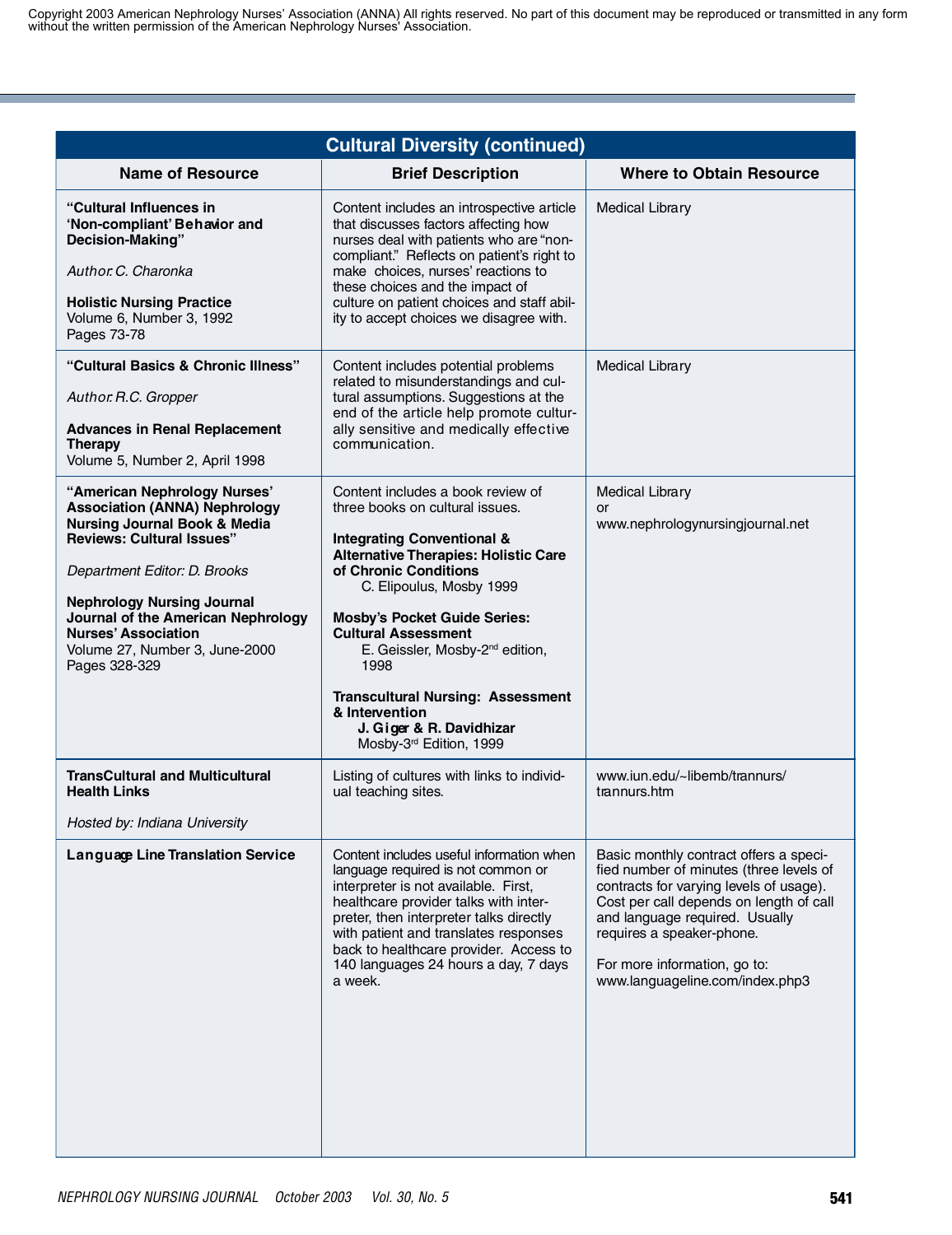|                                                                                                                                                                                                                                                                     | Renal Anatomy, Physiology and the Principles of Peritoneal Dialysis                                                                                                                                                                                                                                                                                                                                                                                                                                                |                                                                                                                 |
|---------------------------------------------------------------------------------------------------------------------------------------------------------------------------------------------------------------------------------------------------------------------|--------------------------------------------------------------------------------------------------------------------------------------------------------------------------------------------------------------------------------------------------------------------------------------------------------------------------------------------------------------------------------------------------------------------------------------------------------------------------------------------------------------------|-----------------------------------------------------------------------------------------------------------------|
| <b>Name of Resource</b>                                                                                                                                                                                                                                             | <b>Brief Description</b>                                                                                                                                                                                                                                                                                                                                                                                                                                                                                           | <b>Where to Obtain Resource</b>                                                                                 |
| <b>American Nephrology Nurses'</b><br><b>Association (ANNA) Core</b><br><b>Curriculum for Nephrology Nurses</b><br>(2001)<br>(Fourth Edition, Hardcover)<br>Section 1-Renal Anatomy & Physiology<br>Pages 1-31<br>Author. L E. Lancaster<br>Editor: L. E. Lancaster | Content includes:<br>Anatomy of the renal system<br>Blood supply, lymphatic drainage<br>$\bullet$<br>Glomenlar filtration/regulation<br>$\bullet$<br>Renal regulation of body water<br>Fo rmation and excretion of<br>concentrated and diluted urine<br>Regulation of Acid-Base balance<br>Other functions of the kidney                                                                                                                                                                                           | <b>ANNA</b><br>East Holly Ave./Box 56<br>Pitman, NJ 08071-0056<br>www.annanurse.org                             |
| <b>Textbook of Peritoneal Dialysis</b><br>(2000) (Second Edition)<br>Chapter 5: The Physiology of Pe ritoneal<br>Solute Transport and Ultrafiltration<br>Pages 135-173<br>Author. R. Krediet<br>Editors: R. Gokal, R. Khanna, R.<br>Krediet and K. Nolph            | Content includes:<br>The surface area of the peritoneum<br>Pathways and barriers<br>Mechanisms of solute transport<br>$\bullet$<br>Pe ritoneal blood flow<br>$\bullet$<br>Regulation of surface area and<br>permeability<br>Models and parameters of solute<br>transport<br>Fluid transport<br>$\bullet$<br>Lymphatic absorption<br>$\bullet$<br>Assessment of fluid transportin<br>individual patients<br>Causes of ultrafiltration failure<br>Pe ritoneal transport during long-<br>duration peritoneal dialysis | Medical Library or Bookstore<br>Kluwer Academic Publishers<br>ISBN# 0792359674                                  |
| <b>Peritoneal Dialysis:</b><br>A Guide to Medication Use (2002)<br>Author. Nephrology Pharmacy<br><b>Associates</b>                                                                                                                                                 | Content includes info mation about many<br>aspects of drug use in PD patients, phar-<br>macokinetic principles in PD, stability<br>and medication additives to PD solution.                                                                                                                                                                                                                                                                                                                                        | Order complimentary copy on-line at<br>www.nephrologypharmacy.com/<br>pub_dialysis.htm<br>Click on publications |
| <b>Drug Prescribing in Renal Failure:</b><br>Dosing Guidelines for Adults (1999)<br>(Fourth Edition, Hardcover)<br>Authors: G. Aronoff et al                                                                                                                        | Content includes tables on frequently<br>used drugs:<br>• Drug half life in ESRD<br>% Plasma protein binding<br>Adjusting for renal failure by GFR<br>Need (if any) for supplemental dos-<br>ing for patients on PD.                                                                                                                                                                                                                                                                                               | Medical Library or Bookstore<br>American College of Physicians<br>Philadelphia, PA<br>ISBN# 0943126762          |
| Handbook of Dialysis (2001)<br>(Third Edition, Paperback)<br>Chapter 13:<br>Physiology of Peritoneal Dialysis<br>Pages 281-196<br>Author. P. Blake and J. Daugirdas<br>Editors: P. Blake, J. Daugirdas and<br>T. Ing                                                | Content includes :<br>Pe ritoneal Dialysis<br><b>Diffusion</b><br>$\bullet$<br>Ultrafiltration<br>$\bullet$<br>Concentration gradient for the<br>osmotic agent-glucose<br>Fluid absorption<br>$\bullet$<br>Basic anatomy of the peritoneum<br>$\bullet$<br>Pe ritoneal membrane as a dialyzer<br>$\bullet$<br>Physiology of peritoneal transport<br>$\bullet$<br>Pe ritoneal blood flow<br><b>PET</b><br>$\bullet$<br>Pe ritoneal Clearance<br>Protein losses<br>Residual renal function                           | Medical Library or Bookstore<br>Lippincott Williams & Wilkins<br>ISBN# 0316173819                               |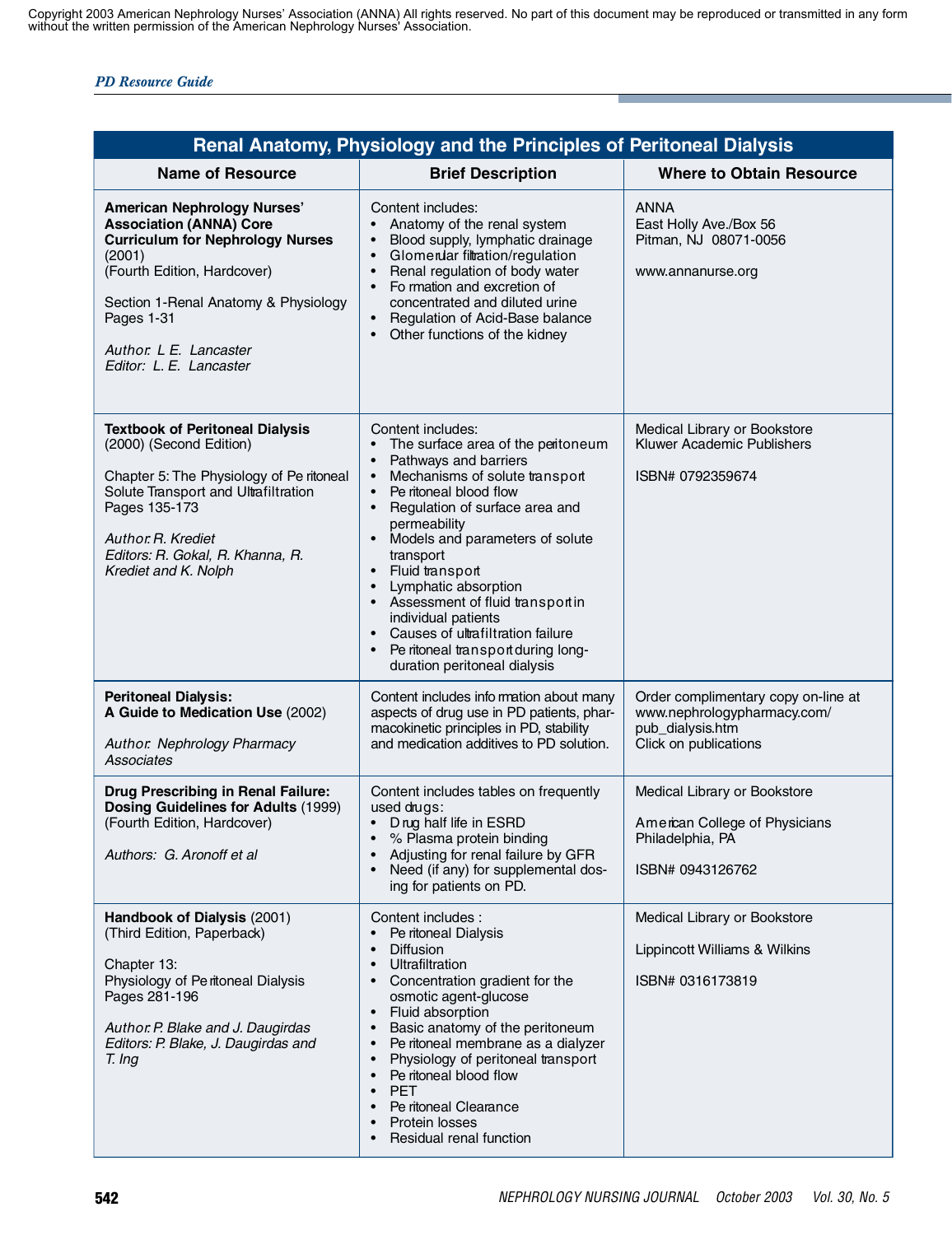|                                                                                                                                                                                                                                                                                                                             | Renal Anatomy, Physiology and the Principles of Peritoneal Dialysis (continued)                                                                                                                                                                                                                                                                                                                                                                                                                                                                      |                                                                                                                                                                                                                                                   |
|-----------------------------------------------------------------------------------------------------------------------------------------------------------------------------------------------------------------------------------------------------------------------------------------------------------------------------|------------------------------------------------------------------------------------------------------------------------------------------------------------------------------------------------------------------------------------------------------------------------------------------------------------------------------------------------------------------------------------------------------------------------------------------------------------------------------------------------------------------------------------------------------|---------------------------------------------------------------------------------------------------------------------------------------------------------------------------------------------------------------------------------------------------|
| <b>Name of Resource</b>                                                                                                                                                                                                                                                                                                     | <b>Brief Description</b>                                                                                                                                                                                                                                                                                                                                                                                                                                                                                                                             | <b>Where to Obtain Resource</b>                                                                                                                                                                                                                   |
| "Body Mass Index and Uremia -<br>Parts I & II"<br>Authors: J. Palma and J. Pittard<br><b>Dialysis and Transplantation</b><br>May 2002 - Pages 362, 342-351<br>June 2002 - Pages 434, 420-423,<br>427-428, 432                                                                                                               | Content includes an in-depth explana-<br>tion of use of Body Mass Index (BMI)<br>and how/why it is used to assess mal-<br>nut rition, obesity, lean body weight, dry<br>weight, total body water and dialysis<br>dose.                                                                                                                                                                                                                                                                                                                               | <b>Medical Library</b><br>Free full text on-line article at:<br>Dialysis and Transplantation Web site:<br>www.eneph.com<br>Click on Article Index<br>$\bullet$<br>Select "Nutrition" from Article Index                                           |
| "Body Water, Body Weight -<br>Parts I & II"<br>Authors: J. Palma and J. Pittard<br><b>Dialysis and Transplantation</b><br>October 2001 - Pages 716, 700-704<br>November 2001 - Pages 792, 776-781                                                                                                                           | Content includes an in-depth explana-<br>tion of body weight and body water as<br>they apply to dialysis. Although it pri-<br>manly references HD, there are excel-<br>lent descriptions of fluid balance, extra-<br>cellular volume changes and total body<br>water.                                                                                                                                                                                                                                                                                | <b>Medical Library</b><br>Free full text on-line article at:<br>Dialysis and Transplantation Web site:<br>www.eneph.com<br>• Click on Article Index<br>Select "Nutrition" from Article Index<br>$\bullet$                                         |
|                                                                                                                                                                                                                                                                                                                             | PET, PD Adequacy & PD Prescription Planning                                                                                                                                                                                                                                                                                                                                                                                                                                                                                                          |                                                                                                                                                                                                                                                   |
| <b>Name of Resource</b>                                                                                                                                                                                                                                                                                                     | <b>Brief Description</b>                                                                                                                                                                                                                                                                                                                                                                                                                                                                                                                             | <b>Where to Obtain Resource</b>                                                                                                                                                                                                                   |
| <b>K/DOQI Clinical Practice Guidelines</b><br>for Peritoneal Dialysis Adequacy<br>(2002)<br><b>Author National Kidney Foundation</b><br>K/DOQI Pe ritoneal Dialysis Adequacy<br>Work Group<br><b>American Journal of Kidney</b><br><b>Diseases</b><br>Volume 37, Number 1, Supplement 1<br>January 2001<br>Pages S65 - S134 | Content includes a detailed description<br>of the 32 guidelines with an indication<br>as to whether the guideline is evidence<br>or opinion based. Guidelines include<br>initiation of PD, PET Testing, Frequency<br>of Adequacy Testing and relating PET<br>and Adequacy Testing to PD<br>Prescrption Planning. Also includes:<br>Rationale for each guideline, as<br>reviewed by the work group<br>Extensive reference list from which<br>$\bullet$<br>the guidelines were based<br>Biographical sketches of the PD<br>Adequacy Work Group members | <b>Medical Library</b><br>Free, full-text Guidelines on-line at<br>www.kdogi.org<br>(Under Current Guidelines, select<br>Pe ritoneal Dialysis Adequacy, 2000)                                                                                     |
| "Peritoneal Equilibration Test"<br>Authors: Z.J. Twardowski, K.D. Nolph,<br>R. Khanna R, et al<br><b>Peritoneal Dialysis Bulletin</b><br>Volume 7, Number 3, 1987<br>Pages 138-147                                                                                                                                          | Content includes a review of PET pro-<br>cedures<br>Descrbes important steps to be<br>performed prior and during the test<br>• Explains how to take effluent and<br>se rum samples and the times when<br>they are taken for the test<br>Descrbes the 4 membrane<br>$\bullet$<br>classifications<br>Explains the interpretation for test<br>results and pd therapy indications<br>for each classification.                                                                                                                                            | <b>Medical Library</b><br>Full text on-line article for ISPD<br>subscribers:<br>www.ispd.org/pdi_joumal.html<br>Click on PDI On-Line Archives<br>Select Year<br>$\bullet$<br>Select Volume<br>$\bullet$<br>Click on "Read Full Text"<br>$\bullet$ |
| <b>Hypertension, Dialysis and Clinical</b><br>Nephrology (HDCN) Web Site -<br><b>Peritoneal Channel</b><br><b>Author. HDCN</b>                                                                                                                                                                                              | Content includes discussions from the<br>nephrology community on the K-DOQI<br>PD Adequacy Guidelines.                                                                                                                                                                                                                                                                                                                                                                                                                                               | www.HDCN.com<br>Click on Pe ritoneal Channel (link)                                                                                                                                                                                               |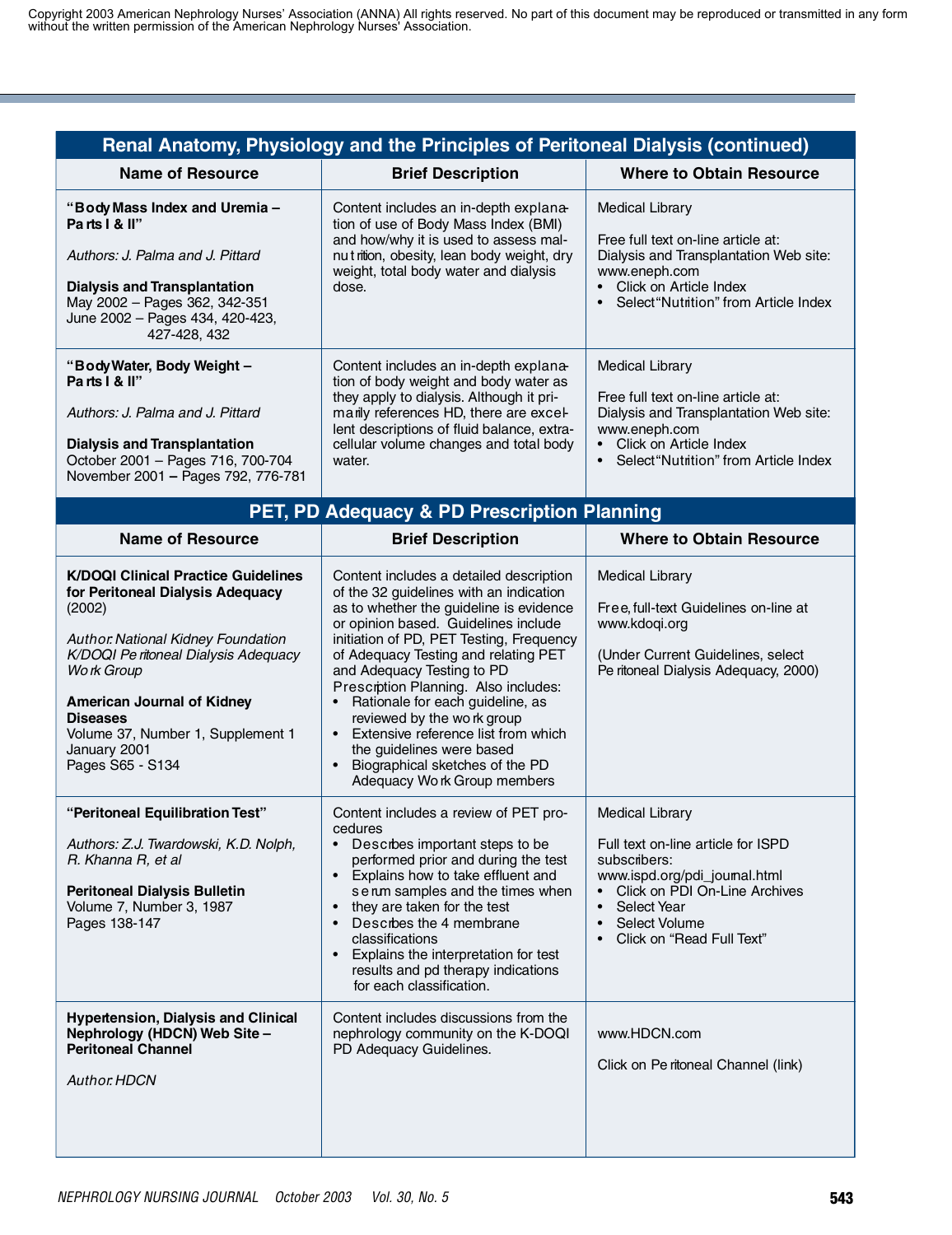|                                                                                                                                                                                                                                                                                                                                                                           | PET, PD Adequacy & PD Prescription Planning (continued)                                                                                                                                                                                                                                                                                                                                                                                                                                                                                                                                    |                                                                                                                                                                                                                                               |
|---------------------------------------------------------------------------------------------------------------------------------------------------------------------------------------------------------------------------------------------------------------------------------------------------------------------------------------------------------------------------|--------------------------------------------------------------------------------------------------------------------------------------------------------------------------------------------------------------------------------------------------------------------------------------------------------------------------------------------------------------------------------------------------------------------------------------------------------------------------------------------------------------------------------------------------------------------------------------------|-----------------------------------------------------------------------------------------------------------------------------------------------------------------------------------------------------------------------------------------------|
| <b>Name of Resource</b>                                                                                                                                                                                                                                                                                                                                                   | <b>Brief Description</b>                                                                                                                                                                                                                                                                                                                                                                                                                                                                                                                                                                   | <b>Where to Obtain Resource</b>                                                                                                                                                                                                               |
| "Recommended Clinical Practices"<br>for Maximizing Peritoneal Dialysis<br>Clearance"<br>Authors: P. Blake, J.M. Burkart, D.N.<br>Churchill, J. Daugirdas, T. Depner, R.J.<br>Hamburger, A.R. Hull, S.M. Korbet,<br>D.G. Oreopoulos, M. Schreiber and R.<br>Soderbloom.<br><b>Peritoneal Dialysis International</b><br>Volume 16, Number 5, October, 1996<br>Pages 448-456 | Content includes background and<br>results of the CANUSA study, including:<br>Key patient attributes that<br>influenced PD presaiption.<br>Recommended clinical practices to<br>achieve clearance guidelines<br>Impact of prescription on clearance<br>$\bullet$<br>Special considerations for<br>Automated Pe ritoneal Dialysis<br>Recommendations for changing pre-<br>$\bullet$<br>scription practices                                                                                                                                                                                  | <b>Medical Library</b><br>Full text on-line article for ISPD<br>subscribers:<br>www.ispd.org/pdi_joumal.html<br>Click on PDI On-Line Archives<br>Select Year<br>$\bullet$<br><b>Select Volume</b><br>$\bullet$<br>• Click on "Read Full Text" |
| "Practical Aspects of PD<br>Prescription"<br>Authors: J. A. Diaz-Buxo, T. L. Crawford<br>Editor: T. L. Crawford<br><b>PDServe Website</b>                                                                                                                                                                                                                                 | Content includes adequacy targets pro-<br>posed by K-DOQI Guidelines and inter-<br>national groups:<br>Recommendations on how to<br>achieve adequacy targets and prop-<br>er monitoring techniques<br>Downloadable procedures on PET,<br>fast PET, baseline PFT, simplified<br>PFT, 24 hour batch collection, calcu-<br>lating GFR and sampling.                                                                                                                                                                                                                                           | Free full text article at:<br>www.pdserve.com<br>• Click on USA<br>Select All About PD from the side<br>$\bullet$<br>bar<br>• Select Adequacy<br>Select "Practical Aspects of PD<br>$\bullet$<br>Prescription"                                |
| <b>K/DOQI Clinical Practice Guidelines</b><br>for Nutrition in Chronic Renal Failure<br>Author. National Kidney Foundation<br>K/DOQI Nutrition in Chronic Renal<br>Failure Work Group<br><b>American Journal of Kidney</b><br><b>Diseases</b><br>Volume 35, Number 6, Supplement 2<br><b>June 2000</b>                                                                    | Content includes adult guidelines for:<br>Maintenance Dialysis<br>$\bullet$<br><b>Advanced Chronic Renal Failure</b><br>$\bullet$<br>without Dialysis<br>Appendices (adult guidelines)<br>References<br>Pediatrc guidelines for:<br>Procedures for measuring growth<br>parameters<br>References<br>$\bullet$<br>Index of equations and tables<br>$\bullet$                                                                                                                                                                                                                                 | <b>Medical Library</b><br>Free, full-text Guidelines on-line at<br>www.kdogi.org<br>(Under Current Guidelines, select<br>Nutrition in Chronic Renal Failure)                                                                                  |
|                                                                                                                                                                                                                                                                                                                                                                           | <b>Peritoneal Dialysis Catheter Access</b>                                                                                                                                                                                                                                                                                                                                                                                                                                                                                                                                                 |                                                                                                                                                                                                                                               |
| <b>Name of Resource</b>                                                                                                                                                                                                                                                                                                                                                   | <b>Brief Description</b>                                                                                                                                                                                                                                                                                                                                                                                                                                                                                                                                                                   | Where to Obtain Resource                                                                                                                                                                                                                      |
| Textbook of Peritoneal Dialysis (2000)<br>(Second Edition, Hardcover)<br>Chapter 1 - History of Peritoneal<br><b>Dialysis</b><br>Pages 1-17<br>Author. R. Gokal<br>Chapter 9 - Pe ritoneal Dialysis Access<br>and Exit Site Care<br>Pages 307-361<br>Author. J. Twardowski and K. Nichols<br>Editors: Editors: R. Gokal, R. Khanna,<br>R. Krediet and K. Nolph            | Content includes:<br>Historical perspective of PD catheter<br>access<br>Healing issues - foreign body<br>$\bullet$<br>reactions, normal healing process,<br>tissue perfusion, exit site care,<br>nasal carriage of bacteria, exit site<br>location/direction, cuffs<br>Catheters available for access<br>(text and pictures)<br>• Advantages/disadvantages of styles<br>of catheters<br>Complications - leaks, tip migration,<br>cuff extrusion<br>Equipment for access - stencils,<br>trocars, tunnelers, peritoneoscopic<br>equipment, guide wires, adaptors<br>Preoperative preparation | Medical Libra ry or Bookstore<br>Kluwer Academic Publishers<br>Boston, MA.<br>ISBN# 0792359674                                                                                                                                                |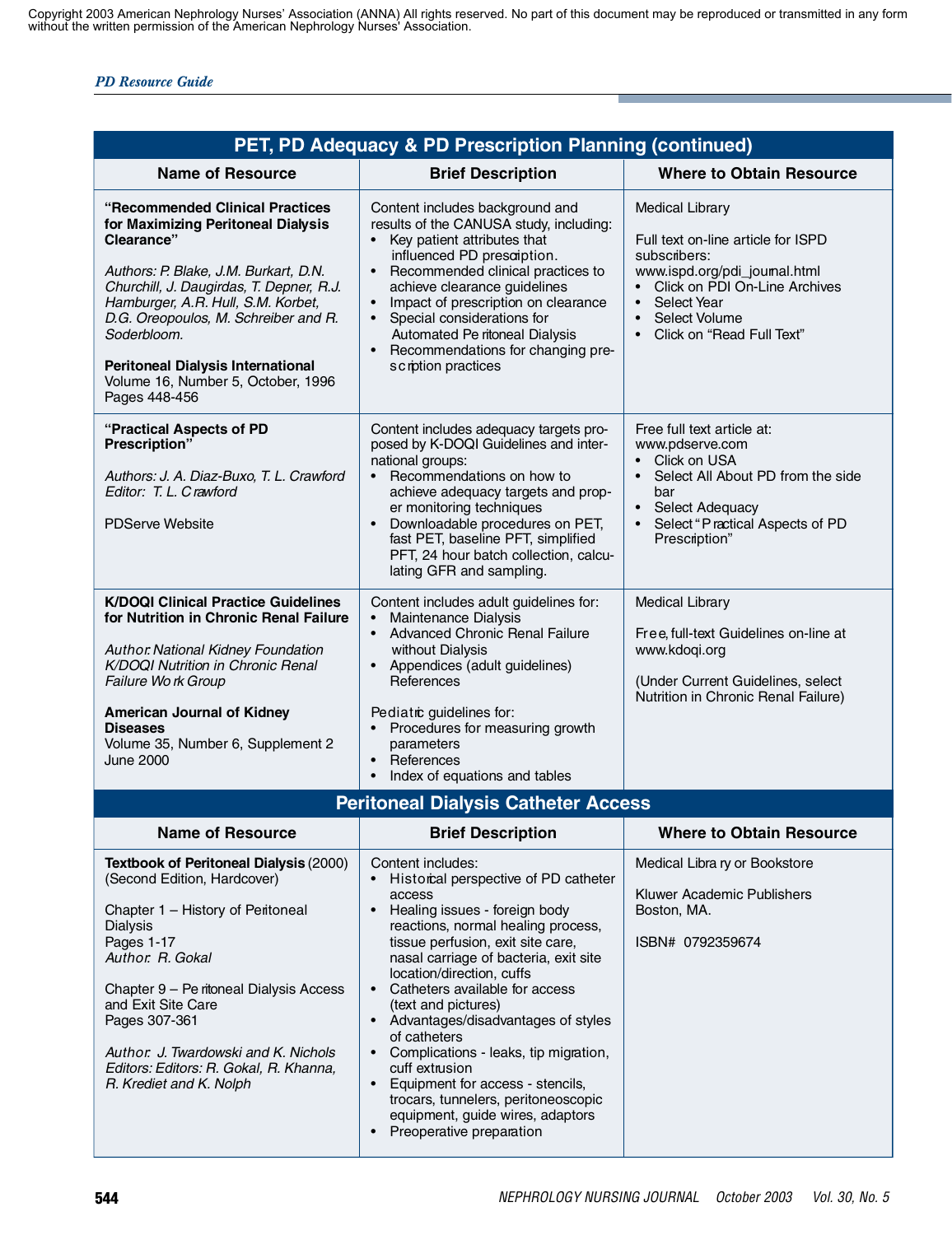| <b>Peritoneal Dialysis Catheter Access (continued)</b>                                                                                                                                                                                                                    |                                                                                                                                                                                                                                                                                                                                                                                                                                                                   |                                                                                                                                                                                                              |
|---------------------------------------------------------------------------------------------------------------------------------------------------------------------------------------------------------------------------------------------------------------------------|-------------------------------------------------------------------------------------------------------------------------------------------------------------------------------------------------------------------------------------------------------------------------------------------------------------------------------------------------------------------------------------------------------------------------------------------------------------------|--------------------------------------------------------------------------------------------------------------------------------------------------------------------------------------------------------------|
| <b>Name of Resource</b>                                                                                                                                                                                                                                                   | <b>Brief Description</b>                                                                                                                                                                                                                                                                                                                                                                                                                                          | <b>Where to Obtain Resource</b>                                                                                                                                                                              |
| <b>Textbook of Peritoneal Dialysis</b><br>(continued)                                                                                                                                                                                                                     | Content includes:<br>Intraoperative techniques - surgical<br>$\bullet$<br>dissection, peritoneoscopy<br>Postoperative routines/protocols<br>$\bullet$<br>Associated complications - leakage,<br>tip migration, bleeding, poor<br>inflow/outflow, cuff extrusion, bowel<br>perfo ration, adhesions, catheter<br>infections, unusual complications<br>(organ perforation, allergy reactions)<br>Indications for catheter removal<br>$\bullet$<br>Methods of removal |                                                                                                                                                                                                              |
| American Nephrology Nurses'<br><b>Association (ANNA) Core</b><br><b>Curriculum for Nephrology Nurses</b><br>(2001)<br>(Fourth Edition, Hardcover)<br>Section 12 - Pe ritoneal Dialysis<br>Pages 331-375<br>Author, B. F. Prowant<br>Editor: L. E. Lancaster               | Content includes:<br>Acute catheters<br>Chronic catheters<br>$\bullet$<br>Types of catheters<br>Nursing management<br>Patient education<br>$\bullet$<br>Methods of insertion<br>$\bullet$                                                                                                                                                                                                                                                                         | <b>ANNA</b><br>East Holly Ave./Box 56<br>Pitman, NJ 08071-0056<br>www.annanurse.org                                                                                                                          |
| Dialysis Therapy (2002)<br>(Third Edition, Hardcover)<br>Chapter 3 - Pe ritoneal Access Devices<br>Pages 45-53<br>Authors: S. Ash, A. Zappacosta<br>Editors: A. Nissenson and R. Fine                                                                                     | Content includes:<br>Types of peritoneal dialysis<br>catheters<br>Methods of implantation<br>$\bullet$<br>Effects of catheter designs<br>Complications of acute catheter<br>$\bullet$<br>insertion                                                                                                                                                                                                                                                                | Medical Library or Bookstore<br>Lippincott Williams & Wilkins Publishers<br>ISBN# 1560534265                                                                                                                 |
| "Management of Peritoneal Catheter<br><b>Malfunction"</b><br>Author, J.A. Diaz-Buxo<br><b>Peritoneal Dialysis International</b><br>Volume 18, Number 3, 1998<br>Pages 256-259                                                                                             | Content includes catheter migration,<br>methods to correct malfunction, refer-<br>ences.                                                                                                                                                                                                                                                                                                                                                                          | <b>Medical Library</b><br>Full text on-line article for ISPD<br>subscribers:<br>www.ispd.org/pdi_joumal.html<br>• Click on PDI On-Line Archives<br>Select Year<br>Select Volume<br>Click on "Read Full Text" |
| "The Role of Peritoneal Dialysis<br><b>Catheter Configuration in Preventing</b><br><b>Catheter Tip Migration"</b><br>Author. M.F. Gadallah, J. Mignone, C.<br>Torres, G. Ramdeen & A. Pervezl<br><b>Advances in Peritoneal Dialysis</b><br>Volume 16, 2000<br>Pages 47-50 | Content includes differences between<br>double cuff coiled catheters and Swan<br>Neck catheters.                                                                                                                                                                                                                                                                                                                                                                  | <b>Medical Library</b>                                                                                                                                                                                       |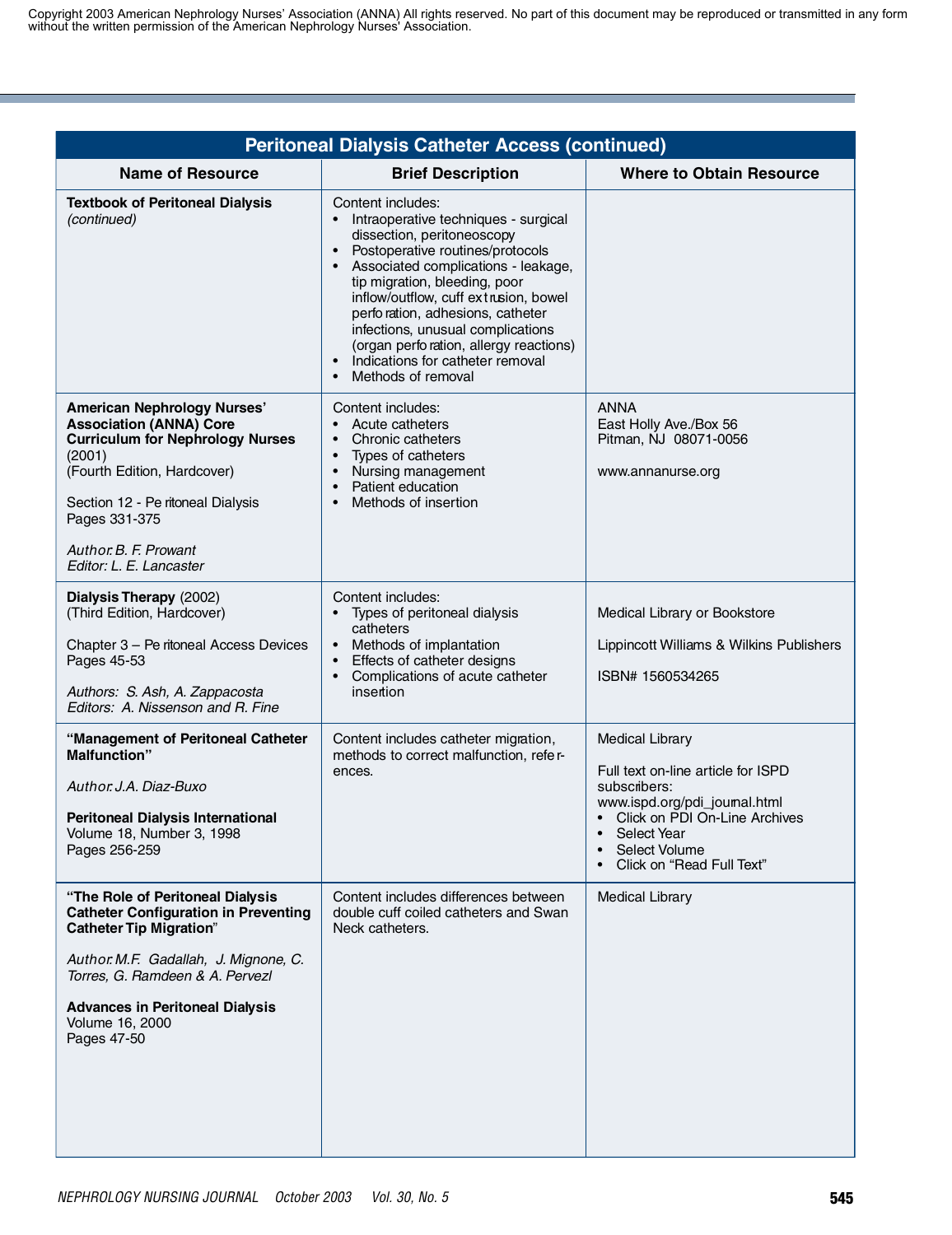| <b>Non-Infectious Complications of Peritoneal Dialysis</b>                                                                                                                                                                                                                                                                                                                                                                                                                      |                                                                                                                                                                                                                                                                                                                                                                                                                                                                                                                                                                                                                                                                                                                                                                                                                                                                                                               |                                                                                                                                                                               |
|---------------------------------------------------------------------------------------------------------------------------------------------------------------------------------------------------------------------------------------------------------------------------------------------------------------------------------------------------------------------------------------------------------------------------------------------------------------------------------|---------------------------------------------------------------------------------------------------------------------------------------------------------------------------------------------------------------------------------------------------------------------------------------------------------------------------------------------------------------------------------------------------------------------------------------------------------------------------------------------------------------------------------------------------------------------------------------------------------------------------------------------------------------------------------------------------------------------------------------------------------------------------------------------------------------------------------------------------------------------------------------------------------------|-------------------------------------------------------------------------------------------------------------------------------------------------------------------------------|
| <b>Name of Resource</b>                                                                                                                                                                                                                                                                                                                                                                                                                                                         | <b>Brief Description</b>                                                                                                                                                                                                                                                                                                                                                                                                                                                                                                                                                                                                                                                                                                                                                                                                                                                                                      | <b>Where to Obtain Resource</b>                                                                                                                                               |
| Dialysis Therapy (2002)<br>(Third Edition, Hardcover)<br>Section 14 & 15 - Pe ritoneal Dialysis:<br>Non-infectious Complications<br>Pages 253-272<br><b>Author. Multiple Authors</b><br>Editors: A. Nissenson et al<br>Textbook of Peritoneal Dialysis (2000)<br>(Second Edition, Hardcover)<br>Chapter 20 - Non Infectious<br>Complications of Peritoneal Dialysis<br>Pages 609-646<br>Author. J. Bargman<br>Editors: Editors: R. Gokal, R. Khanna,<br>R. Krediet and K. Nolph | Content includes:<br>Inadequate dialysis<br>Ultrafiltration failure and sclerosing<br>encapsulating peitonitis<br>Hypotension<br>$\bullet$<br>Abdominal catastrophes<br>$\bullet$<br>Abdominal hernias<br>$\bullet$<br>Dialysate leaks<br>$\bullet$<br>Hydrothorax<br>$\bullet$<br>Content includes:<br>Diagnosis and treatment of hernias<br>$\bullet$<br>Diagnosis and treatment of<br>$\bullet$<br>hydrothorax<br>Alterations in respiratory function<br>$\bullet$<br>Sleep apnea<br>$\bullet$<br>Acid base/electrolyte disorders<br>$\bullet$<br>Cardiovascular complications<br>Gastrointestinal complications:<br>$\bullet$<br>- Pancreatitis<br>- Hepatic abscess<br>$-$ Reflux<br>- Bowel perforation<br>Sclerosing encapsulating peritonitis<br>Calcifying peritonitis<br>$\bullet$<br>Hemoperitoneum - diagnosis and                                                                                | Medical Library or Bookstore<br>Lippincott Williams & Wilkins Publishers<br>ISBN# 1560534265<br>Medical Library or Bookstore<br>Kluwer Academic Publisher<br>ISBN# 0792359674 |
| <b>American Nephrology Nurses'</b><br><b>Association (ANNA) Core</b><br><b>Curriculum for Nephrology Nurses</b><br>(2001) (Fourth Edition, Hardcover)<br>Section 12 - Pe ritoneal Dialysis:<br>"Noninfectious complications of PD"<br>Pages 363-370<br>Author. B. F. Prowant<br>Editor: L.E. Lancaster                                                                                                                                                                          | management<br>Chylopentoneum - diagnosis and<br>$\bullet$<br>Management<br>Pruritus<br>$\bullet$<br>Calciphylaxsis<br>$\bullet$<br>Amyloidosis<br>Back pain<br>Tendonitis/calcific periarthritis<br>$\bullet$<br>Content includes comprehensive<br>descrptions of non-infectious complica-<br>tions of Pe ritoneal Dialysis:<br>Organ perforation<br>Pre-peritoneally placed catheter<br>$\bullet$<br>Vessel perforation<br>Catheter malfunction<br>$\bullet$<br>Rectal pain<br>$\bullet$<br>Cuff extrusion<br>$\bullet$<br>Dialysate leaks<br>$\bullet$<br>Hemias<br>$\bullet$<br>Genital edema<br>$\bullet$<br>Hemorrhoids<br>$\bullet$<br>Reflux<br>$\bullet$<br>Cardiovascular complications<br>$\bullet$<br>Pulmonary complications<br>$\bullet$<br>Pain - abdominal/shoulder/back<br>$\bullet$<br>Eosinophilic peritonitis<br>Hydrothorax<br>$\bullet$<br>Fluid and Electrolyte Imbalances<br>$\bullet$ | <b>ANNA</b><br>East Holly Ave./Box 56<br>Pitman, NJ 08071-0056<br>www.annanurse.org                                                                                           |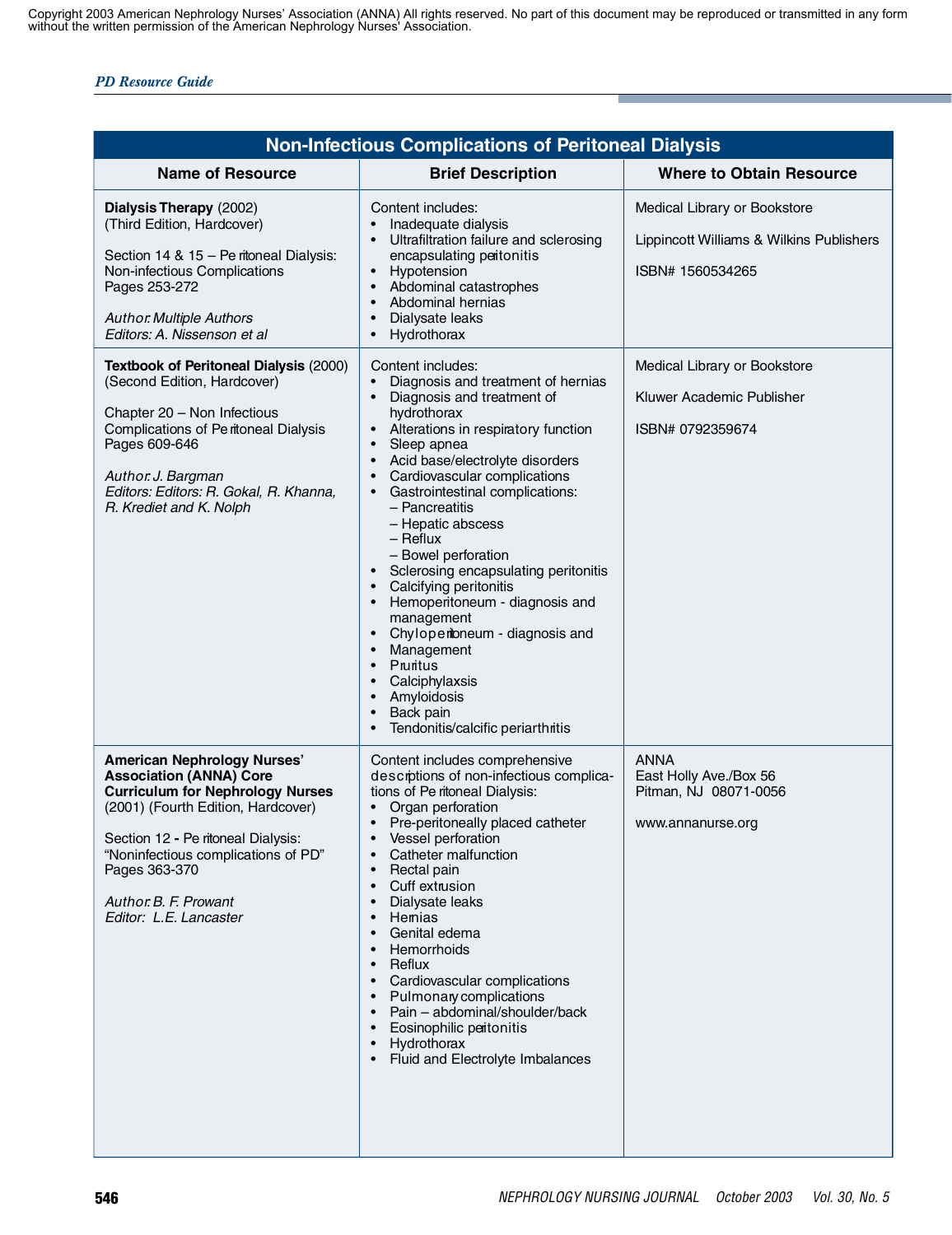|                                                                                                                                                                                                                                                                                                          | <b>Non-Infectious Complications of Peritoneal Dialysis (continued)</b>                                                                                                                                                                                                                                                                                                                                                                                                                                                                                                                                                                                                                                                                                                                                                 |                                                                                                                                                                                                                                                                           |
|----------------------------------------------------------------------------------------------------------------------------------------------------------------------------------------------------------------------------------------------------------------------------------------------------------|------------------------------------------------------------------------------------------------------------------------------------------------------------------------------------------------------------------------------------------------------------------------------------------------------------------------------------------------------------------------------------------------------------------------------------------------------------------------------------------------------------------------------------------------------------------------------------------------------------------------------------------------------------------------------------------------------------------------------------------------------------------------------------------------------------------------|---------------------------------------------------------------------------------------------------------------------------------------------------------------------------------------------------------------------------------------------------------------------------|
| <b>Name of Resource</b>                                                                                                                                                                                                                                                                                  | <b>Brief Description</b>                                                                                                                                                                                                                                                                                                                                                                                                                                                                                                                                                                                                                                                                                                                                                                                               | <b>Where to Obtain Resource</b>                                                                                                                                                                                                                                           |
| "International Society for Peritoneal<br>Dialysis (ISPD) Guidelines for<br><b>Improving Fluid Management in</b><br><b>Patients on Peritoneal Dialysis"</b><br><b>ISPD Guidelines/Recommendations</b>                                                                                                     | Content includes comprehensive guide-<br>lines for optimizing ultrafiltration man-<br>agement. Key points include:<br>Need for systemic approach to<br>$\bullet$<br>detection and differential diagnosis<br>of volume ove rload in PD<br>$\bullet$<br>Recommendations for suspected<br>ultrafiltration failure<br>Management options<br>$\bullet$                                                                                                                                                                                                                                                                                                                                                                                                                                                                      | Guidelines can be found at:<br>www.ispd.org/guidelines/articles/<br>pdi20Sup4/mujais.php3                                                                                                                                                                                 |
| "A Review of Ultrafiltration and<br>Ultrafiltration Failure in PD Patients"<br>Part One: Theory and Principles of<br><b>Ultrafiltration</b><br><b>PartTwo: Evaluation and Treatment</b><br>Authors: J. Crowder and E. Reed                                                                               | Content includes an overview of ultrafil-<br>tration with emphasis on the principles<br>that enable ultrafiltration to occur.<br>Discussion of how to evaluate/treat<br>ultrafiltration failure.                                                                                                                                                                                                                                                                                                                                                                                                                                                                                                                                                                                                                       | Free full text on-line article<br>PDServe Web site<br>www.pdserve.com<br>• Click on USA<br>Select<br>$\bullet$                                                                                                                                                            |
|                                                                                                                                                                                                                                                                                                          | <b>Management of the Peritoneal Catheter Exit Site</b>                                                                                                                                                                                                                                                                                                                                                                                                                                                                                                                                                                                                                                                                                                                                                                 |                                                                                                                                                                                                                                                                           |
| <b>Name of Resource</b>                                                                                                                                                                                                                                                                                  | <b>Brief Description</b>                                                                                                                                                                                                                                                                                                                                                                                                                                                                                                                                                                                                                                                                                                                                                                                               | <b>Where to Obtain Resource</b>                                                                                                                                                                                                                                           |
| "Peritoneal Catheters and Exit-Site<br><b>Practices Toward Optimum</b><br>Peritoneal Access: 1998 Update"<br>Author. Official Report from the<br>International Society for Peritoneal<br><b>Dialysis</b><br><b>Peritoneal Dialysis International</b><br>Volume 18, Number 1, January 1998<br>Pages 11-33 | Content includes guidelines that<br>address:<br>Types of peritoneal catheters<br>Catheter materials<br>$\bullet$<br>Catheter choice and outcomes<br>$\bullet$<br>Catheter insertion<br>$\bullet$<br>Pre-implantation preparation<br>$\bullet$<br>Catheter implantation techniques<br>$\bullet$<br>Immediate postoperative care<br>$\bullet$<br>Chronic care of the healed exit site<br>$\bullet$<br>Diagnosis/treatment of exit-site and<br>$\bullet$<br>tunnel infections<br>Care of the infected exit-site<br>$\bullet$<br>Prevention of catheter infections<br>Non-infectious (mechanical)<br>$\bullet$<br>catheter infections<br>Post transplant care of the catheter<br>Recommendation for catheter out-<br>come evaluation<br>Appendix: Guidelines for Peritoneal<br>$\bullet$<br>Dialysis Catheters in Children | <b>Medical Library</b><br>Full text on-line article for ISPD<br>subscribers:<br>www.ispd.org/pdi_joumal.html<br>• Click on PDI On-Line Archives<br>Select Year<br>$\bullet$<br>Select Volume and Number<br>$\bullet$<br>Click on "Read Full Text"<br>$\bullet$            |
| "Peritoneal Catheter Exit-Site<br><b>Morphology and Pathology:</b><br><b>Prevention, Diagnosis and Treatment</b><br>of Exit-Site Infections" (Monograph)<br><b>Multiple Authors</b><br><b>Peritoneal Dialysis International</b><br>Volume 16, Supplement 3, 1996                                         | Content includes:<br>Classification of normal and<br>$\bullet$<br>diseased exit-sites<br>Exit-site healing post catheter<br>$\bullet$<br>implantation<br>• Appearance and classification of<br>healing peritoneal exit-sites<br>Recommendations for exit-site care<br>$\bullet$<br>Case reports for independent study<br>How to monitor and report exit/<br>$\bullet$<br>tunnel infections                                                                                                                                                                                                                                                                                                                                                                                                                             | <b>Medical Library</b><br>Full text on-line article for ISPD<br>subscribers:<br>www.ispd.org/pdi_joumal.html<br>Click on PDI On-Line Archives<br>$\bullet$<br>Select Year<br>$\bullet$<br>Select Volume and Number<br>$\bullet$<br>Click on "Read Full Text"<br>$\bullet$ |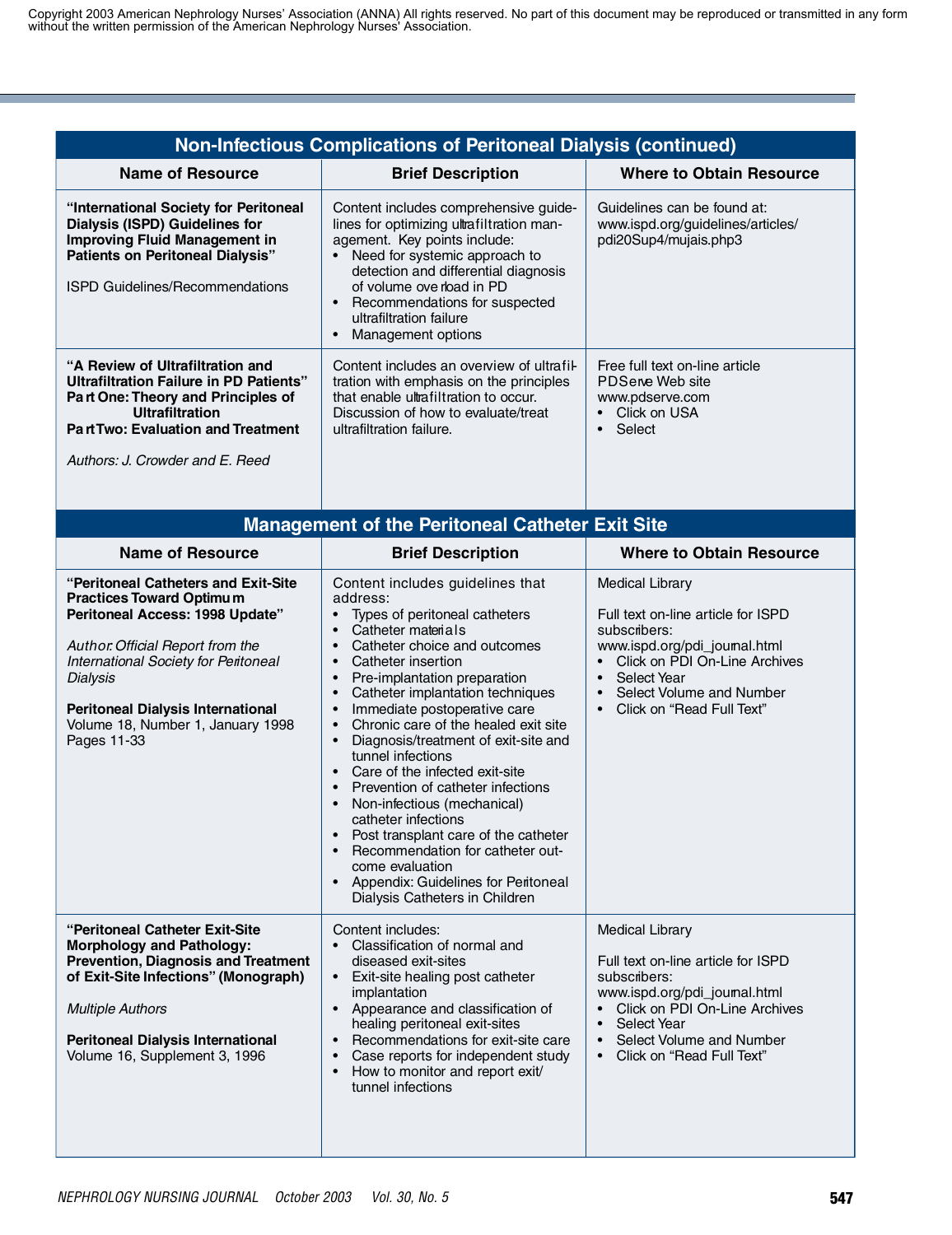| <b>Management of the Peritoneal Catheter Exit Site (continued)</b>                                                                                                                                                                                                   |                                                                                                                                                                                                                                                                                                                                                                                                                                                                                                                                                                                                                                                                                                                                                                                                                                                                                                                                                                                                                                                                                                                                                                                                                                                                                                                                                      |                                                                                                                                                                                                                                                 |
|----------------------------------------------------------------------------------------------------------------------------------------------------------------------------------------------------------------------------------------------------------------------|------------------------------------------------------------------------------------------------------------------------------------------------------------------------------------------------------------------------------------------------------------------------------------------------------------------------------------------------------------------------------------------------------------------------------------------------------------------------------------------------------------------------------------------------------------------------------------------------------------------------------------------------------------------------------------------------------------------------------------------------------------------------------------------------------------------------------------------------------------------------------------------------------------------------------------------------------------------------------------------------------------------------------------------------------------------------------------------------------------------------------------------------------------------------------------------------------------------------------------------------------------------------------------------------------------------------------------------------------|-------------------------------------------------------------------------------------------------------------------------------------------------------------------------------------------------------------------------------------------------|
| <b>Name of Resource</b>                                                                                                                                                                                                                                              | <b>Brief Description</b>                                                                                                                                                                                                                                                                                                                                                                                                                                                                                                                                                                                                                                                                                                                                                                                                                                                                                                                                                                                                                                                                                                                                                                                                                                                                                                                             | <b>Where to Obtain Resource</b>                                                                                                                                                                                                                 |
| <b>Textbook of Peritoneal Dialysis</b><br>(2000) (Second Edition, Hardcover)<br>Chapter 9 - Pe ritoneal Dialysis Access<br>and Exit-Site Care<br>Pages 307-361<br>Authors: Z.J Twardowski and K. Nichols<br>Editors: R. Gokal, R. Khanna, R.<br>Krediet and K. Nolph | Content includes:<br><b>Historcal Perspective Factors</b><br>Influencing Catheter Complications<br>Factors Influencing Healing and<br>$\bullet$<br>Early Infection<br>Factors Influencing Infection of<br><b>Healed Catheter Tunnel</b><br><b>External Cuff Extrusion</b><br>$\bullet$<br><b>Catheter Tip Migration</b><br>$\bullet$<br>Pe ricatheter Leak<br>$\bullet$<br>Infusion/Pressure Pain<br>$\bullet$<br><b>Currently Used Chronic Peritoneal</b><br>Catheters<br>Accessories for Placement of<br>$\bullet$<br>Catheters<br><b>Rigid/Soft Catheter</b><br>$\bullet$<br><b>Patient Preparation</b><br>$\bullet$<br><b>Catheter Preparation</b><br><b>Implantation Method</b><br>$\bullet$<br>Catheter Break-In and Care<br>$\bullet$<br><b>Exit-Site Care</b><br>$\bullet$<br>Early Soft Catheter Complications<br>$\bullet$<br>Late Soft Catheter Complications<br>$\bullet$<br><b>Exit-Site Infections</b><br><b>Classification of Exit-Site</b><br>$\bullet$<br>Appearance<br><b>Care/Treatment Recommendations</b><br><b>External Cuff Extrusion</b><br>$\bullet$<br><b>Catheter Obstruction</b><br>$\bullet$<br>Peritonitis<br>Infusion or Pressure Pain<br>$\bullet$<br><b>Unusual Complications</b><br>$\bullet$<br><b>Catheter Removal</b><br>Operations in PD Patients<br>$\bullet$<br><b>USRDS Data System Report</b><br>$\bullet$ | Medical Library or Bookstore<br>Kluwer Academic Publisher<br>ISBN# 0792359674                                                                                                                                                                   |
| "Adult Peritoneal Dialysis-Related<br><b>Peritonitis Treatment</b><br>Recommendations: 2000 Update"<br>ISPD Guidelines/Recommendations<br><b>Peritoneal Dialysis International</b><br>Volume 20, Number 4, July 2000<br>Pages 396-411                                | Content includes:<br><b>Extended Use of Prophylactic</b><br>Antibiotics<br>Prophylactic Antibiotics and<br>$\bullet$<br>Catheter Placement<br>Exit-Site Infections and Prophylactic<br>$\bullet$<br>Antibiotics: Staphylococcus Aureus<br>Treatment of Exit-Site Infections<br>$\bullet$                                                                                                                                                                                                                                                                                                                                                                                                                                                                                                                                                                                                                                                                                                                                                                                                                                                                                                                                                                                                                                                             | <b>Medical Library</b><br>Full text on-line article for ISPD<br>subscribers:<br>www.ispd.org/pdi_joumal.html<br>Click on PDI On-Line Archives<br>Select Year<br>$\bullet$<br>Select Volume and Number<br>$\bullet$<br>Click on "Read Full Text" |
| "Prevention Of Peritonitis" (Editorial)<br><b>Peritoneal Dialysis International</b><br>Vol.18, Number 3, May 1998<br>Pages 244-246                                                                                                                                   | Content includes:<br>Discussion of the seriousness of<br>p e ritonitis and va rious etiologies<br>associated with peritonitis,<br>including catheter infection<br>Considerations for prevention of<br>$\bullet$<br>peritonitis<br>Methods of prophylaxis against<br>$\bullet$<br>Staph Aureus for reducing peritonitis<br>and exit-site Infections<br>Review of enteric organisms and<br>treatment                                                                                                                                                                                                                                                                                                                                                                                                                                                                                                                                                                                                                                                                                                                                                                                                                                                                                                                                                   | <b>Medical Library</b><br>Full text on-line article for ISPD<br>subscribers:<br>www.ispd.org/pdi_joumal.html<br>Click on PDI On-Line Archives<br>Select Year<br>Select Volume and Number<br>Click on "Read Full Text"<br>$\bullet$              |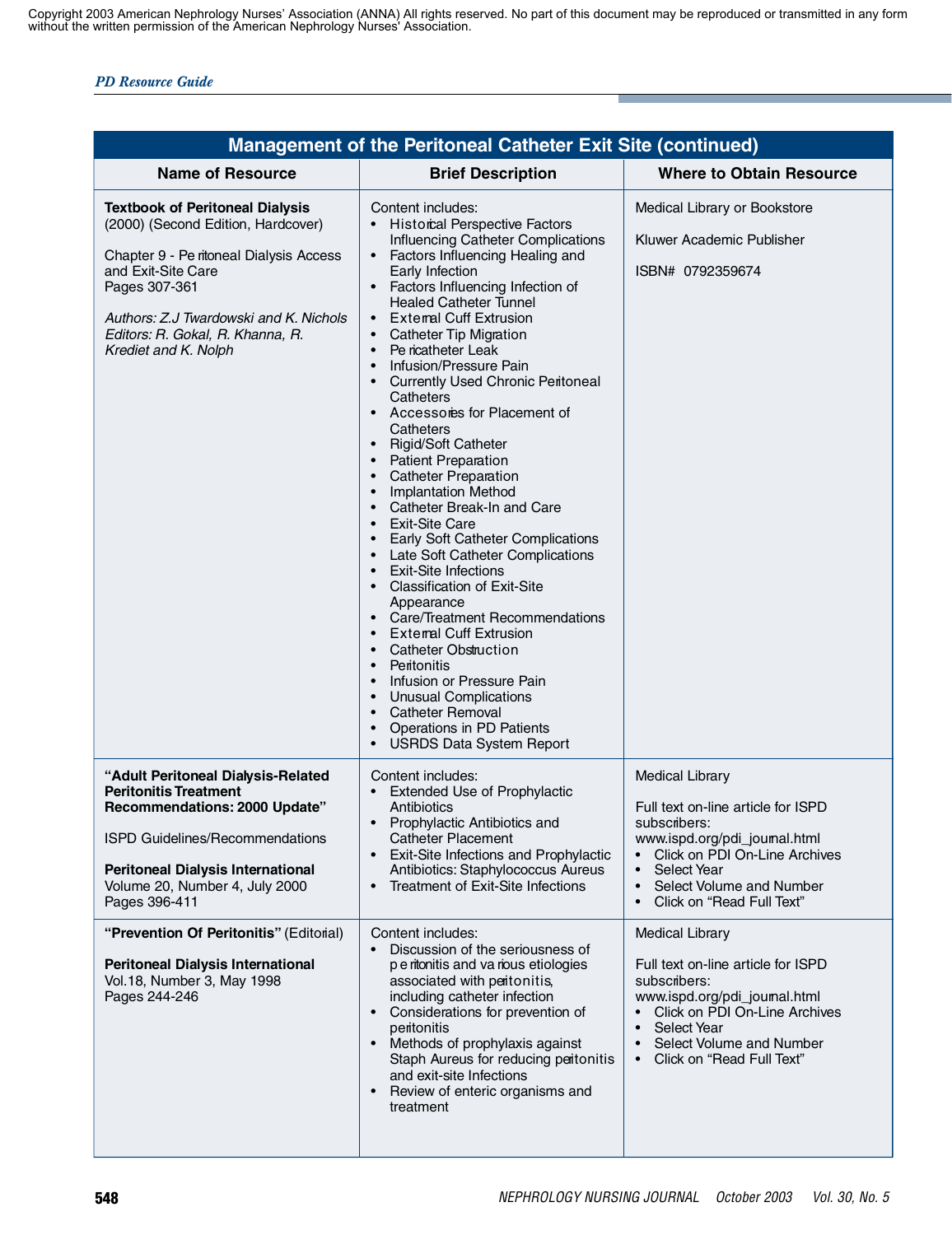| <b>Management of the Peritoneal Catheter Exit Site (continued)</b>                                                                                                                                                                                                                                                       |                                                                                                                                                                                                                                                                                                                                                                                                                                                                                                                                                                                                                                                                      |                                                                                                                                                                                                                                                 |
|--------------------------------------------------------------------------------------------------------------------------------------------------------------------------------------------------------------------------------------------------------------------------------------------------------------------------|----------------------------------------------------------------------------------------------------------------------------------------------------------------------------------------------------------------------------------------------------------------------------------------------------------------------------------------------------------------------------------------------------------------------------------------------------------------------------------------------------------------------------------------------------------------------------------------------------------------------------------------------------------------------|-------------------------------------------------------------------------------------------------------------------------------------------------------------------------------------------------------------------------------------------------|
| <b>Name of Resource</b>                                                                                                                                                                                                                                                                                                  | <b>Brief Description</b>                                                                                                                                                                                                                                                                                                                                                                                                                                                                                                                                                                                                                                             | <b>Where to Obtain Resource</b>                                                                                                                                                                                                                 |
| "Peritoneal Dialysis Catheter<br>Replacement: Save the Patient and<br><b>Not the Catheter"</b><br>Author, B. Piraino<br><b>Seminars in Dialysis</b><br>Volume 16, Number 1, Jan.-Feb. 2003<br>Pages 72-75                                                                                                                | Content includes a case study of a<br>patient with refractory peritonitis, where<br>simultaneous removal of old catheter<br>and placement of new catheter was<br>performed in a single procedure, mini-<br>mizing effect on the patient's lifestyle<br>and avoiding HD treatments. Article<br>includes author's recommendations for<br>requisite patient parameters (lab and<br>clinical) for this intervention.                                                                                                                                                                                                                                                     | <b>Medical Library</b>                                                                                                                                                                                                                          |
| "Effect of Preventing Staphyloccus<br><b>Aureus Nasal Carriage On Rates of</b><br><b>Peritoneal Catheter-Related</b><br><b>Staphylococcal Infections"</b><br>Literature Synthesis<br><b>Peritoneal Dialysis International</b><br>Volume 21, Number 5, September<br>2001<br>Pages 471-477                                 | Content includes a literature review of<br>articles that demonstrate effectiveness<br>of the use of Mupirocin at the exit-site.<br>Reference List                                                                                                                                                                                                                                                                                                                                                                                                                                                                                                                    | <b>Medical Library</b><br>Full text on-line article for ISPD<br>subscribers:<br>www.ispd.org/pdi_joumal.html<br>• Click on PDI On-Line Archives<br>• Select Year<br>Select Volume<br>Click on "Read Full Text"                                  |
| <b>American Nephrology Nurses'</b><br><b>Association (ANNA) Core</b><br><b>Curriculum for Nephrology Nursing</b><br>(2001) (Fourth Edition, Hardcover)<br>Section 12 - Peritoneal Dialysis:<br>"Break-in Techniques for Chronic<br>Pe ritoneal Catheters"<br>Page 348<br>Author. B. F. Prowant<br>Editor: L.E. Lancaster | Content includes:<br>Characteristics of a Healthy Exit Site<br>Catheter Care after Catheter Insertion<br>$\bullet$<br><b>Chronic Exit Site Care</b><br>$\bullet$<br>Care of the Inflamed or Infected<br><b>Exit Site</b><br>• Assessment<br>Activities That Promote a Healthy<br>$\bullet$<br>Exit Site<br>• Conditions That are Detrimental to<br>the Exit Site<br>Swimming<br>$\bullet$<br><b>Exit Site Infection</b><br>$\bullet$<br>Subcutaneous Tunnel Infection                                                                                                                                                                                                | <b>ANNA</b><br>East Holly Ave./Box 56<br>Pitman, NJ 08071-0056<br>www.annanurse.org                                                                                                                                                             |
|                                                                                                                                                                                                                                                                                                                          | <b>The Management of Peritonitis</b>                                                                                                                                                                                                                                                                                                                                                                                                                                                                                                                                                                                                                                 |                                                                                                                                                                                                                                                 |
| <b>Name of Resource</b>                                                                                                                                                                                                                                                                                                  | <b>Brief Description</b>                                                                                                                                                                                                                                                                                                                                                                                                                                                                                                                                                                                                                                             | <b>Where to Obtain Resource</b>                                                                                                                                                                                                                 |
| "Adult Peritoneal Dialysis-Related<br><b>Peritonitis Treatment</b><br>Recommendations: 2000 Update"<br>ISPD Guidelines/Recommendations<br><b>Peritoneal Dialysis International</b><br>Volume 20, Number 4, July 2000<br>Pages 396-411                                                                                    | Content includes:<br>Clinical presentation/ diagnosis of<br>peritonitis<br>Empirc therapy for peritonitis,<br>$\bullet$<br>stratified for residual urine function<br>Initiation of therapy<br>$\bullet$<br>Initial empiric antibiotic selection<br>$\bullet$<br>Modification of treatment regimen<br>$\bullet$<br>once culture and sensitivity results<br>are known<br>Antibiotic dosing recommendations-<br>$\bullet$<br>for CAPD with/without RRF<br>Treatment recommendations of<br>$\bullet$<br>Gram Negative organisms<br>Treatment strategies if PD fluid are<br>$\bullet$<br>negative<br>Antibiotic toxicities<br>$\bullet$<br>Treatment of Fungal peitonitis | <b>Medical Library</b><br>Full text on-line article for ISPD<br>subscribers:<br>www.ispd.org/pdi_joumal.html<br>Click on PDI on-line Archives<br>Select Year<br>$\bullet$<br>Select Volume and Number<br>$\bullet$<br>Click on "Read Full Text" |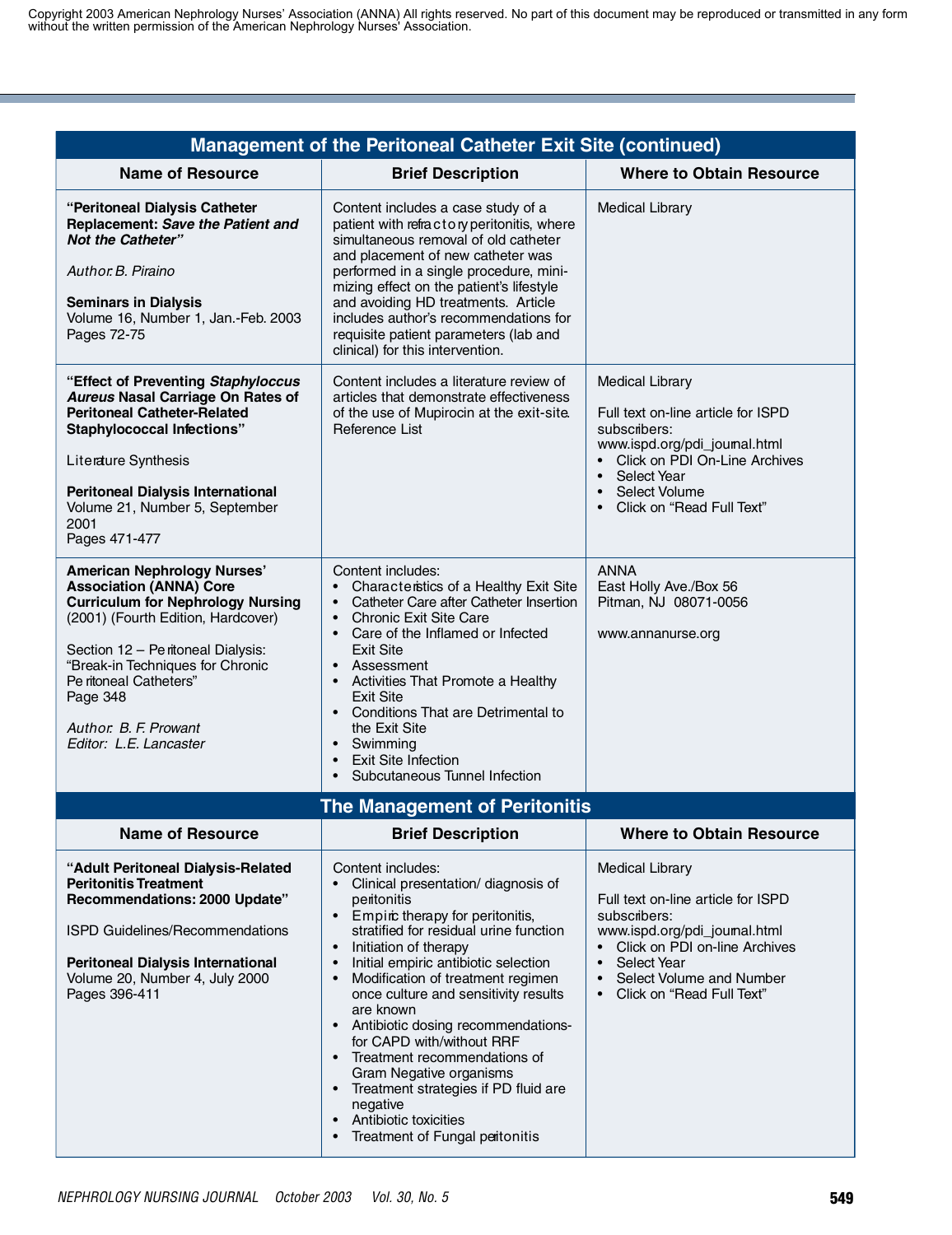| <b>The Management of Peritonitis</b>                                                                                                                                                                                         |                                                                                                                                                                                                                                                                                                                                                                                                                                                                                                                                                                                                                                                                                                                                                                                                                                                                                                                            |                                                                                                                                                                                                                                    |
|------------------------------------------------------------------------------------------------------------------------------------------------------------------------------------------------------------------------------|----------------------------------------------------------------------------------------------------------------------------------------------------------------------------------------------------------------------------------------------------------------------------------------------------------------------------------------------------------------------------------------------------------------------------------------------------------------------------------------------------------------------------------------------------------------------------------------------------------------------------------------------------------------------------------------------------------------------------------------------------------------------------------------------------------------------------------------------------------------------------------------------------------------------------|------------------------------------------------------------------------------------------------------------------------------------------------------------------------------------------------------------------------------------|
| <b>Name of Resource</b>                                                                                                                                                                                                      | <b>Brief Description</b>                                                                                                                                                                                                                                                                                                                                                                                                                                                                                                                                                                                                                                                                                                                                                                                                                                                                                                   | <b>Where to Obtain Resource</b>                                                                                                                                                                                                    |
| "Adult Peritoneal Dialysis-Related<br><b>Peritonitis Treatment</b><br>Recommendations: 2000 Update"<br>(continued)                                                                                                           | Content includes:<br>Treatment of peritonitis/APD pts.<br>Assessment of patients who fail to<br>demonstrate clinical improvement<br>Duration of antibiotic therapy<br>$\bullet$<br>Treatment of Tuberculous peritonitis<br>$\bullet$<br>Prophylactic antibiotic use<br>$\bullet$<br>Treatment of relapsing peritonitis<br>$\bullet$<br>Techniques for sampling and<br>culturing PD effluent                                                                                                                                                                                                                                                                                                                                                                                                                                                                                                                                |                                                                                                                                                                                                                                    |
| <b>Textbook of Peritoneal Dialysis</b><br>(2000)<br>(Second Edition, Hardcover)<br>Chapter 17 - Peritonitis<br>Pages 545-564<br>Authors: L. Fried and B. Piraino<br>Editors: R. Gokal, R. Khanna, R.<br>Krediet and K. Nolph | Content includes:<br>Pathogenesis of peitonitis<br>Routes of entry<br>$\bullet$<br>Predisposing factors<br>$\bullet$<br>Clinical presentation<br>$\bullet$<br>Diagnosis<br>$\bullet$<br>Cultumg of effluent<br>$\bullet$<br>Differential of culture-negative<br>$\bullet$<br>peritonitis<br>Treatment-initial regimen<br>$\bullet$<br>Dosing of commonly used IP<br>$\bullet$<br>antibiotics<br>Subsequent treatment regimens<br>$\bullet$<br>Gram negative peritonitis<br>$\bullet$<br>Fungal peitonitis<br>$\bullet$<br>TB peritonitis<br>$\bullet$<br>Culture negative peritonitis<br>$\bullet$<br>Follow up after peitonitis<br>$\bullet$<br>Catheter removal during peritonitis<br>$\bullet$<br>Relapsing peritonitis<br>$\bullet$<br>Outcome and sequelae of peritonitis<br>$\bullet$<br>Sclerosing peritonitis<br>$\bullet$<br>Prevention of peritonitis<br>$\bullet$<br>Specific organism prophylaxis<br>$\bullet$ | Medical Library or Bookstore<br>Kluwer Academic Publisher<br>ISBN# 0792359674                                                                                                                                                      |
| "Prevention Of Peritonitis" (Editorial)<br><b>Peritoneal Dialysis International</b><br>Volume18, Number 3, May 1998<br>Pages 244-246                                                                                         | Content includes:<br>Discussion of the seriousness of<br>$\bullet$<br>p e ritonitis and va rious etiologies<br>associated with peritonitis,<br>including catheter infection<br>Considerations for prevention of<br>$\bullet$<br>peritonitis<br>Methods of prophylaxis against<br>$\bullet$<br>Staph Aureus for reducing peritonitis<br>and exit-site Infections<br>Review of enteric organisms and<br>$\bullet$<br>treatment                                                                                                                                                                                                                                                                                                                                                                                                                                                                                               | <b>Medical Library</b><br>Full text on-line article for ISPD<br>subscribers:<br>www.ispd.org/pdi_joumal.html<br>Click on PDI On-Line Archives<br>Select Year<br>Select Volume and Number<br>$\bullet$<br>Click on "Read Full Text" |
| <b>Bailey and Scott's Diagnostic</b><br>Microbiology (Eleventh Edition)<br>Authors: B. A. Forbes, D. F. Sahm &<br>A. S. Weissfield                                                                                           | Content includes a comprehensive<br>microbiology reference text. Useful in<br>investigating sources/characteristics of<br>bactera and fungi found in PD cultures.                                                                                                                                                                                                                                                                                                                                                                                                                                                                                                                                                                                                                                                                                                                                                          | <b>Medical Library</b><br>Mosby<br>March 2002<br>ISBN# 0323016782                                                                                                                                                                  |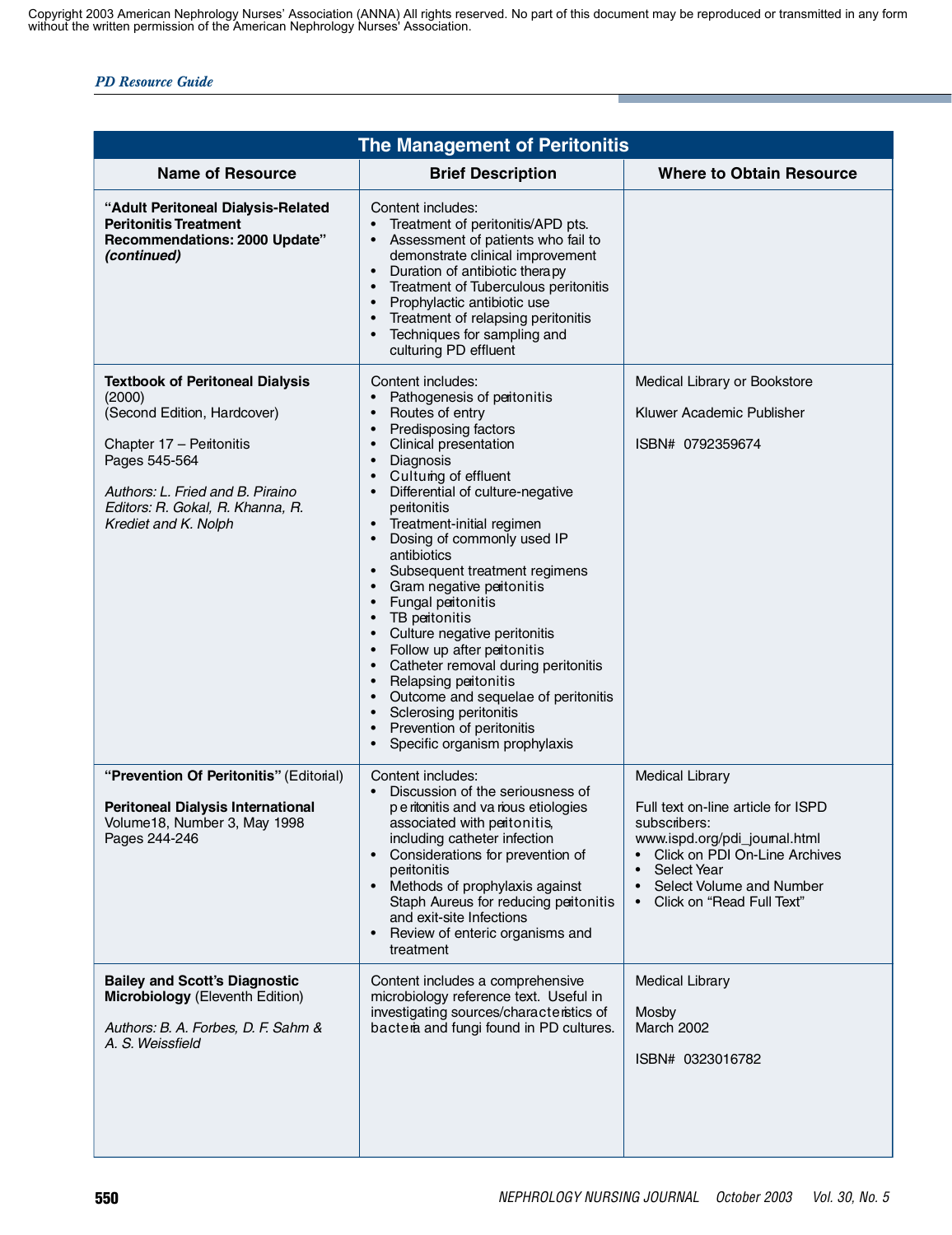| The Management of Peritonitis (continued)                                                                                                                                                                                                                                                                                |                                                                                                                                                                                                                                                                                                                                                                                                                                                                                                                                                                                                                                                                     |                                                                                                                                                                                                                               |
|--------------------------------------------------------------------------------------------------------------------------------------------------------------------------------------------------------------------------------------------------------------------------------------------------------------------------|---------------------------------------------------------------------------------------------------------------------------------------------------------------------------------------------------------------------------------------------------------------------------------------------------------------------------------------------------------------------------------------------------------------------------------------------------------------------------------------------------------------------------------------------------------------------------------------------------------------------------------------------------------------------|-------------------------------------------------------------------------------------------------------------------------------------------------------------------------------------------------------------------------------|
| <b>Name of Resource</b>                                                                                                                                                                                                                                                                                                  | <b>Brief Description</b>                                                                                                                                                                                                                                                                                                                                                                                                                                                                                                                                                                                                                                            | <b>Where to Obtain Resource</b>                                                                                                                                                                                               |
| <b>American Nephrology Nurses'</b><br><b>Association (ANNA) Core</b><br><b>Curriculum for Nephrology Nursing</b><br>(2001) (Fourth Edition, Hardcover)<br>Section 12 - Pe ritoneal Dialysis:<br>"Infectious Complications of Peritoneal<br>Dialysis"<br>Pages 358-363<br>Author. B. F. Prowant<br>Editor: L.E. Lancaster | Content includes:<br>Portals of entry<br>Compromised host defense<br>$\bullet$<br>mechanisms<br>Responsible organisms<br>$\bullet$<br>Risk factors for peritonitis<br>$\bullet$<br>Dialysis kinetics during peritonitis<br>$\bullet$<br>Signs and Symptoms<br>$\bullet$<br>Clinical course<br>$\bullet$<br>Differential diagnosis<br>$\bullet$<br>Recommended laboratory<br>$\bullet$<br>techniques for culturing<br><b>Early Treatment</b><br>$\bullet$<br>Combined antibiotic therapy<br>$\bullet$<br>for gram $+$ and gram $-$<br>Indications for catheter removal<br>$\bullet$<br>Indications/catheter replacement<br>Complications of peritonitis<br>$\bullet$ | <b>ANNA</b><br>East Holly Ave./Box 56<br>Pitman, NJ 08071-0056<br>www.annanurse.org                                                                                                                                           |
|                                                                                                                                                                                                                                                                                                                          | <b>Management and Treatment of Diabetic PD Patients</b>                                                                                                                                                                                                                                                                                                                                                                                                                                                                                                                                                                                                             |                                                                                                                                                                                                                               |
| <b>Name of Resource</b>                                                                                                                                                                                                                                                                                                  | <b>Brief Description</b>                                                                                                                                                                                                                                                                                                                                                                                                                                                                                                                                                                                                                                            | <b>Where to Obtain Resource</b>                                                                                                                                                                                               |
| Dialysis Therapy (2002)<br>(Third Edition, Hardcover)<br>Chapter 27 - Intraperitoneal insulin in<br>diabetic patients on peritoneal dialysis<br>Pages 429-433<br>Author. J.A. Diaz-Buxo and<br>T.L. C rawford<br>Editors: A. Nissenson and R. Fine                                                                       | Content includes:<br>Physiologic considerations<br>Insulin absorption<br>$\bullet$<br>Lipid metabolism<br>$\bullet$<br>Deteminants of insulin dose<br>$\bullet$<br>Effect of PD prescription on IP<br>$\bullet$<br>insulin requirements<br>Regimens for IP insulin<br>$\bullet$<br>Peritonitis, other infectious process-<br>$\bullet$<br>es & hypercatabolic states<br>Hospitalization & PD prescription<br>$\bullet$<br>Adv./Disadv. of IP insulin<br>$\bullet$                                                                                                                                                                                                   | Medical Library or Bookstore<br>Lippincott Williams & Wilkins Publishers<br>ISBN# 1560534265                                                                                                                                  |
| "Insulin therapy during peritoneal<br>dialysis: Pros and cons of various<br>forms of administration"<br>Author. E. Quellhorst<br>Journal of the American Society of<br><b>Nephrology</b><br>Vol. 13, Supplement 1, 2002<br>Pages S92-S96                                                                                 | Content includes the pros and cons of<br>the various methods of insulin adminis-<br>tration in peritoneal dialysis patients.                                                                                                                                                                                                                                                                                                                                                                                                                                                                                                                                        | <b>Medical Library</b><br>Free full text on-line article at:<br>www.jasn.org                                                                                                                                                  |
| "Effect of diabetes on peritoneal<br>function assessed by personal<br>dialysis capacity test in patients<br>undergoing CAPD"<br>Authors: H. Nakamoto, H. Imai, H.<br>Kawanishi et al<br><b>American Journal of Kidney Disease</b><br>Volume 40, 2002<br>Pages 1045-1054                                                  | Content includes an evaluation of the<br>differences in peritoneal membrane<br>transport function and nut ritional status<br>in CAPD patients with and without dia-<br>betes. The authors found that peri-<br>toneal membrane transport and peri-<br>toneal protein permeability were signifi-<br>cantly higher in diabetics than in non-<br>diabetics. Hypoproteinemia in diabetic<br>patients is attributed to the high perme-<br>ability of the peritoneal membrane<br>undergoing CAPD.                                                                                                                                                                          | <b>Medical Library</b><br>On-line: www.ajkd.org<br>(On-line access restricted to AJKD<br>subscribers)<br>Customer service:<br>1-800-654-2452<br>Email: reprints@elsevier.com<br>Pubmed:<br>www.ncbi.nih.gov/entrez/query.fcgi |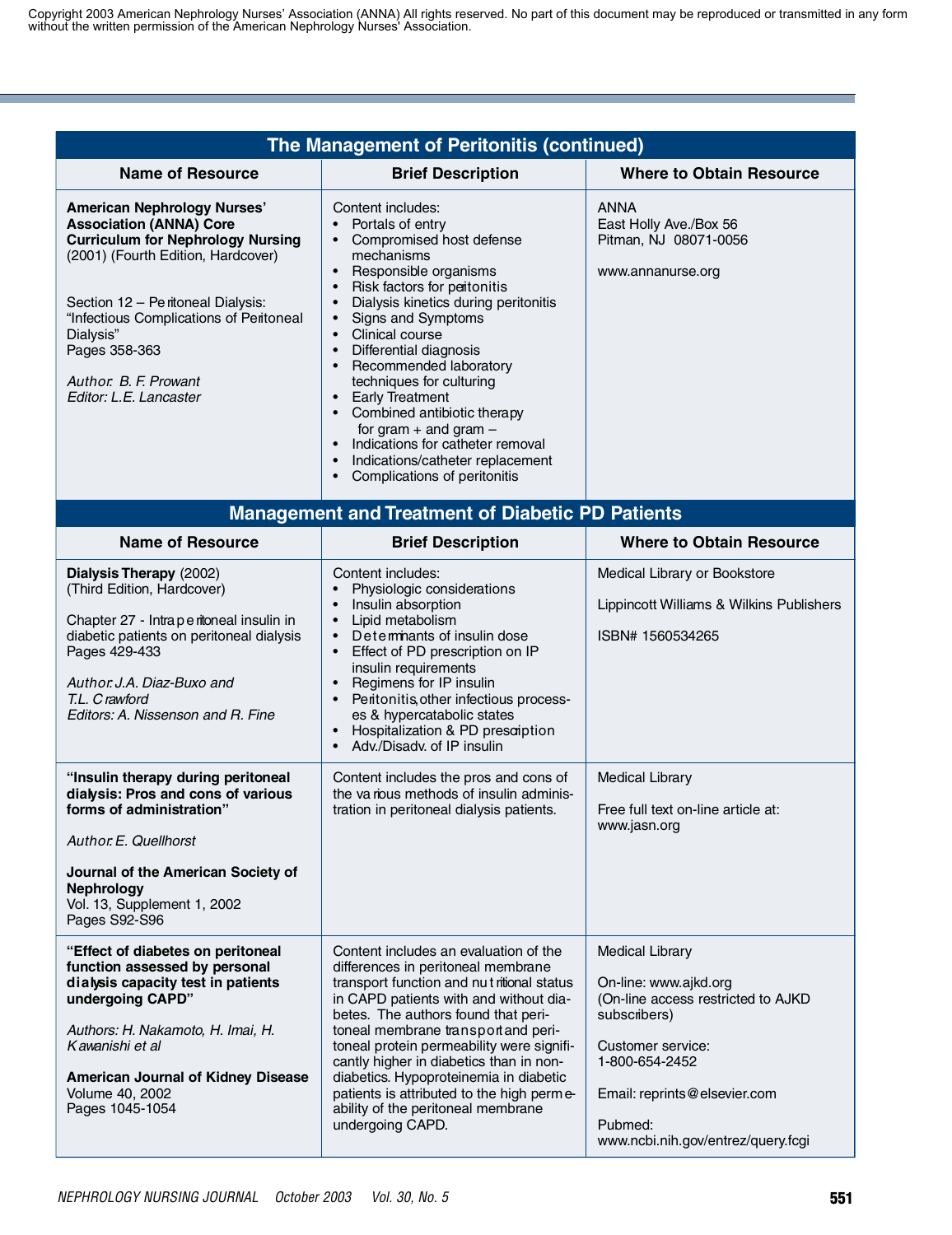| <b>Management and Treatment of Diabetic PD Patients (continued)</b>                                                                                                                                                                                                                                                                                                                  |                                                                                                                                                                                                                                                                                                                                                                                                                                                                                                                                                       |                                                                                                                                                                                             |
|--------------------------------------------------------------------------------------------------------------------------------------------------------------------------------------------------------------------------------------------------------------------------------------------------------------------------------------------------------------------------------------|-------------------------------------------------------------------------------------------------------------------------------------------------------------------------------------------------------------------------------------------------------------------------------------------------------------------------------------------------------------------------------------------------------------------------------------------------------------------------------------------------------------------------------------------------------|---------------------------------------------------------------------------------------------------------------------------------------------------------------------------------------------|
| <b>Name of Resource</b>                                                                                                                                                                                                                                                                                                                                                              | <b>Brief Description</b>                                                                                                                                                                                                                                                                                                                                                                                                                                                                                                                              | <b>Where to Obtain Resource</b>                                                                                                                                                             |
| <b>Diabetes and Kidney Failure</b><br>(Monograph)<br>"Introduction: Diabetes and Kidney<br><b>Failure</b> "<br>Pages 1-3<br>Author. E. Friedman<br>"Peritoneal Dialysis in Diabetic<br><b>Patients</b> "<br>Pages 22-41<br>Authors: P. Passadakis and D.<br>Oreopoulos<br>Editor: E. Friedman<br><b>Advances in Renal Replacement</b><br>Therapy<br>Volume 8, Number 1, January 2001 | Content includes an entire journal dedi-<br>cated to diabetes and kidney failure.<br>The two articles cited have PD content.                                                                                                                                                                                                                                                                                                                                                                                                                          | <b>Medical Library</b>                                                                                                                                                                      |
| "Management of the Diabetic Patient"<br>Authors: J. A. Diaz-Buxo and T. L.<br>C rawford<br>Editor: T. L. Crawford<br><b>PDServe Newsletter</b>                                                                                                                                                                                                                                       | Content includes management of the<br>diabetic patient<br>• General facts<br>PD and the diabetic patient<br>$\bullet$<br>When to initiate PD in the diabetic<br>$\bullet$<br>patient<br>Glycemic control of the PD patient:<br>• Intraperitoneal insulin administration<br>Deteminants of insulin dose<br>$\bullet$<br>Regimens of IP insulin administration<br>$\bullet$<br>Peritonitis other infectious process-<br>$\bullet$<br>es and hypercatabolic states<br>• Advantages/disadvantages of using<br>IP insulin<br>Selected readings on diabetes | Free full text on-line article<br>www.pdserve.com<br>• Click on USA<br>Select All about PD from the side<br>$\bullet$<br>bar<br>$\bullet$<br>Select "Management of the diabetic<br>patient" |
| <b>Lower Extremity Amputation</b><br><b>Prevention Program (LEAP)</b><br>Bureau of Public Health Care                                                                                                                                                                                                                                                                                | Content includes a program that can be<br>implemented in a PD program to help<br>prevent foot and leg amputations in<br>people with diabetes. Components of<br>the program:<br>Annual foot screening<br>$\bullet$<br>Patient education<br>Daily inspection of lower extremities<br>$\bullet$<br>Approprate footwear<br>$\bullet$<br>Managing simple foot problems                                                                                                                                                                                     | www.bphc.hrsa.gov/leap                                                                                                                                                                      |
| <b>Lighthouse for the Blind</b>                                                                                                                                                                                                                                                                                                                                                      | Content includes services and special<br>aids for people who have lost vision or<br>are losing it.                                                                                                                                                                                                                                                                                                                                                                                                                                                    | www.lighthouse.org<br>Phone #800-829-0500                                                                                                                                                   |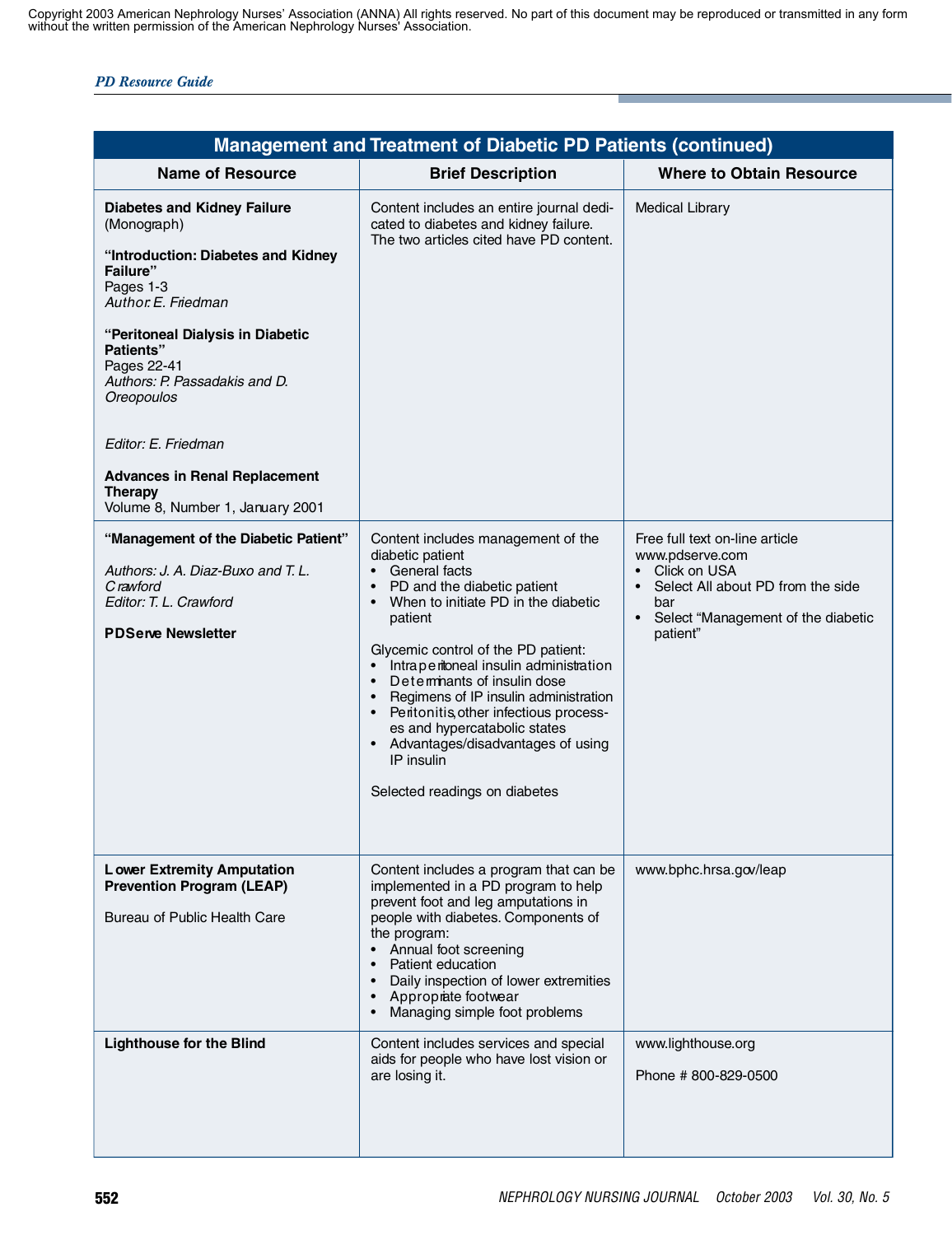| <b>Management and Treatment of Diabetic PD Patients (continued)</b>                                                                                                                                                                                                                                                                                                                                                                                                                                                                                                                                             |                                                                                                                                                                                                                                                                                                                                                                                    |                                                                                                                                                                                                                              |
|-----------------------------------------------------------------------------------------------------------------------------------------------------------------------------------------------------------------------------------------------------------------------------------------------------------------------------------------------------------------------------------------------------------------------------------------------------------------------------------------------------------------------------------------------------------------------------------------------------------------|------------------------------------------------------------------------------------------------------------------------------------------------------------------------------------------------------------------------------------------------------------------------------------------------------------------------------------------------------------------------------------|------------------------------------------------------------------------------------------------------------------------------------------------------------------------------------------------------------------------------|
| <b>Name of Resource</b>                                                                                                                                                                                                                                                                                                                                                                                                                                                                                                                                                                                         | <b>Brief Description</b>                                                                                                                                                                                                                                                                                                                                                           | <b>Where to Obtain Resource</b>                                                                                                                                                                                              |
| <b>American Diabetes Association</b><br>(ADA)                                                                                                                                                                                                                                                                                                                                                                                                                                                                                                                                                                   | You can subscribe to a free weekly<br>e-newsletter under the "Health Care<br>Professionals" section. Also access<br>"webcast" education tools to assist you<br>in educating your patients about dia-<br>betes.                                                                                                                                                                     | www.diabetes.org/main/application/<br>commercewf<br>Call 1-800-DIABETES (1-800-342-2383)<br>Or Write:<br>American Diabetes Association<br>ATTN: National Call Center<br>1701 North Beauregard Street<br>Alexandria, VA 22311 |
|                                                                                                                                                                                                                                                                                                                                                                                                                                                                                                                                                                                                                 | <b>PD Patient and Compliance/Adherence</b>                                                                                                                                                                                                                                                                                                                                         |                                                                                                                                                                                                                              |
| <b>Name of Resource</b>                                                                                                                                                                                                                                                                                                                                                                                                                                                                                                                                                                                         | <b>Brief Description</b>                                                                                                                                                                                                                                                                                                                                                           | <b>Where to Obtain Resource</b>                                                                                                                                                                                              |
| <b>Video - Adequacy of Peritoneal</b><br><b>Dialysis</b><br>Produced by: SoutheastemKidney<br>Council (NW # 6)<br>Translated into Spanish by:<br>ESRD Netwo rk of Texas, Inc. (NW #14)                                                                                                                                                                                                                                                                                                                                                                                                                          | Content includes a narrative video that<br>follows a noncompliant patient as she<br>speaks with other PD patients and the<br>treatment team staff.                                                                                                                                                                                                                                 | To obtain video (sold at cost):<br><b>English Version</b><br>Call - Southeastern Kidney Council<br>Administrative Assistant<br>919-855-0882<br><b>Spanish Version</b><br>Call - ESRD Netwo rk of Texas, Inc.<br>972-503-3215 |
| <b>Client Education</b><br>(Theory and Practice)<br>(1994) (Hardcover)<br>Pages 248-265<br>Authors: D. Babcock and M. Miller                                                                                                                                                                                                                                                                                                                                                                                                                                                                                    | Content includes:<br>Changing conceptions of compliance<br>$\bullet$<br>Discussion of phenomena that<br>$\bullet$<br>impact client compliance<br>• How compliance is affected by<br>client's age and cultural background<br>Five strategies that have helped<br>$\bullet$<br>clients adopt life-style changes<br>Teaching and learning as an adapta-<br>$\bullet$<br>tion strategy | Medical Library or Bookstore<br>Mosby Year Book<br>ISBN# 0801669421                                                                                                                                                          |
| <b>American Nephrology Nurses'</b><br><b>Association (ANNA) Core</b><br><b>Curriculum for Nephrology Nurses</b><br>(2001) (Fourth Edition, Hardcover)<br>Section 6 - Psychosocial and<br>Rehabilitative Aspects of Renal Failure<br>and its Treatment:<br>Compliance - Pages 170-173<br>General Strategies for Promoting<br>Adaptation: Noncompliance - Pages<br>184-185<br>Authors: D. L. Mapes, M. B. Callahan<br>and M. F. Richie<br>Section 9 - Pharmacologic Aspects of<br><b>Renal Failure</b><br>Compliance - Page 227<br>Fostering Compliance - Page 250<br>Author. C. L. Baer<br>Editor: L.E Lancaster | Content includes:<br>Definition of compliance<br>$\bullet$<br>Compliance R/T Dialysis patients<br>Consequences of non-compliance<br>$\bullet$<br>Deteminants/Predictors of compli-<br>$\bullet$<br>ance<br><b>Health Belief Model</b><br>$\bullet$<br>Fostering compliance                                                                                                         | <b>ANNA</b><br>East Holly Ave./Box 56<br>Pitman, NJ 08071-0056<br>www.annanurse.org                                                                                                                                          |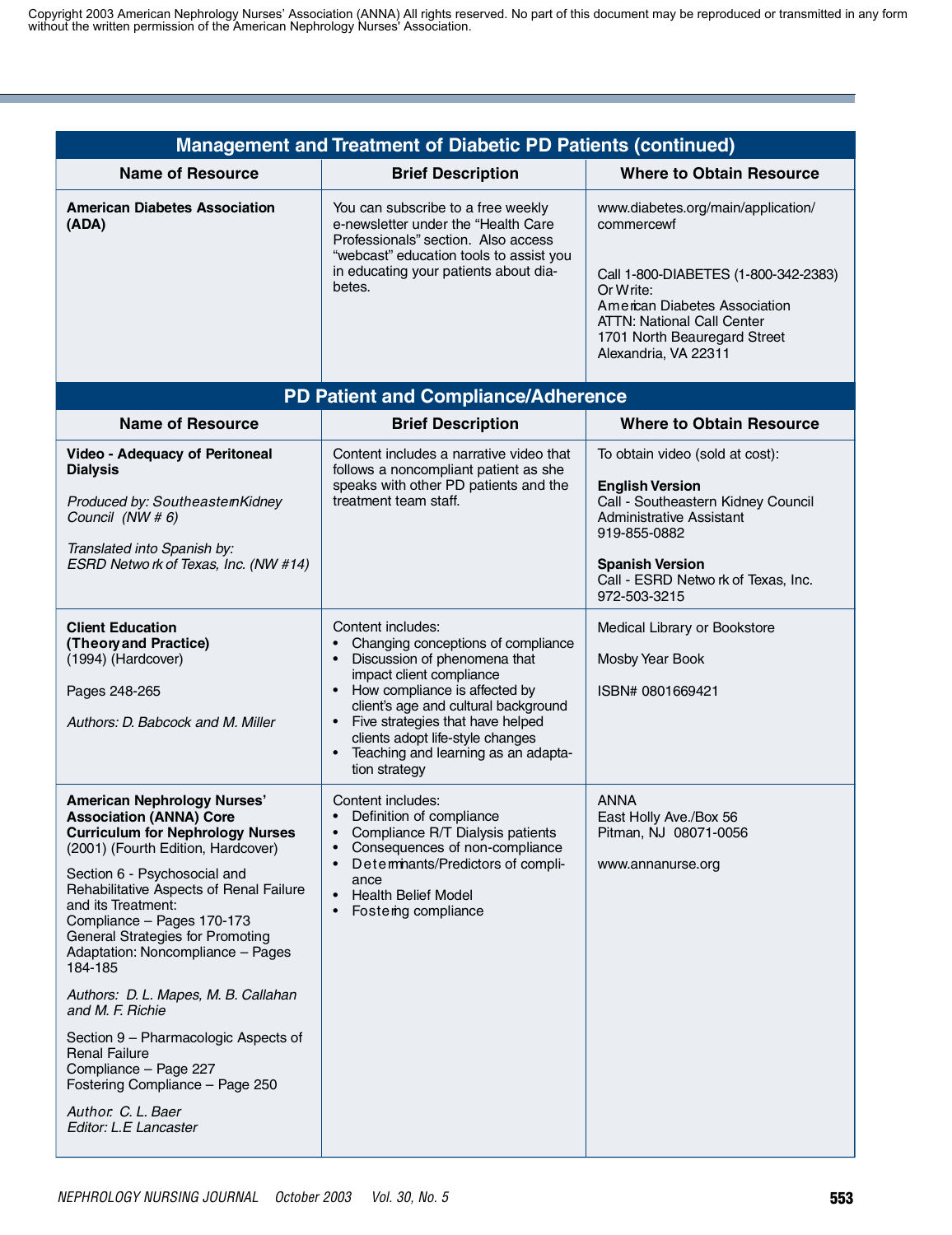|                                                                                                                                                                                                                                                                     | PD Patient and Compliance/Adherence (continued)                                                                                                                                                                         |                                                                                                                                                             |
|---------------------------------------------------------------------------------------------------------------------------------------------------------------------------------------------------------------------------------------------------------------------|-------------------------------------------------------------------------------------------------------------------------------------------------------------------------------------------------------------------------|-------------------------------------------------------------------------------------------------------------------------------------------------------------|
| <b>Name of Resource</b>                                                                                                                                                                                                                                             | <b>Brief Description</b>                                                                                                                                                                                                | <b>Where to Obtain Resource</b>                                                                                                                             |
| "Depression is a Risk Factor for<br><b>Noncompliance with Medical</b><br>Treatment"<br>Author. M. DiMatteo, H. Lepper and<br>T. Croghan<br><b>Archives of Internal Medicine</b><br>Volume 160, Number 14, July 2000<br>Pages 2101-2107                              | Content includes a review of 12 articles<br>that examine the effects of anxiety and<br>depression on patient adherence.<br>Detemined that odds are 3 times<br>greater that depressed patients will be<br>non-compliant. | <b>Medical Library</b>                                                                                                                                      |
| "Patient Non-Compliance"<br>Author. M.Rau-Foster<br>Forum of ESRD Networks Web Site                                                                                                                                                                                 | Content includes an abbreviated 4-step<br>approach to improving patient adher-<br>ence to diet, meds, and treatment;<br>emphasizes focus on behavior<br>changes, positive interactions, and sup-<br>porting change.     | Free full text article at:<br>www.esrdnetworks.org/PtCompliance.htm                                                                                         |
| "A 'Stages of Change' Approach to<br><b>Helping Patients Change Behavior"</b><br>Author. G. Zimmeman, C. Olsen, M.<br>Bosworth<br><b>Journal of American Family</b><br>Physician<br>March 2000                                                                      | Content includes a discussion of the<br>stages patients go through as they<br>change their behavior. Very good<br>insight into how and why patients are<br>often unable to change or sustain a<br>change in behavior.   | <b>Medical Library</b><br>Free full text article on-line at:<br>www.aafp.org<br>(Type in name of article and then click)<br>on the link in search results). |
| "Compliance in CAPD and CCPD<br><b>Patients as Measured by Supply</b><br><b>Inventories During Home Visits"</b><br>Authors: J. Bernardini, B. Piraino<br><b>American Journal of Kidney</b><br><b>Diseases</b><br>Volume 31, Number 1, January 1998<br>Pages 101-107 | Content includes measuring supply<br>inventory during home visits as one<br>means of assessing compliance to<br>treatment.                                                                                              | <b>Medical Library</b>                                                                                                                                      |
| "The Pro blem of Compliance with<br>PD Exchanges"<br>Authors: B. Piraino and J. Bemardini<br><b>Seminars in Dialysis</b><br>Volume 13, Number 3, May-June 2000                                                                                                      | Content includes methods of assessing<br>non-compliance in the PD patient and<br>possible approaches to noncompliance<br>with PD exchanges.                                                                             | <b>Medical Library</b>                                                                                                                                      |
| Intensive Intervention for the Non-<br><b>Compliant Patient</b><br>Author. ESRD Network of Texas, Inc.<br>(NW #14)                                                                                                                                                  | Content includes a short, concise<br>practical booklet with a series of linked<br>steps to help clinic staff understand<br>and deal proactively with noncompli-<br>ance issues.                                         | Available as a free, downloadable file<br>on the ESRD Netwo rk of Texas, Inc.<br>Web site: www.esrdnetwo rk.org<br>• Check subsite                          |
| "Techniques to Improve Compliance<br>in HD and PD Patients - Part II"<br>Authors: H. Batson, M. Schwartz<br><b>Nephrology News and Issues</b><br><b>July 1999</b><br>Pages 54-58                                                                                    | Content includes practical interventions<br>to increase compliant behaviors in PD<br>patients.                                                                                                                          | Available as a free, downloadable file<br>on the ESRD Netwo rk of Texas, Inc.<br>Web site: www.esrdnetwo rk.org<br>• Check subsite                          |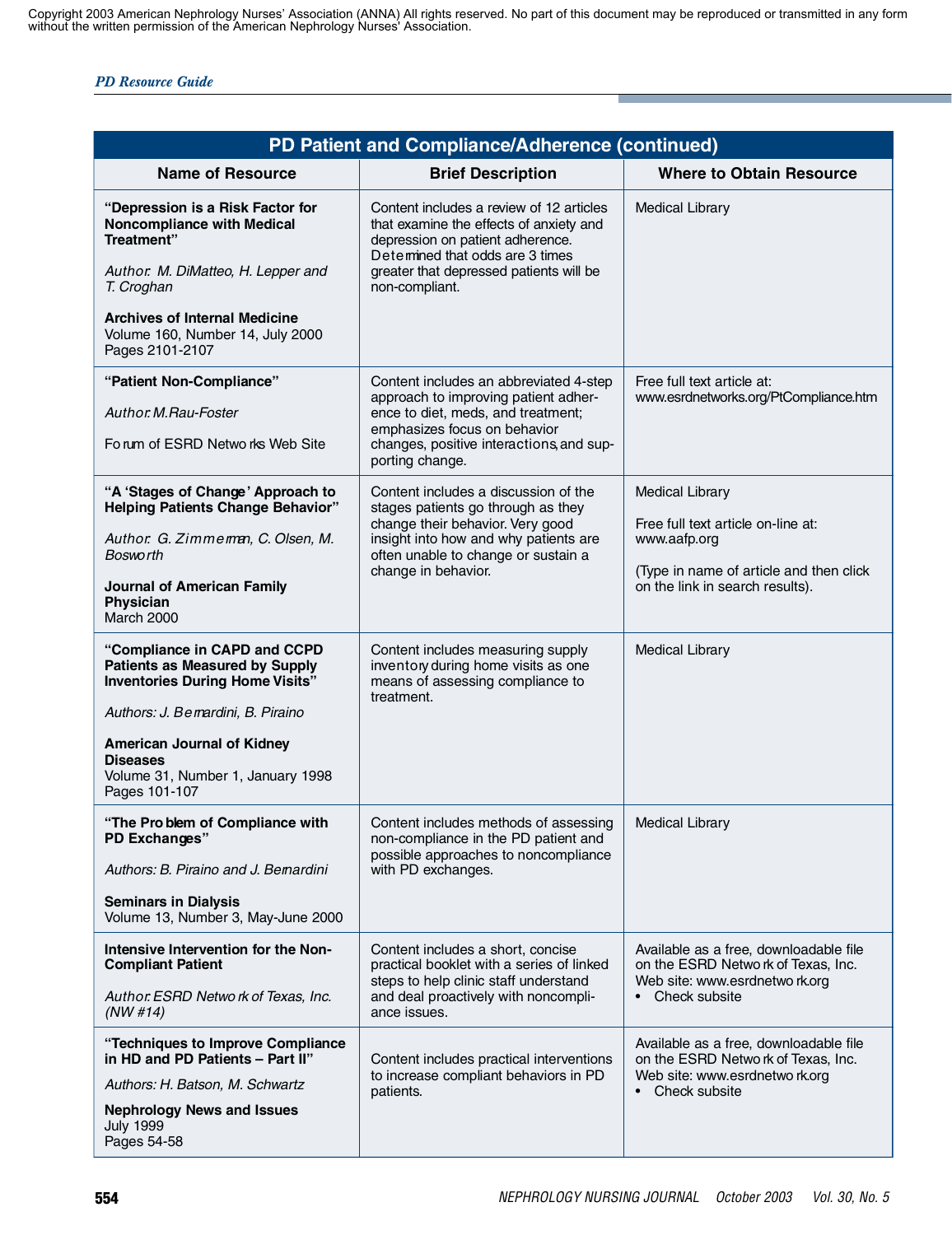| PD Patient and Compliance/Adherence (continued)                                                                                                                                                                                                   |                                                                                                                                                                                                                                                                                         |                                                                                                                                  |
|---------------------------------------------------------------------------------------------------------------------------------------------------------------------------------------------------------------------------------------------------|-----------------------------------------------------------------------------------------------------------------------------------------------------------------------------------------------------------------------------------------------------------------------------------------|----------------------------------------------------------------------------------------------------------------------------------|
| <b>Name of Resource</b>                                                                                                                                                                                                                           | <b>Brief Description</b>                                                                                                                                                                                                                                                                | <b>Where to Obtain Resource</b>                                                                                                  |
| "Factors Influencing Erythropoietin<br><b>Compliance in PD Patients"</b><br>Authors: L. Wazny, B. Stojimirovic, P.<br>Heidenham and P. Blake<br><b>American Journal of Kidney Disease</b><br>Volume 40, Number 3, September 2002<br>Pages 623-628 | Content includes a study examining the<br>rate of patient noncompliance with pre-<br>scrbed EPO regimen and the factors<br>associated with this noncompliance.                                                                                                                          | <b>Medical Library</b>                                                                                                           |
| "Must We Treat Non-compliant ESRD<br>Patients?"<br>Author E. Friedman<br><b>Seminars in Dialysis</b><br>Volume 14, Number 1, Jan.-Feb. 2001<br>Page 22                                                                                            | Content includes:<br>Definition of non-compliance<br>$\bullet$<br>Ways to address non-compliance<br>• Approaches to take toward non-<br>compliance<br>Ethical implications of refusing treat-<br>ment for non-compliant behaviors.                                                      | <b>Medical Library</b>                                                                                                           |
| "There is a Duty to Treat<br><b>Non-compliant Patients"</b><br>Author, J. Balint<br><b>Seminars in Dialysis</b><br>Volume 14, Number 1, Jan.-Feb. 2001<br>Page 28                                                                                 | Content includes references of several<br>legal cases involving the issue of non-<br>compliant dialysis patients.                                                                                                                                                                       | <b>Medical Library</b>                                                                                                           |
| "Health Assurance Coaching Model<br>for Chronic Renal Disease<br>Management"<br>Author. P. Teschan<br><b>Advances in Renal Replacement</b><br><b>Therapy</b><br>Volume 9, Number 3, July 2002<br>Pages 220-223                                    | Content includes a coach-player<br>approach to the care of ESRD patients<br>to increase patients' motivation for self-<br>maintaining behaviors and influence<br>competent and confident self-care.                                                                                     | <b>Medical Library</b>                                                                                                           |
| "Helping Patients Take Charge of<br><b>Their Chronic Illnesses"</b><br>Author, M. Funnell<br><b>Family Practice Medicine</b><br>March 4/30/2002                                                                                                   | Content includes a new model for<br>equipping patients to take a more<br>active role in their health care.                                                                                                                                                                              | <b>Medical Library</b>                                                                                                           |
| "The Behavior Contract as a<br><b>Positive Patient Experience"</b><br>Author, R. Valdez<br>ESRD Netwo rk of Texas, Inc. (NW # 14)<br>Lone Star Bulletin - Fall 2002                                                                               | Content includes lists and discusses<br>the essential components of a success-<br>ful behavior contract:<br>Statements of responsibility from<br>$\bullet$<br>patient and facility<br>Naming a staff monitor<br>$\bullet$<br>Time Frame & Monitoring<br>$\bullet$<br>Review of contract | Available as a free, downloadable file<br>on the ESRD Netwo rk of Texas, Inc.<br>Web site: www.esrdnetwo rk.org<br>Check subsite |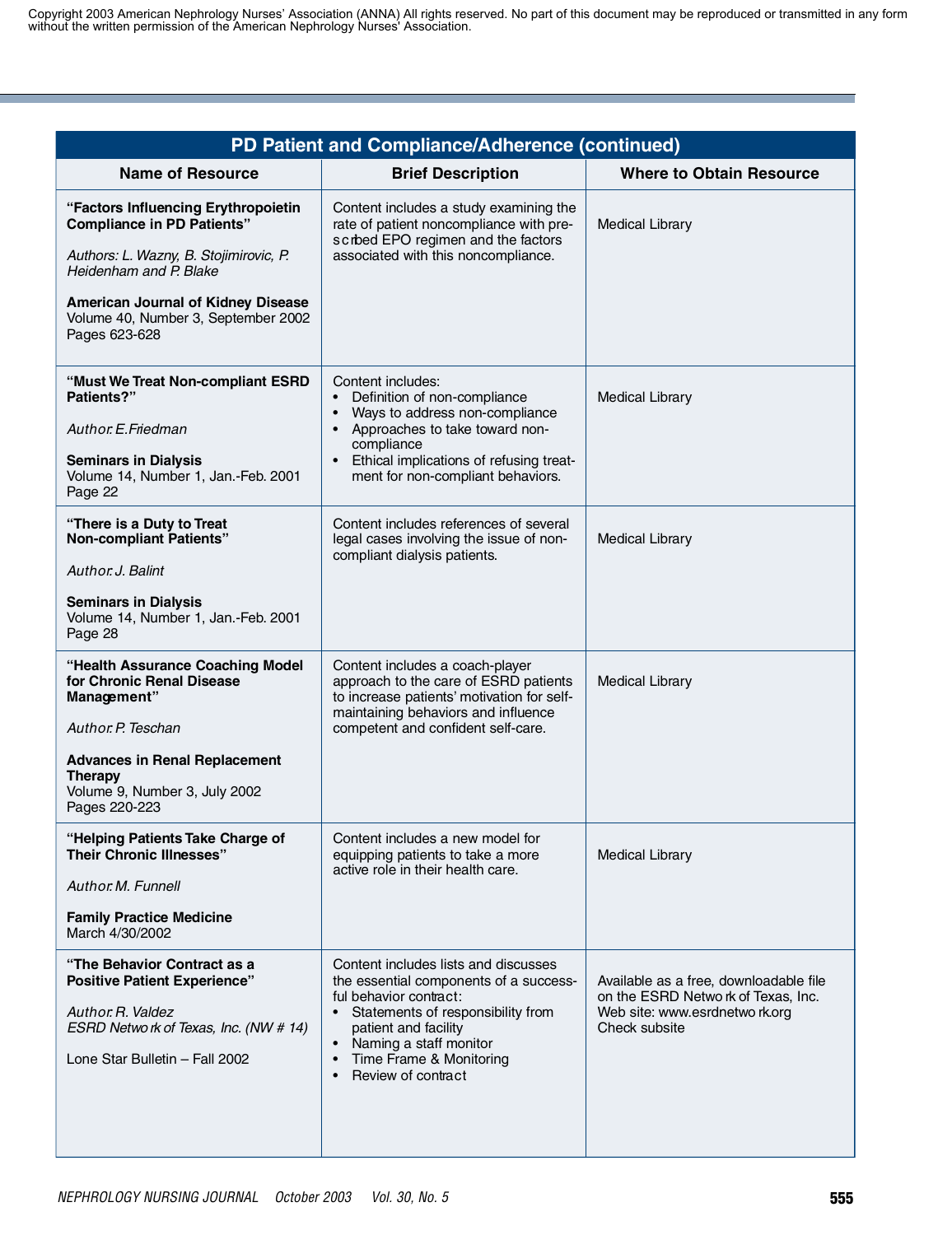| PD Patient and Compliance/Adherence (continued)                                                                                                                                                                                                                                                                                   |                                                                                                                                                                                                                                                                                                                                                                                                                                                                                                                                                                                                         |                                                                                                                                                                                                                                                 |
|-----------------------------------------------------------------------------------------------------------------------------------------------------------------------------------------------------------------------------------------------------------------------------------------------------------------------------------|---------------------------------------------------------------------------------------------------------------------------------------------------------------------------------------------------------------------------------------------------------------------------------------------------------------------------------------------------------------------------------------------------------------------------------------------------------------------------------------------------------------------------------------------------------------------------------------------------------|-------------------------------------------------------------------------------------------------------------------------------------------------------------------------------------------------------------------------------------------------|
| <b>Name of Resource</b>                                                                                                                                                                                                                                                                                                           | <b>Brief Description</b>                                                                                                                                                                                                                                                                                                                                                                                                                                                                                                                                                                                | <b>Where to Obtain Resource</b>                                                                                                                                                                                                                 |
| "Patient Centeredness – A New<br><b>Approach to Health Care"</b><br><b>Author Mid-Atlantic Renal Coalition</b><br>(NW#5)                                                                                                                                                                                                          | Content includes an on-line Power<br>Point presentation about patient behav-<br>iors and compliance issues.                                                                                                                                                                                                                                                                                                                                                                                                                                                                                             | www.esrdnet5.org<br>Click "Education/Meeting"<br>Select Resources for Dialysis<br><b>Facility Staff</b>                                                                                                                                         |
| "Emerging Role of Patient<br>Self-Management"<br>Author Life Options Rehabilitation<br>Program<br><b>Renal Rehabilitation Report</b><br>Volume 8, Number 4, Winter 2000                                                                                                                                                           | Content includes factors that increase<br>the successful adjustment to ESRD.                                                                                                                                                                                                                                                                                                                                                                                                                                                                                                                            | Free full text report available at:<br>www.lifeoptions.org<br>• Click on Renal Professionals<br>Select Free Materials<br>Scroll to Renal Rehabilitation Report<br>(RRR)<br>Select Volume and Number                                             |
| "Compliance/Adherence Forms the<br><b>Foundation for Self-Management"</b><br>Author Life Options Rehabilitation<br>Program<br><b>Renal Rehabilitation Report</b><br>Volume 8, Number 1, Jan.-Feb. 2000                                                                                                                            | Content includes the scope of problem<br>and the keys to facilitating patient self<br>management.                                                                                                                                                                                                                                                                                                                                                                                                                                                                                                       | Free full text report available at:<br>www.lifeoptions.org<br>• Click on Renal Professionals<br>Select Free Materials<br>Scroll to Renal Rehabilitation Report<br>(RRR)<br>• Select Volume and Number                                           |
|                                                                                                                                                                                                                                                                                                                                   | <b>Data Collection and Quality Management Issues</b>                                                                                                                                                                                                                                                                                                                                                                                                                                                                                                                                                    |                                                                                                                                                                                                                                                 |
| <b>Name of Resource</b>                                                                                                                                                                                                                                                                                                           | <b>Brief Description</b>                                                                                                                                                                                                                                                                                                                                                                                                                                                                                                                                                                                | <b>Where to Obtain Resource</b>                                                                                                                                                                                                                 |
| 2001 Annual Report - ESRD Clinical<br><b>Performance Measures (CPM)</b><br><b>Project December 2001</b><br>CPM Outcomes for PD for September<br>2000 - March 2001<br>Comparison graphs<br>Author. Department of Health and<br>Human Services and the Centers for<br><b>Medicare and Medicaid Services</b><br>(CMS, formerly HCFA) | Content includes Netwo rk and national<br>profiles for PD clinical measures col-<br>lected for ESRD CPM project:<br>PD Adequacy<br>Anemia Management<br>$\bullet$<br>Serum Albumin<br>$\bullet$<br>Comparative data to physicians and<br>nurses:<br>• Allows facility to compare their out-<br>comes to a nationally representative<br>random sample of adult PD patient<br>outcomes.<br>Recognition of outcomes that offer<br>$\bullet$<br>an opportunity for improvement.<br>Provides an opportunity for CQI<br>$\bullet$<br>projects based on comparison of<br>national data/facility-specific data. | 2001 Annual Report and Power Point<br>files derived from the report can be<br>found at www.hcfa.gov/quality/3m.htm.<br>CMS sends (1) copy of this report to<br>every facility annually.<br>Contact your ESRD Netwo rk for<br>additional copies. |
| <b>United States Renal Data System</b><br>(USRDS) Annual Report<br>Author USRDS Coordinating Center                                                                                                                                                                                                                               | Content includes:<br><b>Annual Data Report</b><br>$\bullet$<br>Presentations<br>$\bullet$<br>Annual Data Report slides<br>$\bullet$<br><b>RENDER (Renal Data Extraction</b><br>$\bullet$<br>and Reference System & tutorial)<br>This is an on-line data querying pro-<br>gram that will produce data in table<br>or map fo rm from the USRDS data.                                                                                                                                                                                                                                                      | www.usrds.org/adr.htm<br>Email: usrds@usrds.org<br>Phone: 1-888-99USRDS                                                                                                                                                                         |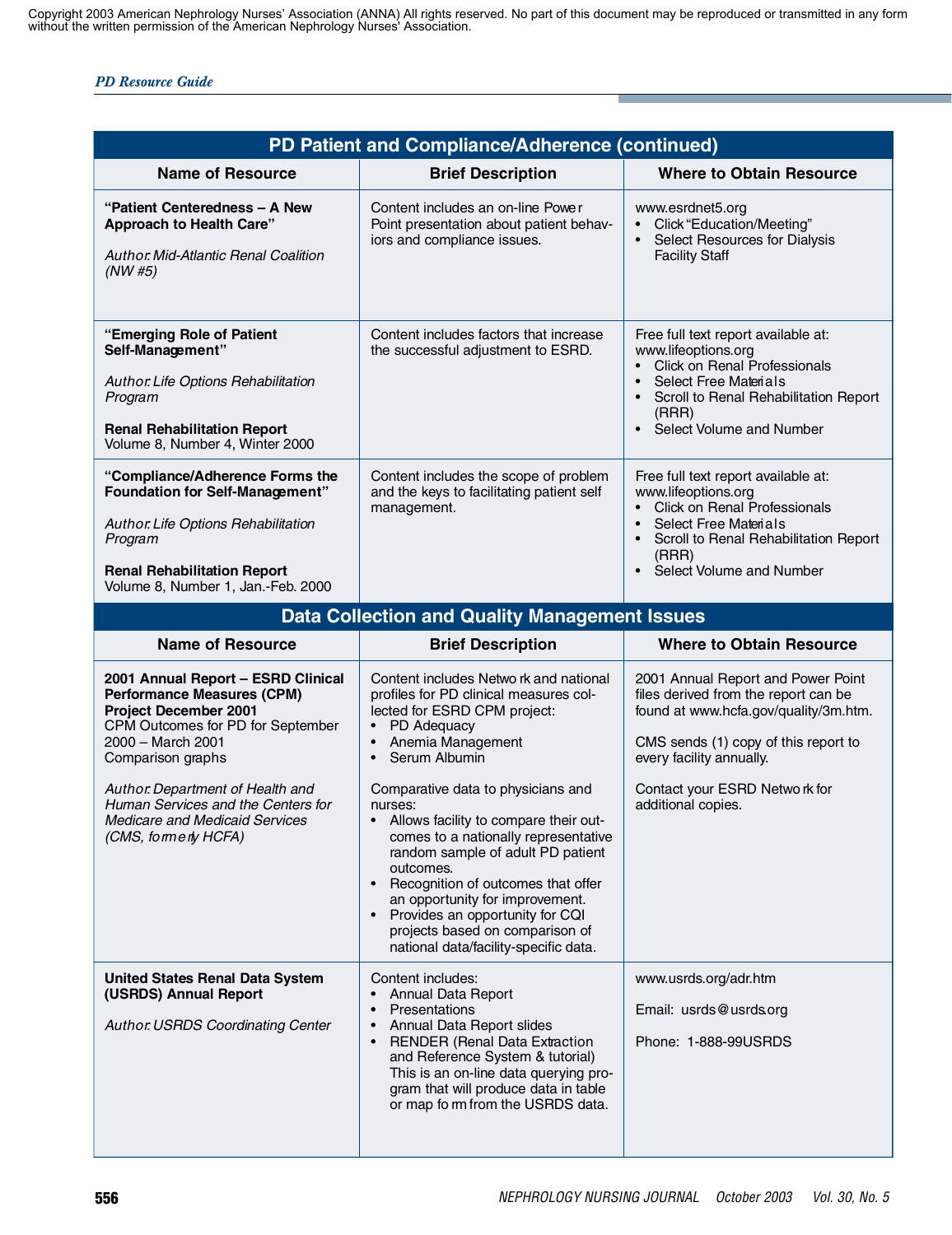| <b>Data Collection and Quality Management Issues (continued)</b>                                                                                                                                                    |                                                                                                                                                                                                                                                                                                                                                                                     |                                                                                                                                                                                                                                        |
|---------------------------------------------------------------------------------------------------------------------------------------------------------------------------------------------------------------------|-------------------------------------------------------------------------------------------------------------------------------------------------------------------------------------------------------------------------------------------------------------------------------------------------------------------------------------------------------------------------------------|----------------------------------------------------------------------------------------------------------------------------------------------------------------------------------------------------------------------------------------|
| <b>Name of Resource</b>                                                                                                                                                                                             | <b>Brief Description</b>                                                                                                                                                                                                                                                                                                                                                            | <b>Where to Obtain Resource</b>                                                                                                                                                                                                        |
| "Continuous Quality Improvement in<br><b>Dialysis Units"</b><br>(Monograph)<br>Editors: S. Pastan and J. Wish<br><b>Advances in Renal Replacement</b><br><b>Therapy</b><br>Volume 8, Number 2, April 2001           | Content within journal is dedicated to<br>CQI in dialysis:<br>• Quality and Accountability in ESRD<br>Programs<br>• CQI in Dialysis Units: Basic Tools<br>Implementing CQI at a Facility Level<br>$\bullet$<br>Engaging Physicians in CQI<br>$\bullet$<br>Use of Patient Based Instruments to<br>$\bullet$<br>Measure, Manage and Improve<br>Quality of Care in Dialysis Facilities | <b>Medical Library</b>                                                                                                                                                                                                                 |
| "Using CQI Techniques for<br>Managing Infections in PD patients"<br>Authors: J. A. Diaz-Buxo, G. Wick and<br>A. Pesich<br><b>Nephrology News and Issues</b><br>November 1998<br>Pages 22-24                         | Content includes a discussion of CQI<br>steps as they relate to the manage-<br>ment of infections in PD patients.                                                                                                                                                                                                                                                                   | <b>Medical Library</b><br>Available as a free, downloadable file<br>on the ESRD Netwo rk of Texas, Inc.<br>Web site: www.esrdnetwo rk.org<br>• Check subsite                                                                           |
| "CQI Process Improves Peritoneal<br><b>Dialysis Adequacy"</b><br>Authors: D. Viker, P. Gill, G. Faley et al.<br><b>Dialysis and Transplantation</b><br>Volume 28, Number 2, February 1999<br>Pages 76-77, 80-82, 99 | Content includes how CQI can help PD<br>patients achieve adequacy targets and<br>reduce PD drop out.                                                                                                                                                                                                                                                                                | <b>Medical Library</b><br>Free full text on-line article at:<br>Dialysis and Transplantation Web site:<br>www.eneph.com<br>• Click on Article Index<br>• Select "Continuous Quality<br>Improvement" from list on Article<br>Index Page |
| "Improving Management of Anemia<br><b>Using CQI Techniques"</b><br>Authors: Bems, Cahill, Okupinski and<br>$O'$ Neill<br><b>Nephrology News and Issues</b><br>September 1997<br>Pages 11-13                         | Content includes:<br>Patient specific QI activities<br>Program trending<br>$\bullet$<br>Patterns and trends of patient<br>$\bullet$<br>selection<br>• Focus on appropriate practices<br>associated with best outcomes<br>Identify risk factors<br>$\bullet$                                                                                                                         | <b>Medical Library</b><br>Available as a free, downloadable file<br>on the ESRD Netwo rk of Texas, Inc.<br>Web site: www.esrdnetwo rk.org<br>• Check subsite                                                                           |
| "Improving Patient Care with<br>Internal Benchmarking and CQI"<br>Author, P. Zabetakis<br><b>ContemporaryDialysis</b><br>May 1999<br>Pages 44-46                                                                    | Content includes examples of how CQI<br>improved outcomes in corporate facili-<br>ties.                                                                                                                                                                                                                                                                                             | <b>Medical Library</b>                                                                                                                                                                                                                 |
| "Improving the Quality of Care in<br><b>Dialysis Facilities: A Model for</b><br>Accountability"<br>Author. A. Kliger<br><b>Dialysis and Transplantation</b><br>Volume 29, Number 5, May 2000<br>Pages 276, 278-279  | Content defines and discusses the<br>interrelationship between the three ele-<br>ments that must be present in a com-<br>prehensive program to identify and<br>improve quality care - QA, CQI and<br>Accountability.                                                                                                                                                                | Free full text on-line article at:<br>Dialysis and Transplantation Web site:<br>www.eneph.com<br>Click on Article Index<br>Select "Continuous Quality<br>$\bullet$<br>Improvement" from Article Index                                  |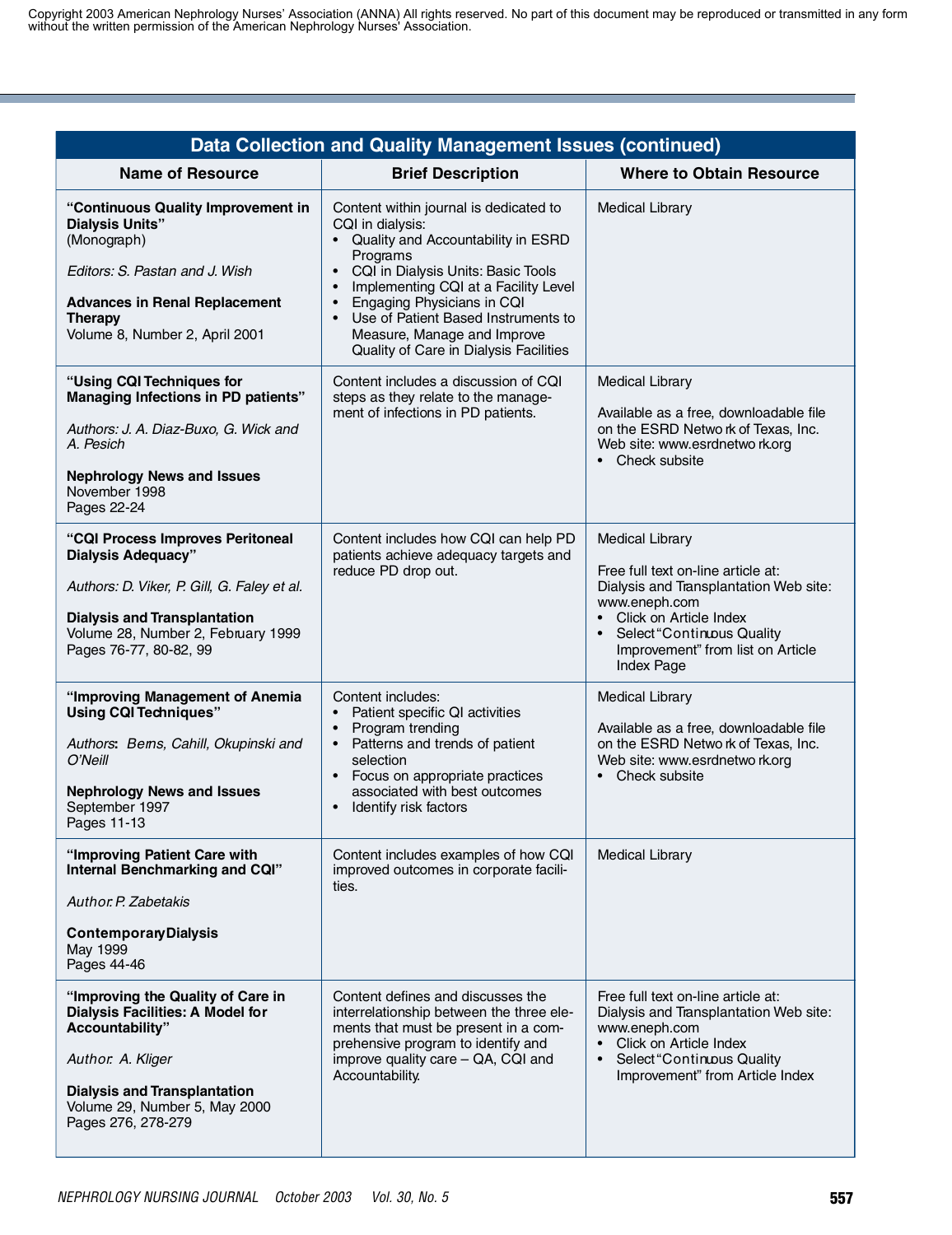| <b>Data Collection and Quality Management Issues (continued)</b>                                                                                                                                                                       |                                                                                                                                                                                            |  |
|----------------------------------------------------------------------------------------------------------------------------------------------------------------------------------------------------------------------------------------|--------------------------------------------------------------------------------------------------------------------------------------------------------------------------------------------|--|
| <b>Brief Description</b>                                                                                                                                                                                                               | <b>Where to Obtain Resource</b>                                                                                                                                                            |  |
| Content includes a review of the<br>process owner concept, whereby an<br>individual is assigned to be account-<br>able for the long term QI success of a<br>clinical outcome (anemia, osteodystro-<br>phy, etc.).                      | Free full text on-line article at:<br>Dialysis and Transplantation Web site:<br>www.eneph.com<br>• Click on Article Index<br>Select "Continuous Quality<br>Improvement" from Article Index |  |
| Content includes a two-hour self-study<br>course on using tools for performing<br>data analysis, display and process<br>improvement. Includes a videotape,<br>wo rkbook, self study tool kit. Good                                     | <b>Medical Library</b><br>To order, go to National Association of<br>Healthcare Quality Web site at:<br>www.nahq.org/pubs/                                                                 |  |
| facility resource.<br>Content includes modifiable run charts<br>in Power Point fo rmat for documenting<br>facility specific data for PD adequacy,<br>anemia management, osteodystrophy<br>management, albumin and peritonitis<br>rate. | • Click on Publications and Products<br>Available as a free, downloadable<br>Power Point file on the ESRD Netwo rk<br>of Texas, Inc.<br>Web site: www.esrdnetwo rk.org<br>• Check subsite  |  |
| Content includes a list of all data<br>reports generated by the 18 ESRD<br>Networks.                                                                                                                                                   | www.esrdnetworks.org                                                                                                                                                                       |  |
| Content includes areas where health<br>care delivery could be improved.<br>Good overview of evidence-based<br>medicine, including use of practice<br>guidelines and the collection and inter-<br>pretation of data.                    | <b>Medical Library</b><br>National Academy Press<br>Washington D.C.<br>ISBN# 0309072808                                                                                                    |  |
| <b>Management of a PD Program</b>                                                                                                                                                                                                      |                                                                                                                                                                                            |  |
| <b>Brief Description</b>                                                                                                                                                                                                               | <b>Where to Obtain Resource</b>                                                                                                                                                            |  |
| Content includes the use of PD in the<br>United States in comparison to PD uti-<br>lization in the rest of the world.                                                                                                                  | <b>Medical Library</b>                                                                                                                                                                     |  |
|                                                                                                                                                                                                                                        |                                                                                                                                                                                            |  |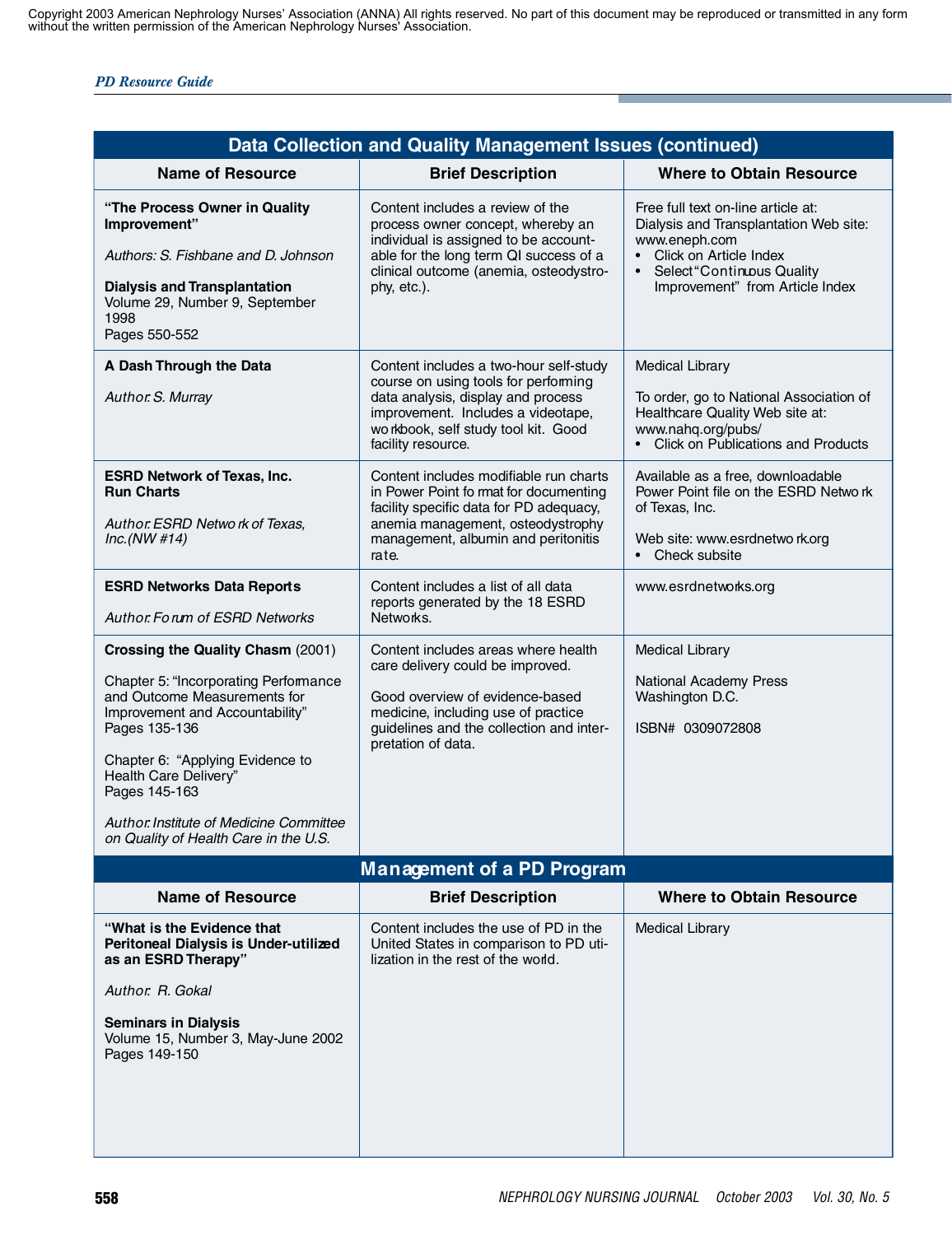| <b>Management of a PD Program (continued)</b>                                                                                                                                                                                                                      |                                                                                                                                                                                                                                                          |                                                                                                                                                                    |
|--------------------------------------------------------------------------------------------------------------------------------------------------------------------------------------------------------------------------------------------------------------------|----------------------------------------------------------------------------------------------------------------------------------------------------------------------------------------------------------------------------------------------------------|--------------------------------------------------------------------------------------------------------------------------------------------------------------------|
| <b>Name of Resource</b>                                                                                                                                                                                                                                            | <b>Brief Description</b>                                                                                                                                                                                                                                 | <b>Where to Obtain Resource</b>                                                                                                                                    |
| "The ESRD Regulatory Landscape:<br>A Primer and Resource - Part 1"<br>Author. S. Robers<br><b>Nephrology News and Issues</b><br>Volume 16, Number 13, December 2002                                                                                                | Content includes a description of feder-<br>al and state governmental agencies<br>and programs whose rules and regula-<br>tions affect daily operations of outpa-<br>tient dialysis clinics (CMS, CLIA,<br>OSHA, OIG, FDA, CDC, USRDS,<br>AHRQ           | <b>Medical Library</b><br>Full text article available for<br>NephrOnline subscribers at:<br>www.nephronline.com<br>• Click Article Index<br>• Select December 2002 |
| "Implementing the HIPAA<br><b>Regulations: Implications and</b><br><b>Strategies for Renal Providers"</b><br>Author. W. Mattem<br><b>Nephrology News and Issues</b><br>Volume 16, Number 10, September<br>2002<br>Pages 36-37, 40-41                               | Content includes a review of the basics<br>of HIPAA and general observations<br>about compliance efforts that the<br>nephrology community is making.<br>Privacy standards that will need to be<br>implemented by providers are dis-<br>cussed in detail. | <b>Medical Library</b><br>Full text article available for<br>NephrOnline subscribers at:<br>www.nephronline.com<br>• Click Article Index<br>Select September 2002  |
| <b>HIPAA AdvisoryWeb Site</b>                                                                                                                                                                                                                                      | Content includes:<br>What is HIPAA?<br>Who is affected?<br>How will organizations be affected?<br>$\bullet$<br>4-part Administrative Simplification                                                                                                      | www.hipaadvisory.com/regs/<br>HIPAAprimer1.htm                                                                                                                     |
| "Rediscovering Method II as a<br><b>Reimbursement Option"</b><br>Author. L. Day<br><b>Nephrology News and Issues</b><br>October 1998<br>Pages 22-24                                                                                                                | Content includes a discussion of<br>Method II Reimbursement for Home<br><b>Dialysis</b>                                                                                                                                                                  | Available as a free, downloadable file<br>on the ESRD Netwo rk of Texas, Inc.<br>Web site: www.esrdnetwo rk.org<br>• Check subsite                                 |
| "Peritoneal Dialysis:<br>A Case for Home Visits"<br>Author. J. Farina<br><b>Nephrology Nursing Journal</b><br>Volume 28, Number 4, August 2001<br>Pages 423-428                                                                                                    | Content includes the benefits and limi-<br>tations of perfo rming home visits.<br>Includes practical guidelines for assess-<br>ing and documenting home visits.                                                                                          | <b>Medical Library</b><br>or<br>www.nephrologynursingjournal.net                                                                                                   |
| <b>Transient Dialysis Uniform Form for</b><br><b>Peritoneal Dialysis</b><br>Authors: Forum of ESRD Networks & NKF                                                                                                                                                  | Content includes a printable form. Form,<br>completed prior to a PD patient's travel<br>and carried by the patient, has perti-<br>nent clinical and treatment information.                                                                               | www.kidney.org/professionals/CNSW/<br>sub resources.cfm                                                                                                            |
| "Peritoneal Activity Staffing Levels<br>(PASL): One Approach to Desirable<br><b>Nurse/Patient Care Ratios"</b><br>Authors: P. Lees, B. Stamann, J.<br>Reynolds<br><b>Dialysis and Transplantation</b><br>Volume 17, Number 9, September 1988<br>Pages 462-467, 503 | Content includes an article offe ring an<br>acuity and time study based model for<br>the development of nurse/patient care<br>ratios in the Peritoneal Dialysis Unit.                                                                                    | Available as a free, downloadable file<br>on the ESRD Netwo rk of Texas, Inc.<br>Web site: www.esrdnetwo rk.org<br>• Check subsite                                 |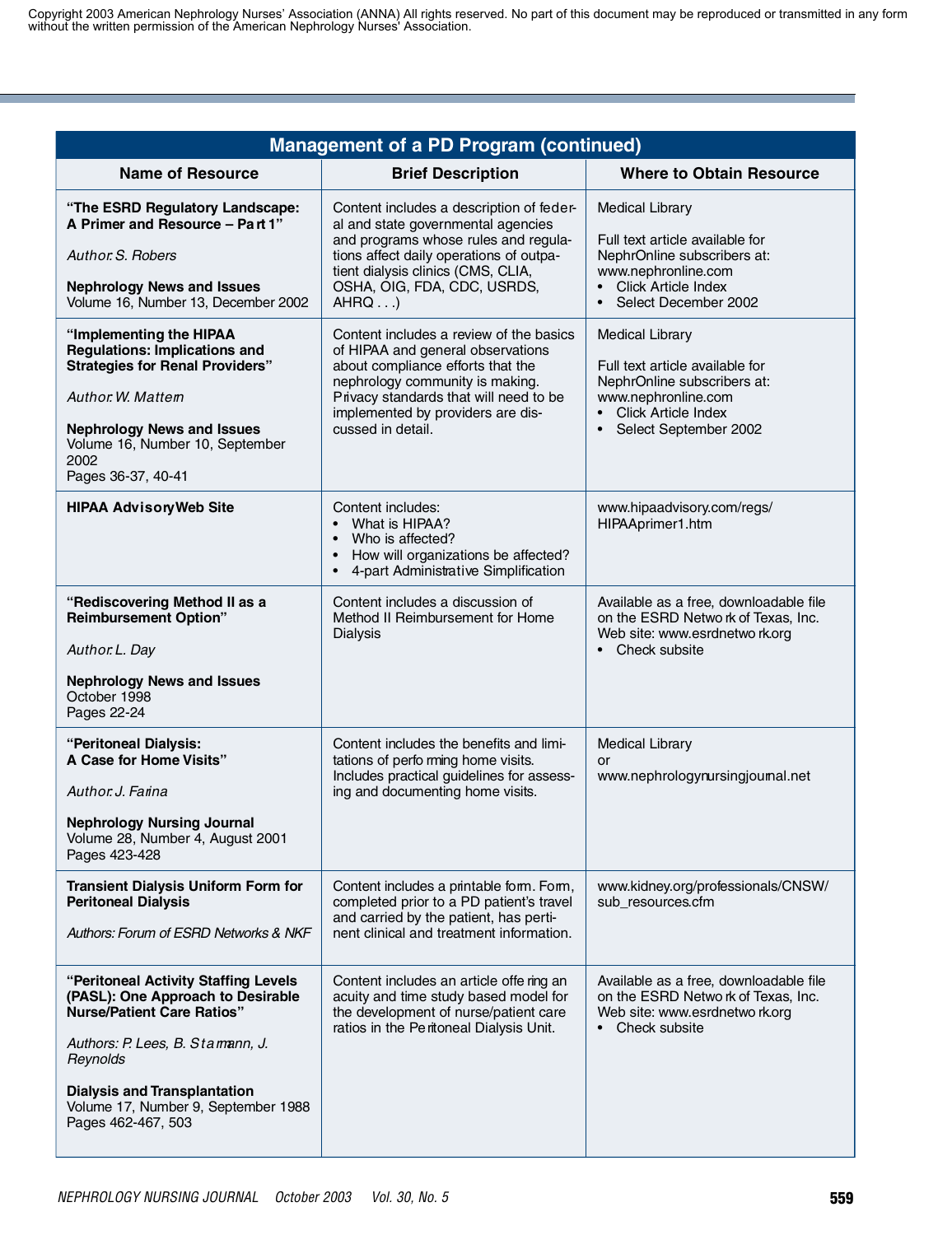| Management of a PD Program (continued)                                                                                                                                                                      |                                                                                                                                                                                                                                                                                                                         |                                                                                                                                                                      |  |  |
|-------------------------------------------------------------------------------------------------------------------------------------------------------------------------------------------------------------|-------------------------------------------------------------------------------------------------------------------------------------------------------------------------------------------------------------------------------------------------------------------------------------------------------------------------|----------------------------------------------------------------------------------------------------------------------------------------------------------------------|--|--|
| <b>Name of Resource</b>                                                                                                                                                                                     | <b>Brief Description</b>                                                                                                                                                                                                                                                                                                | <b>Where to Obtain Resource</b>                                                                                                                                      |  |  |
| <b>CDC Immunization Resources</b><br>Web site<br>Authors: Centers for Disease Control<br>(CDC)                                                                                                              | Content includes:<br>Posters<br>Patient brochures in English and<br>$\bullet$<br>Spanish for influenza and pneumo-<br>coccal vaccinations                                                                                                                                                                               | www.cdc.gov/nip                                                                                                                                                      |  |  |
| <b>Immunization Action Coalition</b><br>Web site<br>Author. Immunization Action Coalition                                                                                                                   | Content includes downloadable immu-<br>nization education brochures and track-<br>ing forms. All forms are copy right free<br>and can be copied as many times as<br>needed at no charge.                                                                                                                                | www.immunize.org/catg.d/free.htm                                                                                                                                     |  |  |
| <b>Immunization Action Coalition</b><br><b>Newsletter</b><br>Author. Immunization Action Coalition                                                                                                          | Content includes:<br>Timetables for adult vaccinations<br>Staff and patient resources on<br>$\bullet$<br>Hepatitis B, influenza and pneumo-<br>coccal pneumonia                                                                                                                                                         | On-line at www.immunize.org/va/ in pdf<br>Email: admin@immunize.org<br>Phone: 651-647-9009<br>Immunization Action Coalition<br>1573 Selby Ave.<br>St. Paul, MN 55104 |  |  |
| <b>Primary Care of the ESRD Patient</b><br>(Monograph)<br><b>Authors: Multiple Authors</b><br>Editors: L.H. Beck<br><b>Advances in Renal Replacement</b><br><b>Therapy</b><br>Volume 7, Number 3, July 2000 | Content within is dedicated to ESRD<br>primary care includes articles on:<br>Screening and preventative health<br>practices for ESRD patients<br>Primary care of women with CKD<br>Cardiac complications of ESRD<br>GI & Hepatic disorders in ESRD<br>Psychiatic considerations                                         | <b>Medical Library</b>                                                                                                                                               |  |  |
| <b>Life Options Rehabilitation Advisory</b><br><b>Committee (LORAC)</b>                                                                                                                                     | Content includes many free resources,<br>including publications, videos and<br>patient education checklists for staff<br>and patient education. LORAC focuses<br>on the 5 E's of Rehabilitation and offers<br>free publications on family members of<br>an ESRD patient, wo rking with ESRD,<br>exercise and insurance. | www.lifeoptions.org                                                                                                                                                  |  |  |
| <b>RenalWeb Internet Site</b>                                                                                                                                                                               | Content includes a comprehensive<br>nephrology Web site that is updated<br>daily with what's new in the nephrology<br>community. Web site has excellent<br>links to other nephrology Web sites.                                                                                                                         | www.renalweb.com                                                                                                                                                     |  |  |
| Preparing for Emergencies -<br>A Guide for Chronic Dialysis Facilities<br><b>Author: Centers for Medicare and</b><br><b>Medicaid Services</b>                                                               | Content includes a resource on devel-<br>oping and implementing an emergency<br>plan for a dialysis facility.                                                                                                                                                                                                           | www.cms.hhs.gov/esrd/9a.pdf                                                                                                                                          |  |  |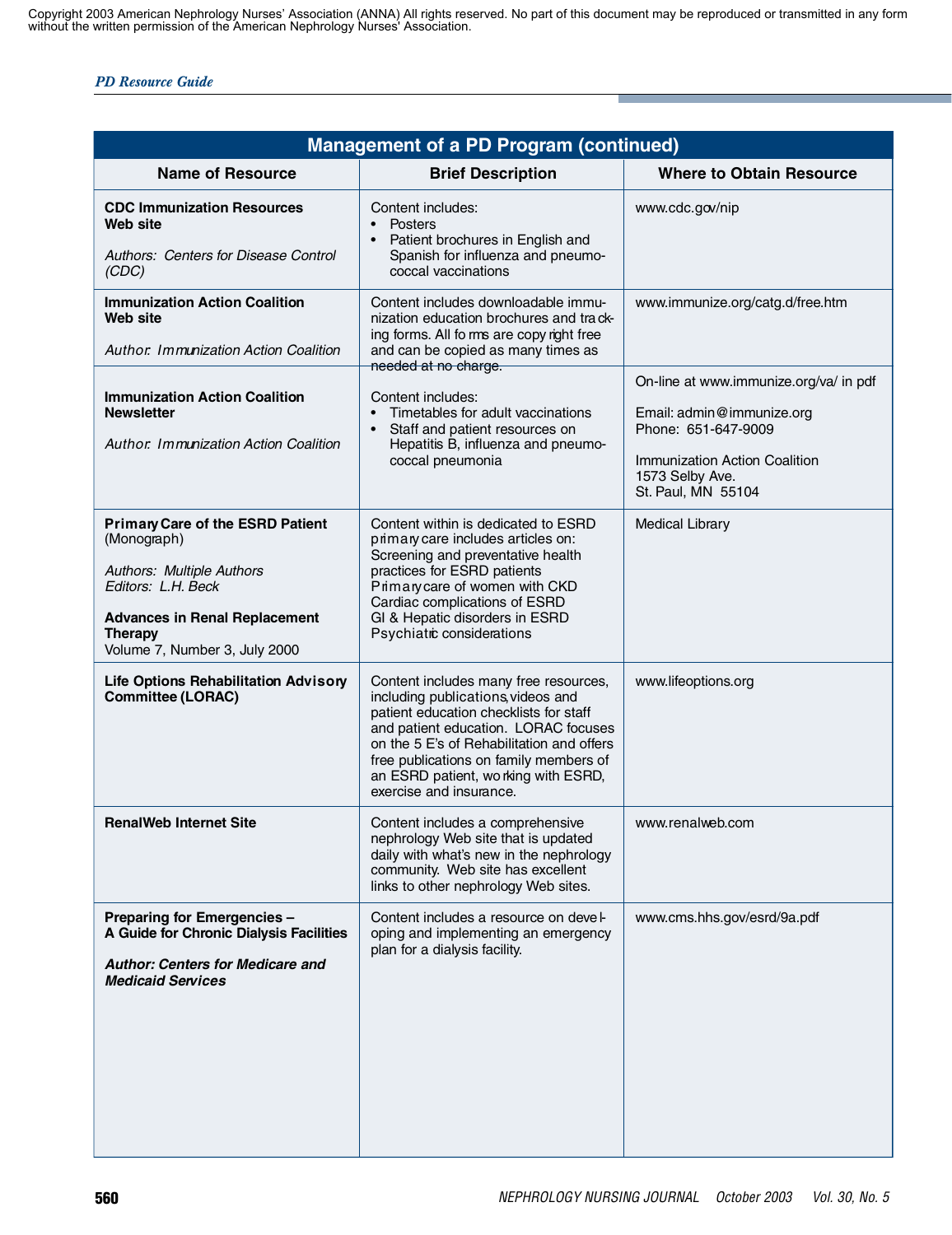| <b>Patient Education Resources</b>                                                                         |                                                                                                                                                                                                                                                                                                                                                                                                                 |                                                                                                                                                                                                                    |  |
|------------------------------------------------------------------------------------------------------------|-----------------------------------------------------------------------------------------------------------------------------------------------------------------------------------------------------------------------------------------------------------------------------------------------------------------------------------------------------------------------------------------------------------------|--------------------------------------------------------------------------------------------------------------------------------------------------------------------------------------------------------------------|--|
| <b>Name of Resource</b>                                                                                    | <b>Brief Description</b>                                                                                                                                                                                                                                                                                                                                                                                        | <b>Where to Obtain Resource</b>                                                                                                                                                                                    |  |
| <b>Kidney School Web site</b><br>Author. Life Options and Rehabilitation<br><b>Activities Committee</b>    | Content includes easy to read informa-<br>tion about renal replacement therapy<br>choices for patients. Interactive format<br>divided into relevant chapters allows<br>reader to control the pace. The Web<br>site was designed by the Life Options<br>and Rehabilitation Activities Committee.                                                                                                                 | www.kidneyschool.org                                                                                                                                                                                               |  |
| <b>American Association of Kidney</b><br><b>Patients (AAKP) Patient Plan</b><br><b>Author, AAKP</b>        | Content includes free, educational<br>series in 4 phases from pre-ESRD<br>through access placement and initiation<br>and onto long-term self management<br>(lab values, medicines, rehabilitation).                                                                                                                                                                                                             | Download from:<br>www.aakp/patient.htm                                                                                                                                                                             |  |
| Life Goes On After Your Kidneys<br><b>Stop Working</b><br>Author. ESRD Netwo rk of Texas, Inc.<br>(NW #14) | Content includes a comprehensive<br>patient education book written at a 6 <sup>th</sup><br>grade level, emphasizing healthy choic-<br>es and decision-making on the part of<br>the patient. Stresses the patient's role<br>as an active member of the healthcare<br>team. Includes chapters on modality<br>choices, how to stay healthy on PD,<br>diet, medicines, exercising, wo rk and<br>advance directives. | Available as a free, downloadable PDF<br>file on the ESRD Netwo rk of Texas, Inc.<br>Web site: www.esrdnetwork.org<br>Copy ready master available at cost:<br>Call ESRD Network of Texas, Inc.<br>972-503-3215.    |  |
| <b>Kidney Directions Web site</b><br>Author. Baxter Healthcare Corporation                                 | Content includes info rmation for profes-<br>sionals and patients interested in renal<br>care and kidney disease. Offers basic<br>info rmation about kidney disease.                                                                                                                                                                                                                                            | www.kidneydirections.com<br>(Select Language, then Country and<br>press "GO" arrow)                                                                                                                                |  |
| <b>Kidney Options Web site</b><br><b>Author: Fresenius Medical Care North</b><br>America                   | Content includes educational resources<br>for professionals and people with kid-<br>ney disease.                                                                                                                                                                                                                                                                                                                | www.kidneyoptions.com                                                                                                                                                                                              |  |
| <b>United Network for Organ Sharing</b><br>(UNOS)<br>Web site<br><b>Author: UNOS</b>                       | Content includes excellent transplant<br>education materials for patients wanting<br>to know more about the option of kidney<br>transplantation.                                                                                                                                                                                                                                                                | www.patients.unos.org                                                                                                                                                                                              |  |
| <b>Life Options Web site</b>                                                                               | Content includes many excellent<br>resources and tools for patients to<br>increase knowledge and self-manage-<br>ment of chronic kidney disease. (Goal<br>setting worksheet, Tried and true<br>strategies for living with CKD, Catalog<br>of free materials).                                                                                                                                                   | www.lifeoptions.org/patient/index.shtml                                                                                                                                                                            |  |
| <b>Medicare Publications Catalog</b>                                                                       | Content includes free booklets about<br>Medicare and related topics, covering:<br><b>Medicare Services</b><br>Costs and payment<br>Rights and protections<br>Where to call for help<br>Many available in English, Spanish,<br>large print, audiotape, and Braille.                                                                                                                                              | www.medicare.gov<br><b>Select Publications</b><br>U.S. Dept. of Health and Human<br><b>Services</b><br>Centers for Medicare and Medicaid<br><b>Services</b><br>7500 Security Boulevard<br>Baltimore, MD 21244-1850 |  |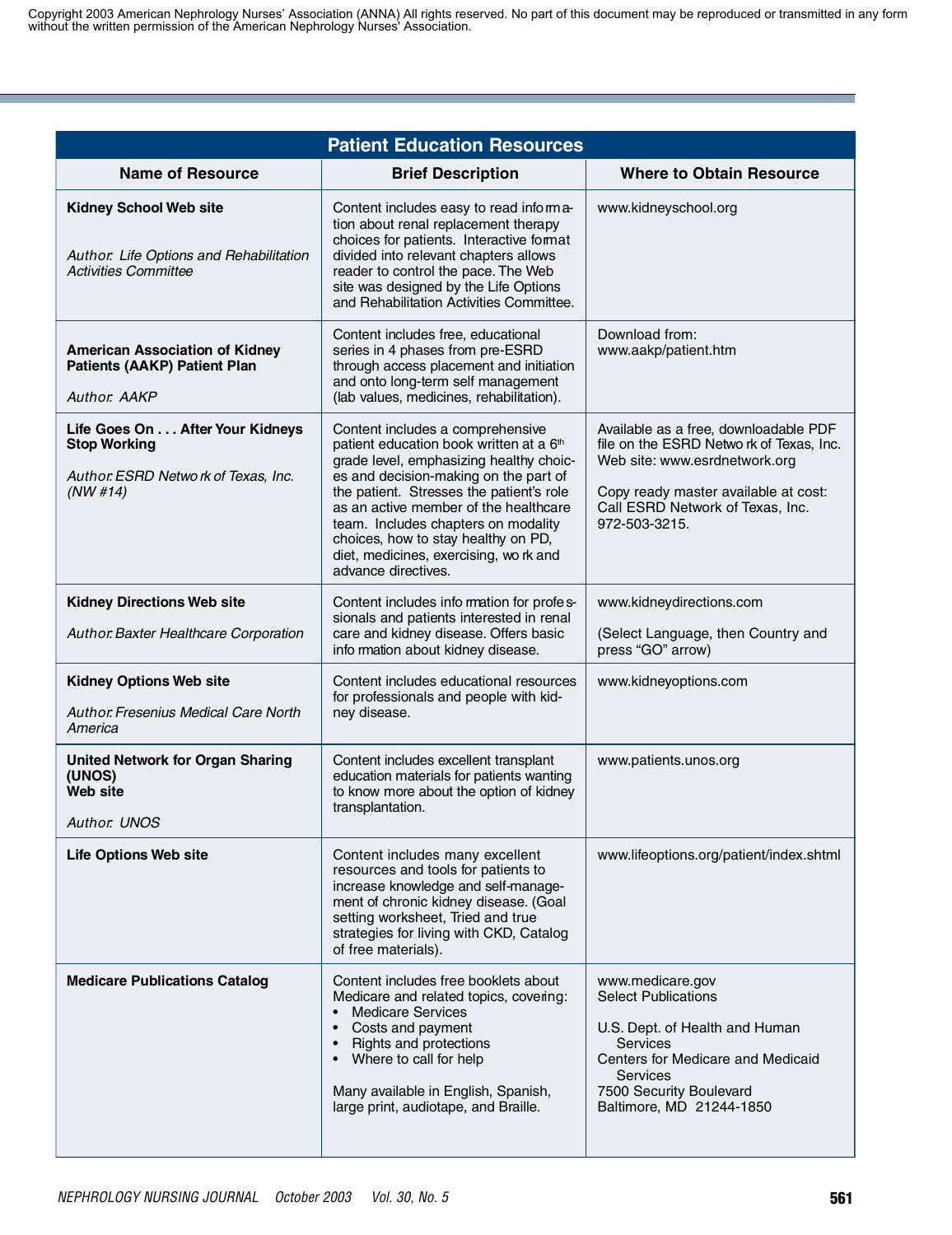| <b>Patient Education Resources (continued)</b>                                                                                                                                                                            |                                                                                                                                                                                                                                                                                                                                                                                                                                                      |                                                                                                                                                                                                                                                                                                                                               |  |
|---------------------------------------------------------------------------------------------------------------------------------------------------------------------------------------------------------------------------|------------------------------------------------------------------------------------------------------------------------------------------------------------------------------------------------------------------------------------------------------------------------------------------------------------------------------------------------------------------------------------------------------------------------------------------------------|-----------------------------------------------------------------------------------------------------------------------------------------------------------------------------------------------------------------------------------------------------------------------------------------------------------------------------------------------|--|
| <b>Name of Resource</b>                                                                                                                                                                                                   | <b>Brief Description</b>                                                                                                                                                                                                                                                                                                                                                                                                                             | <b>Where to Obtain Resource</b>                                                                                                                                                                                                                                                                                                               |  |
| "Why Am I So Thirsty?"<br>Author. ESRD Network of Texas, Inc.<br>(NW #14)                                                                                                                                                 | Content includes a colorful patient edu-<br>cation booklet in cartoon format that<br>talks about causes of thirst and how to<br>control it.                                                                                                                                                                                                                                                                                                          | Available as a free, downloadable file<br>on the ESRD Network of Texas, Inc.<br>Web site: www.esrdnetwork.org                                                                                                                                                                                                                                 |  |
| <b>Family Focus Newspapers</b><br>Author National Kidney Foundation                                                                                                                                                       | Content includes a free, bulk subscrip-<br>tion to your facility's patients. Entire<br>newspaper is directed at patients with<br>chronic kidney disease and their fami-<br>lies/friends. Topics have included:<br>Blood Pressure, Partnering for Success<br>and Travel Checklist                                                                                                                                                                     | To receive a free, bulk subscription,<br>write or fax (212-689-9261) this infor-<br>mation to NKF:<br>Name and address of your facility<br>Number of issues needed<br><b>NKF</b><br>30 E. 33rd Street<br>New York, NY 10016<br>See website for back issues of<br>newspaper.<br>www.kidney.org/patients/backissues.cfm<br>or call 800-622-9010 |  |
| <b>Diabetic Retinopathy Foundation</b>                                                                                                                                                                                    | Content includes a focus on eye disease<br>caused by diabetes and available treat-<br>ments. Emphasis on decreasing risk<br>and patient's responsibility for eye health.                                                                                                                                                                                                                                                                             | www.retinopathy.org/index.html                                                                                                                                                                                                                                                                                                                |  |
| <b>National Eye Institute</b>                                                                                                                                                                                             | Content includes a free downloadable<br>pamphlet about diabetic eye disease.<br>Good links to other sites.                                                                                                                                                                                                                                                                                                                                           | www.nei.nih.gov/health/diabetic/<br>retinopathy.htm                                                                                                                                                                                                                                                                                           |  |
| <b>National Diabetes Education</b><br>Program (NDEP)<br><b>Web Site</b><br>NIDDK (National Institute of Diabetes<br>and Digestive and Kidney Diseases)                                                                    | Content includes an excellent website<br>that provides many free patient educa-<br>tion resources, including:<br>Info rmation on diabetes control<br>Medicare coverage of diabetes<br>$\bullet$<br>Staff resource tools<br>$\bullet$<br>Spanish-language materials<br>$\bullet$<br>Asian-language materials<br>$\bullet$<br>Order NDEP publications<br>٠                                                                                             | www.ndep.nih.gov                                                                                                                                                                                                                                                                                                                              |  |
| The Centers for Disease Control<br>(CDC)<br><b>Web Site</b>                                                                                                                                                               | Content includes links to many diabetic<br>web sites in English and Spanish.<br>Info rmation on state-based diabetes<br>programs, statistics and<br>publications/products.                                                                                                                                                                                                                                                                           | www.cdc.gov/diabetes                                                                                                                                                                                                                                                                                                                          |  |
| Kidney Disease of Diabetes Web site<br>(Service of NKUDIC, under the<br>National Institutes of Diabetic, Digestive<br>and Kidney Diseases)<br>NKUDIC (National Kidney and Urologic<br>Diseases Information Clearinghouse) | Content includes many free patient<br>education pamphlets and resources,<br>covering:<br>Types of diabetes<br>The course of kidney disease<br>Effects of high blood pressure<br>$\bullet$<br>Preventing and slowing kidney dis-<br>$\bullet$<br>ease<br>Dialysis and transplantation<br>$\bullet$<br>Good care makes a difference<br>Looking to the future<br>$\bullet$<br>Also includes "Prevent diabetes prob-<br>lems: Keep your kidneys healthy" | www.niddk.nih.gov/health/kidney/pubs/<br>kdd/kdd.htm<br><b>Write: NKUDIC</b><br>3 Information Way<br>Bethesda, MD 20892-3580<br>Email: nkudic@info.niddk.nih.gov                                                                                                                                                                              |  |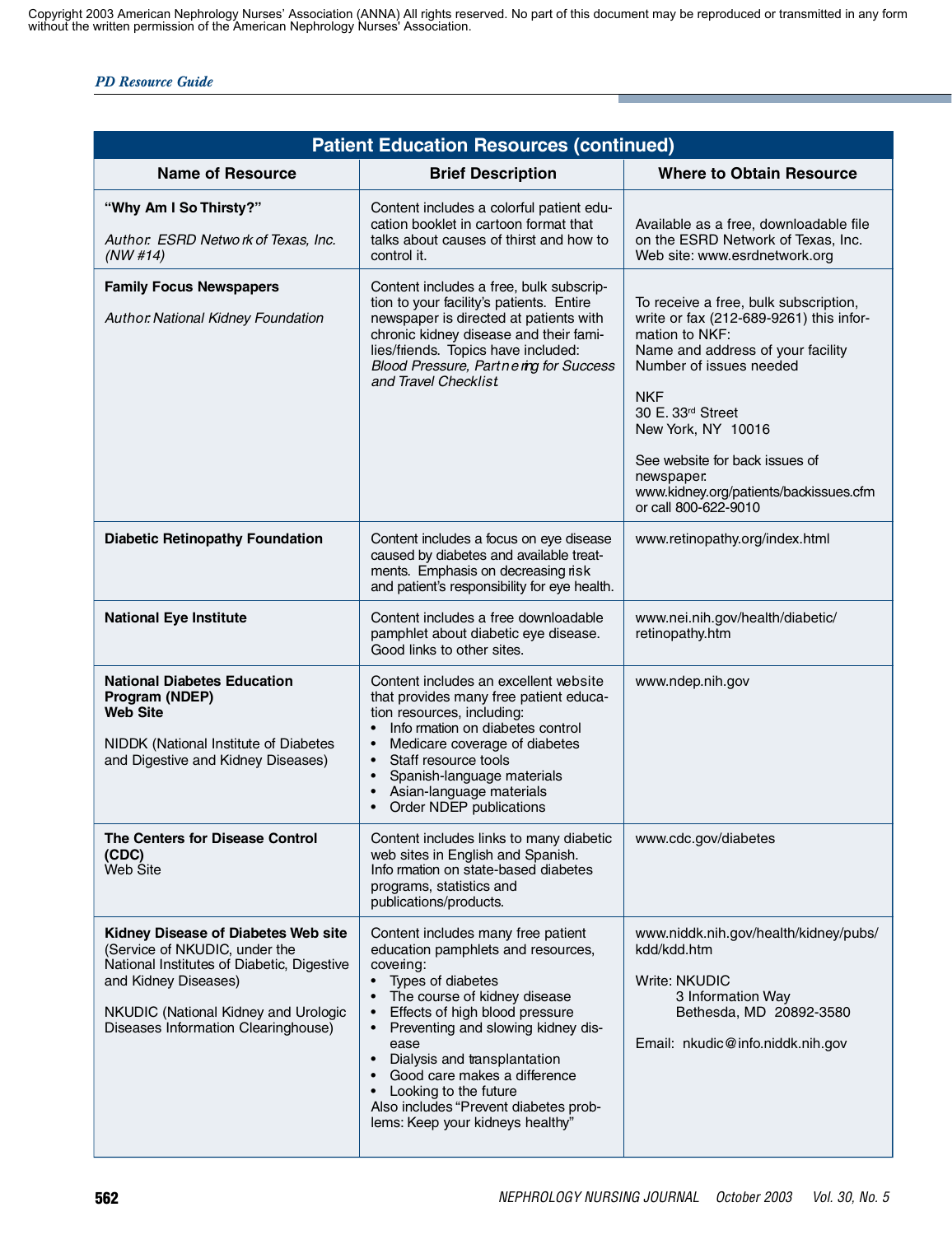| <b>Professional Resources</b>                                                                                                                    |                                                                                                                                                                                                                                                                                                                                                                                                                                                                                                                                                |                                                                                                                                             |  |  |
|--------------------------------------------------------------------------------------------------------------------------------------------------|------------------------------------------------------------------------------------------------------------------------------------------------------------------------------------------------------------------------------------------------------------------------------------------------------------------------------------------------------------------------------------------------------------------------------------------------------------------------------------------------------------------------------------------------|---------------------------------------------------------------------------------------------------------------------------------------------|--|--|
| <b>Name of Resource</b>                                                                                                                          | <b>Brief Description</b>                                                                                                                                                                                                                                                                                                                                                                                                                                                                                                                       | <b>Where to Obtain Resource</b>                                                                                                             |  |  |
| <b>American Nephrology Nurses'</b><br><b>Association (ANNA)</b>                                                                                  | Content includes info rmation on a pro-<br>fessional nephrology nursing associa-<br>tion that offers education and netwo rk-<br>ing for nurses in all modalities of renal<br>replacement therapy. Membership<br>benefits:<br><b>Nephrology Nursing Journal</b><br>$\bullet$<br><b>ANNA Update</b><br>• Reduced tuition to local, regional<br>and national ANNA meetings<br>• The Pe ritoneal Dialysis Special<br>Interest Group (PD SIG) is a volun-<br>teer ANNA committee.<br>PD Bulletin Board (restricted to<br>$\bullet$<br>members only) | www.annanurse.org<br>Click Publications on main menu to get<br>a list of ANNA publications<br>Or call 888-600-ANNA<br>Email is anna@ajj.com |  |  |
| <b>International Society for Peritoneal</b><br><b>Dialysis (ISPD)</b>                                                                            | Content includes info rmation on a<br>nephrology association for PD<br>professionals. Membership benefits:<br>• Pe ritoneal Dialysis International<br>Joumal<br>• Access to on-line PDI articles<br>Reduced tuition to the Annual<br>$\bullet$<br>Dialysis Conference.                                                                                                                                                                                                                                                                         | www.ispd.org                                                                                                                                |  |  |
| <b>Council of Nephrology Nurses and</b><br>Te chnicians (CNNT)                                                                                   | Content includes info mation on the<br>National Kidney Foundation's profes-<br>sional nephrology association for nurs-<br>es and technicians offers multidiscipli-<br>nary focused education and networking<br>for nurses/technicians in all modalities<br>of renal replacement therapy. Benefits<br>of membership are:<br>• Advances in Renal Replacement<br>Therapy journal<br>• Renalink Newsletter<br>Reduced tuition to NKF Spring<br>$\bullet$<br><b>Clinical Meetings</b>                                                               | www.kidney.org/professionals/CNNT                                                                                                           |  |  |
| <b>Nursing Nephrology Certification</b><br><b>Commission (NNCC)</b><br>Certified Nephrology Nurse (CNN)<br><b>CDN</b> (Certified Dialysis Nurse) | Content includes info rmation about cer-<br>tification exams given by the NNCC,<br>including test sites and how to re-certify.                                                                                                                                                                                                                                                                                                                                                                                                                 | www.nncc-exam.org<br>Email: NNCC@ajj.com<br>Phone: 888-884-NNCC                                                                             |  |  |
| <b>BONENT Certification</b><br>Pe ritoneal Dialysis Nurse<br><b>Certification Exam</b>                                                           | Content includes info rmation about the<br>PD Nurse Certification exam, including<br>a downloadable Candidate Handbook<br>in pdf fo rmat                                                                                                                                                                                                                                                                                                                                                                                                       | www.goamp.com/bonent/                                                                                                                       |  |  |
| <b>PubMed Web site</b><br>Se rvice of National Libra ry of Medicine                                                                              | Content includes access to over 12 mil-<br>lion Medline citations back to mid<br>1960's. Includes links to many sites<br>with full text.                                                                                                                                                                                                                                                                                                                                                                                                       | www.ncbi.nlm.nih.gov/PubMed                                                                                                                 |  |  |
| <b>PDServe North America Resource</b><br><b>Center</b><br><b>PDServe Website</b>                                                                 | Content includes info mation on a direct<br>consultation service with nurses and<br>nephrologists with experience in PD.<br>Find answers to PD-related clinical ques-<br>tions and supporting literature. Links to<br>other PD sites of interest are provided.                                                                                                                                                                                                                                                                                 | 888-557-3737<br>www.pdserve.com                                                                                                             |  |  |